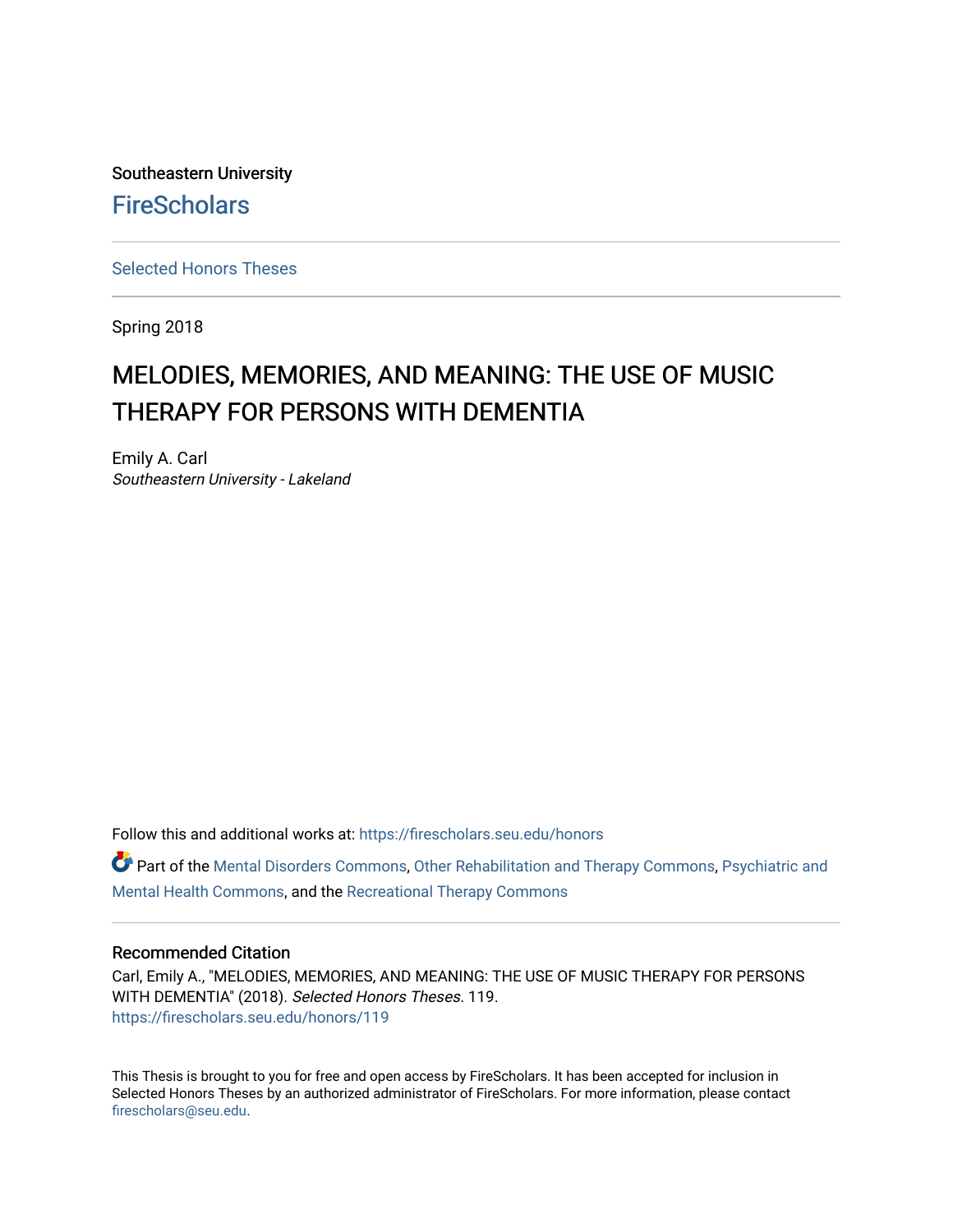# MELODIES, MEMORIES, AND MEANING: THE USE OF MUSIC THERAPY FOR PERSONS WITH DEMENTIA

by

Emily Alayne Carl

Submitted to the Honors Program Committee

in partial fulfillment

of the requirements for University Honors Scholar

Southeastern University

2018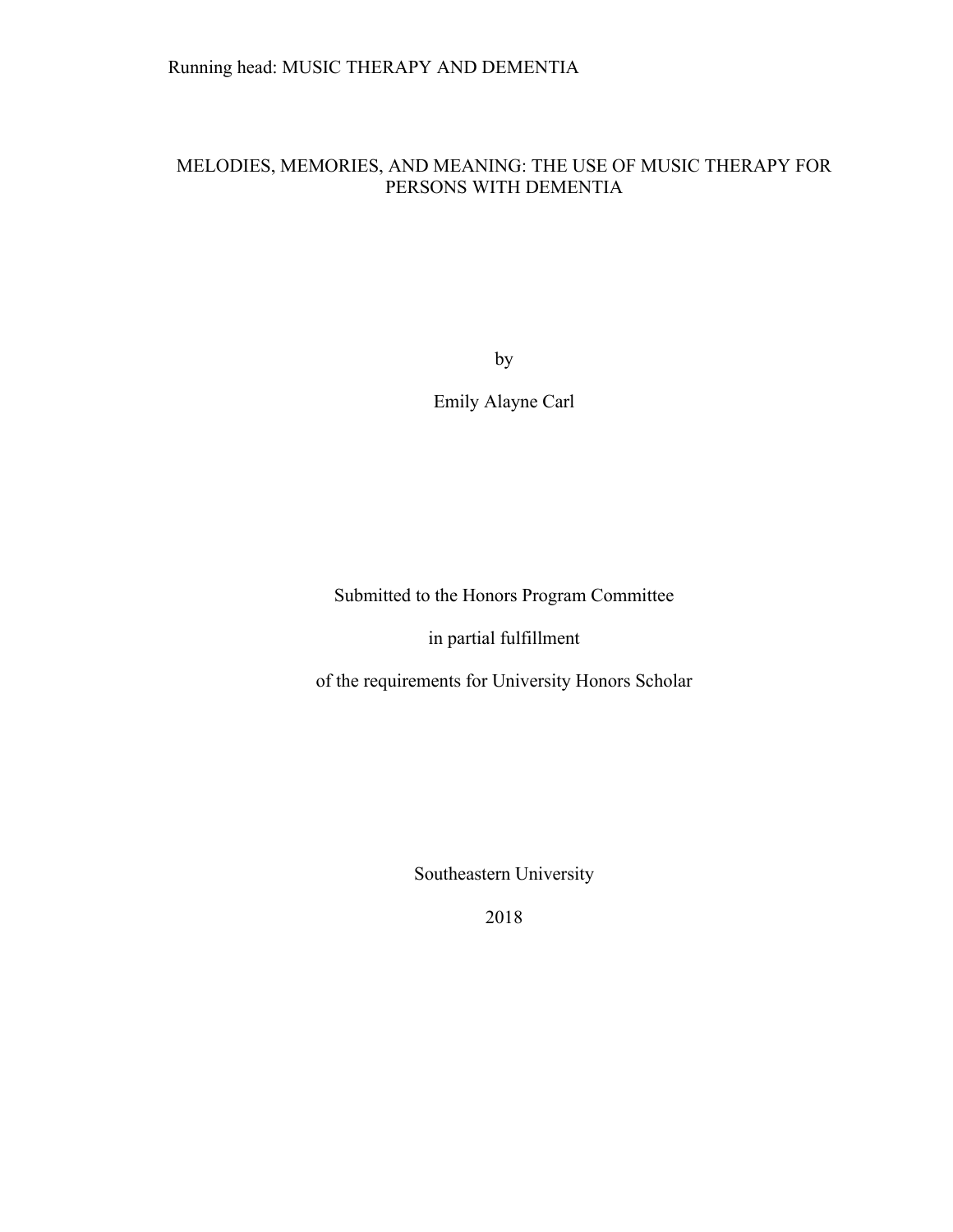# MUSIC THERAPY AND DEMENTIA

Copyright by Emily Alayne Carl

2018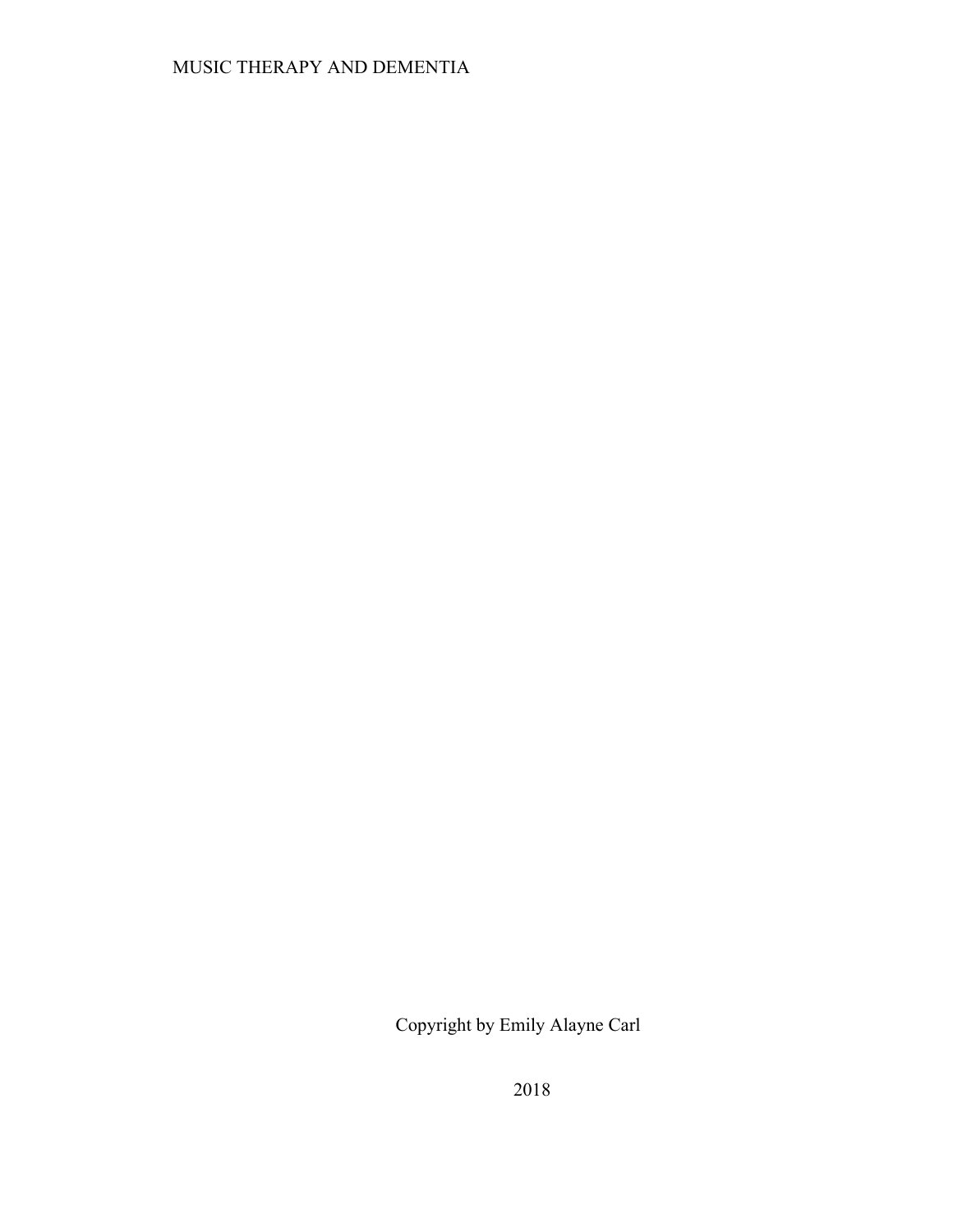# Dedication

I would like to dedicate my research and this thesis to the residents of Grace Manor Lake Morton Assisted Living Memory Care. Working with the residents here has taught me how powerful music can be to one's quality of life. I have loved watching the residents come alive and display their true personalities and abilities through song and music. You continually amaze me with your musical abilities and it is a joy to share the gift of song and with you. Thank you for helping me discover my purpose in life, for encouraging me to pursue my nursing degree, and for confirming that music will always be an important part of my life.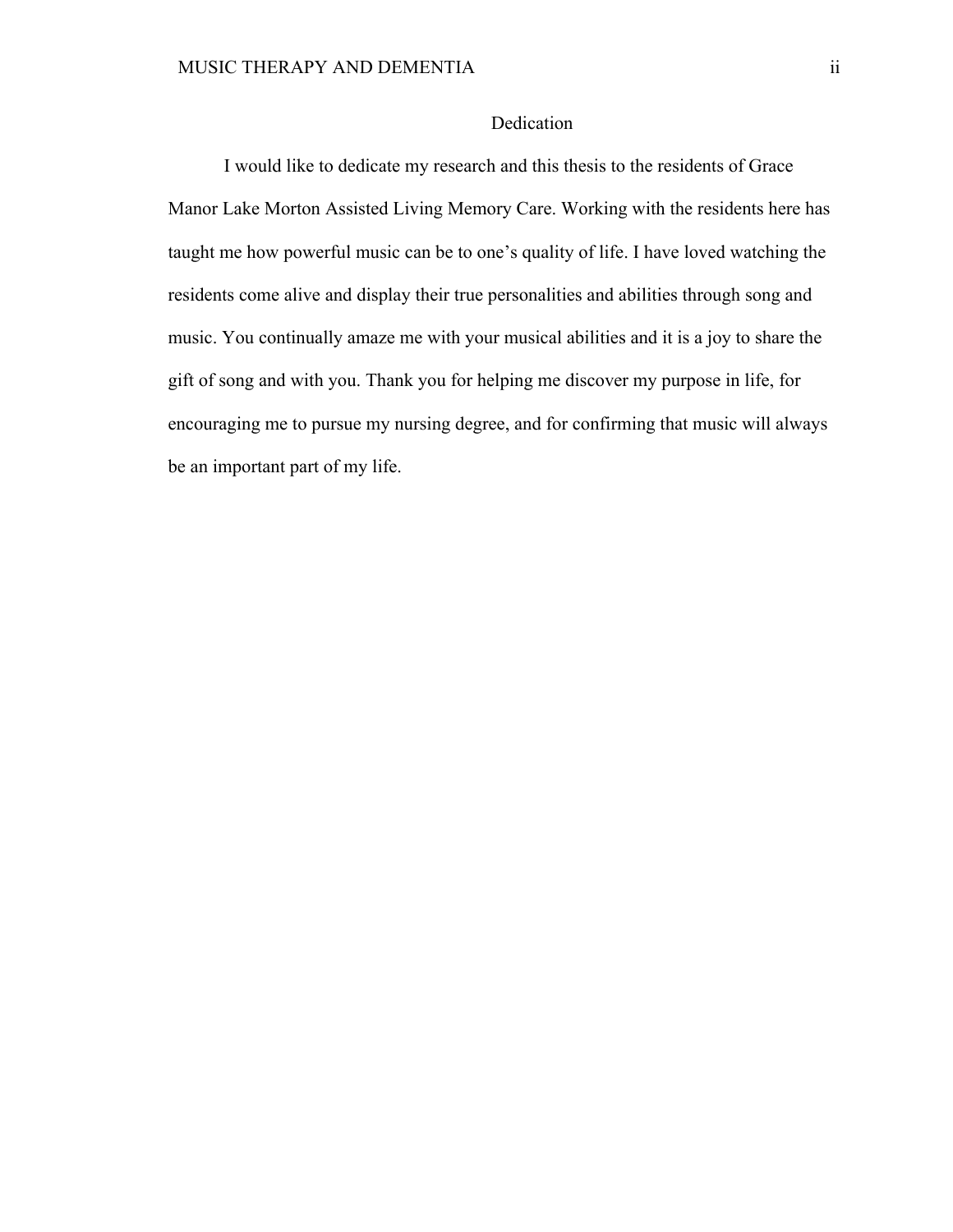# Abstract

Dementia is a growing public health issue, as there are 24.3 million people currently diagnosed worldwide. Being that there is no cure, non-pharmacological interventions are important to optimize quality of life for this population. Music therapy is a nonpharmacological intervention with fine usability for dementia patients. This thesis will examine the positive effects of music therapy on the behavioral symptoms, mood management, self-esteem, language skills, cognition, and reminiscence for the individual with dementia based on existing literature and will provide practice recommendations for the clinical use of music therapy and research. A short literature review will focus on the field of visual art therapy, for the purpose of examining the effect and usability of the fine arts as non-pharmacological interventions.

KEY WORDS: Music therapy, dementia, music, quality of life, Alzheimer's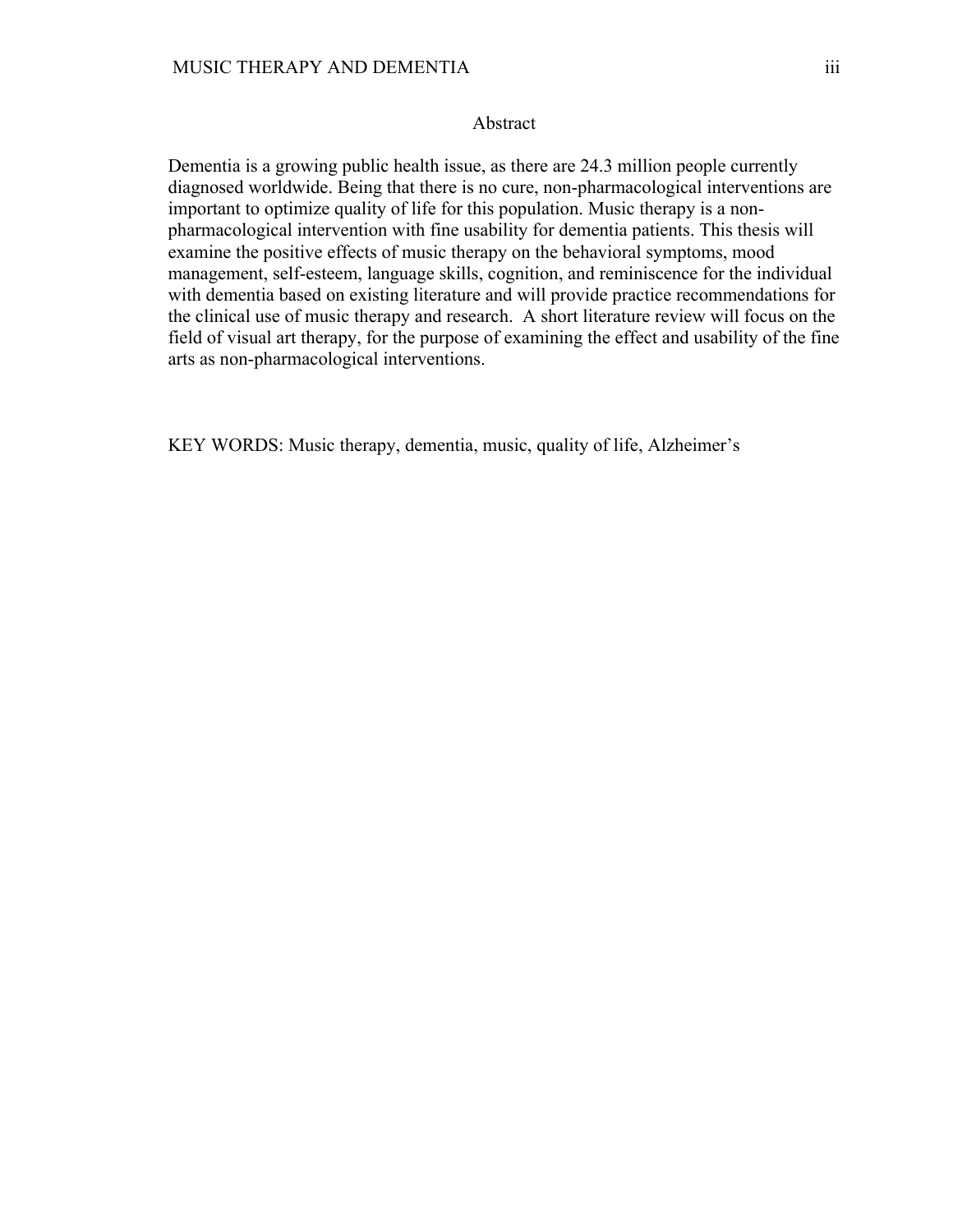# Table of Contents

| Music Therapy: Social Success and Emotional Wellbeing 12    |  |
|-------------------------------------------------------------|--|
|                                                             |  |
| Music Therapy: Communication Skills and Language Function16 |  |
|                                                             |  |
|                                                             |  |
|                                                             |  |
| Long Term Effects of Music Therapy for Dementia 24          |  |
|                                                             |  |
|                                                             |  |
|                                                             |  |
|                                                             |  |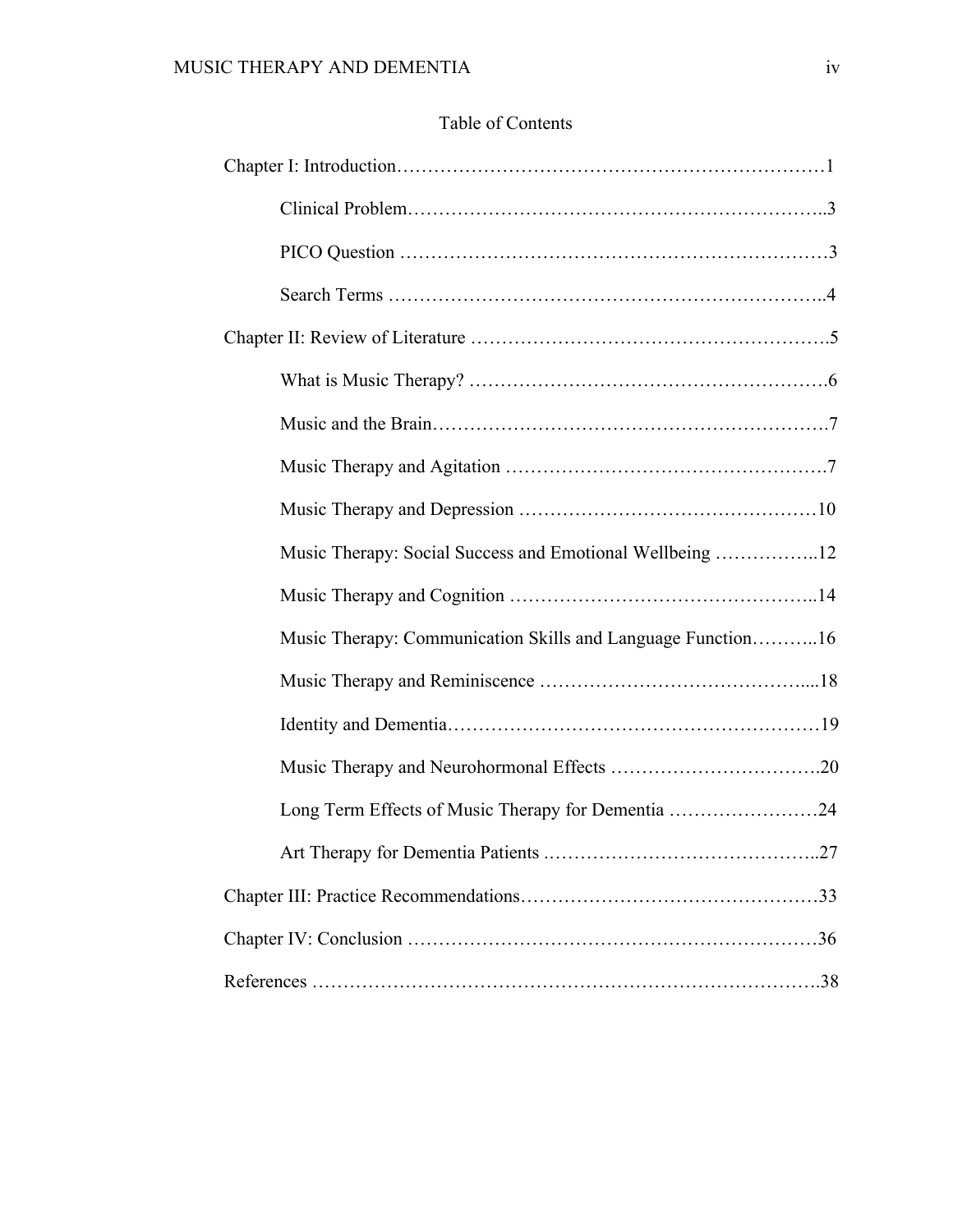### **Chapter I: Introduction**

Dementia is the general term for a decline in mental ability severe enough to interfere with daily life. It is used as the umbrella term for a group of conditions which result in progressive decline in cognitive function. Worldwide, 24.3 million people are affected by dementia. This number is expected to double by the year 2020 as 4.6 million new cases of dementia are diagnosed annually. Given these statistics and the continuous aging of the *Baby Boomer* generation it should be acknowledged that dementia is a growing public health issue that warrants research and attention (Alzheimer's Disease Overview, 2018).

There are many types of dementia including: vascular, Lewy-body, Alzheimer's, alcohol induced dementia, and Parkinson's; the most commonly occurring dementia is Alzheimer's disease. A common misconception is that dementia is a normal part of aging. A diagnosis of dementia is given when a decline in memory is present along with one of the following: failure to speak coherently or understand speech and written language, inability to recognize or identify objects despite intact sensation, inability to perform motor tasks, sensory function, or comprehension of the activity, lack of abstract thought, judgment, and ability to plan and complete complex tasks (Alzheimer's Disease Overview, 2018).

The costs associated with dementia care amounted to \$604 billion in the year 2010 (World Alzheimer's Report, 2010). Given the increase in diagnoses annually, costs continue to rise each year. Most of the costs associated with dementia care result from the degenerative effects on mentation, cognition, and brain anatomy. Alzheimer's is a progressive neurodegenerative disease with no reversal process or cure. In the beginning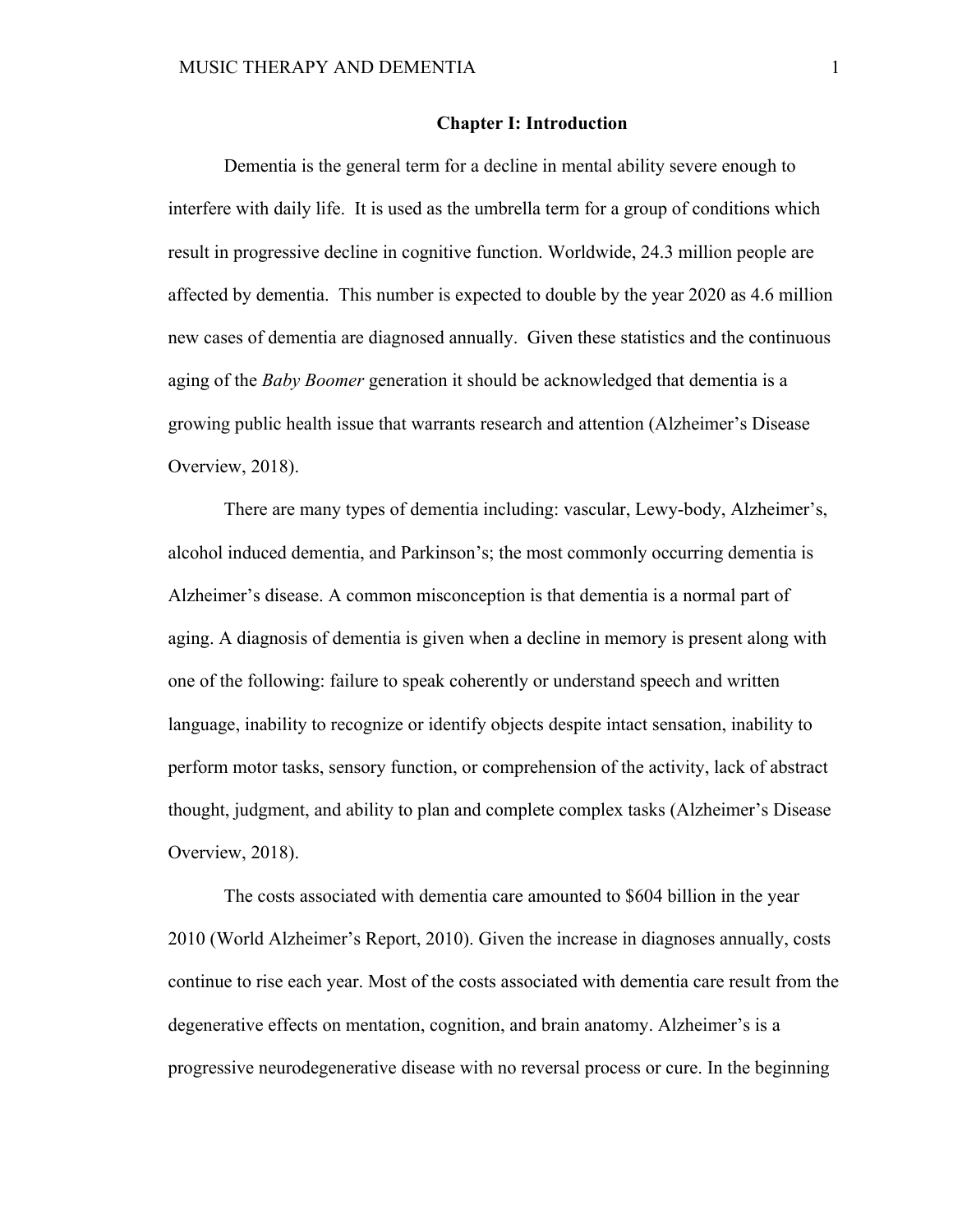stages, short-term memory and the ability to learn new tasks that are impaired first. Upon progression of the disease, symptoms of agitation, aggression, wandering, confusion, depression, and apathy often result. Late stages of this disease often require 24/7 around the clock care, as affected individuals lose the ability to perform activities of daily living, motor and sensory function, and experience severe language impairment. Currently, there is no cure for dementia and Alzheimer's disease; rather, treatment must focus on management of symptoms and maintenance of optimum quality of life in later years. The United States Food and Drug Administration has five approved drugs which aim to slow the progression of symptoms of dementia, however, these are only found to be effective in 50 percent of individuals. Symptoms including memory loss, sleep changes, anxiety, agitation, and depression are often managed through separate pharmacologic treatments (Alzheimer's Disease Overview, 2018).

Music has long been noted for its power and effects on the brain. The idea of music as a healing influence for health and behavior dates back to the writings of Plato and Aristotle. There has been a recent rise in the use of music therapy in many healthcare settings and among multiple populations. The impact of music on spatial abilities is known as the *Mozart Effect* and has long been recognized. (Irish et.al, 2006). Even if the science behind it is not yet fully understood, there is no question of the potential for therapeutic use. Music "lies so deep in human nature that one must think of it as innate" (Sacks, 2012, p. x). This study will examine the effects of music therapy on individuals with dementia.

Because there is no cure currently available for Alzheimer's, the optimization of quality of life represents the best possible outcome attainable in all stages of dementia and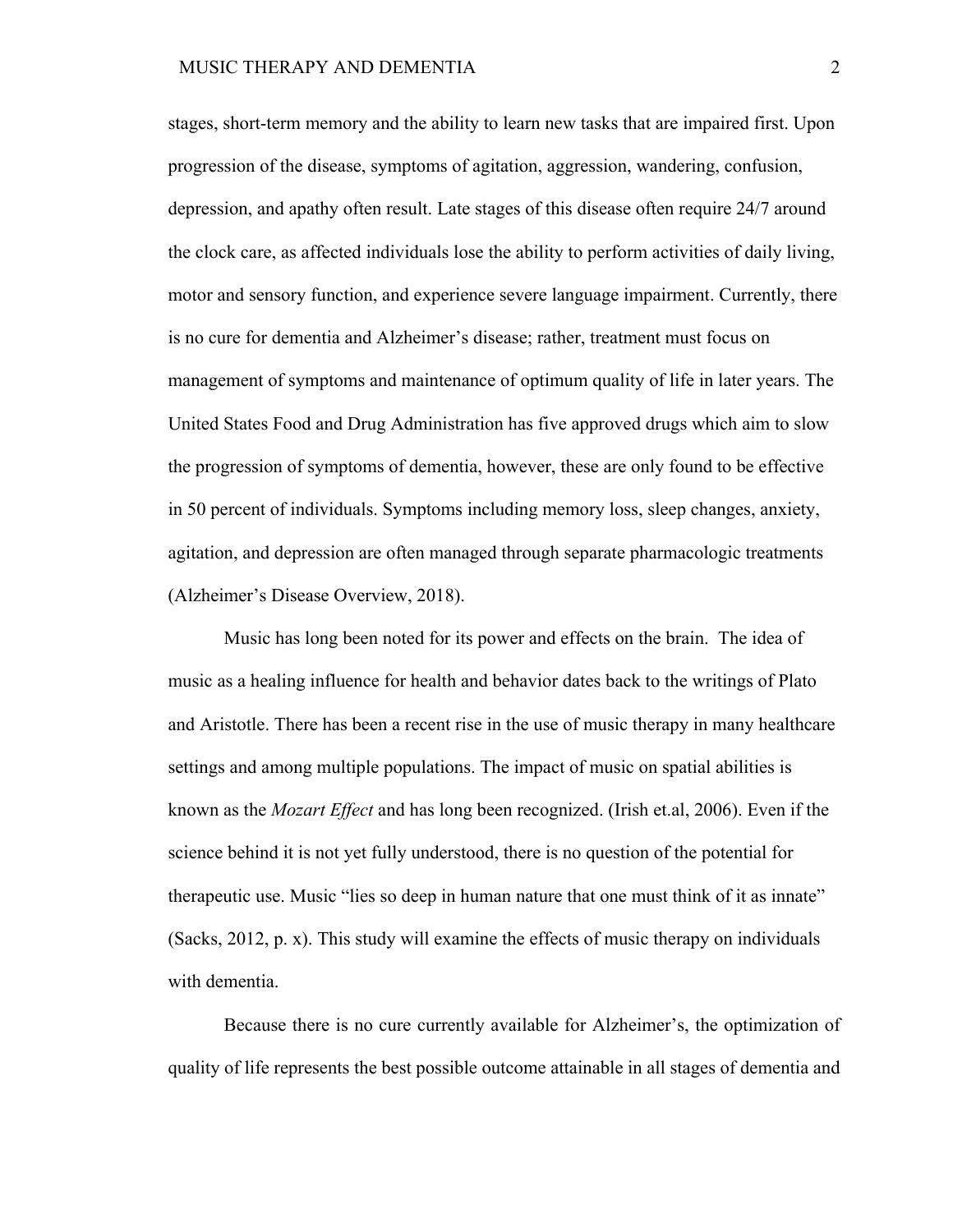Alzheimer's disease (AD). Quality of life in this illness comprises the same domains as in people with intact cognition. Domains of quality of life in patients with AD include competent cognitive functioning, the ability to perform activities of daily living, engaging in meaningful time use and social behavior, as well as a favorable balance between positive emotion and absence of negative emotion. Non-pharmacological interventions are important to improve and optimize the quality of life for this population. Music therapy is a non-pharmacological intervention with fine usability for Alzheimer's and Dementia patients. This therapy can be utilized at little to no cost and provide positive effects in the following areas: behavioral symptoms, mood management, self-esteem, language skills, cognition, reminiscence, personal identity, and neurohormonal response. All of these aspects contribute to one's quality of life, thus music therapy can enhance quality of life in the various stages of dementia.

# **Clinical Problem**

Does the usage of music therapy as a non-pharmacological intervention improve the quality of life of elderly persons living with dementia? The purpose of this study is to determine if music therapy is an effective intervention to improve the quality of life of individuals diagnosed with dementia.

#### **PICO Question**

Is the use of music therapy effective in improving the overall quality of life, evidenced by decreased behavioral incidents, improved self-esteem, and preserved cognitive and language skills, of residents of long term care facilities over the age of 65 who have been diagnosed with dementia versus the residents that receive standard care?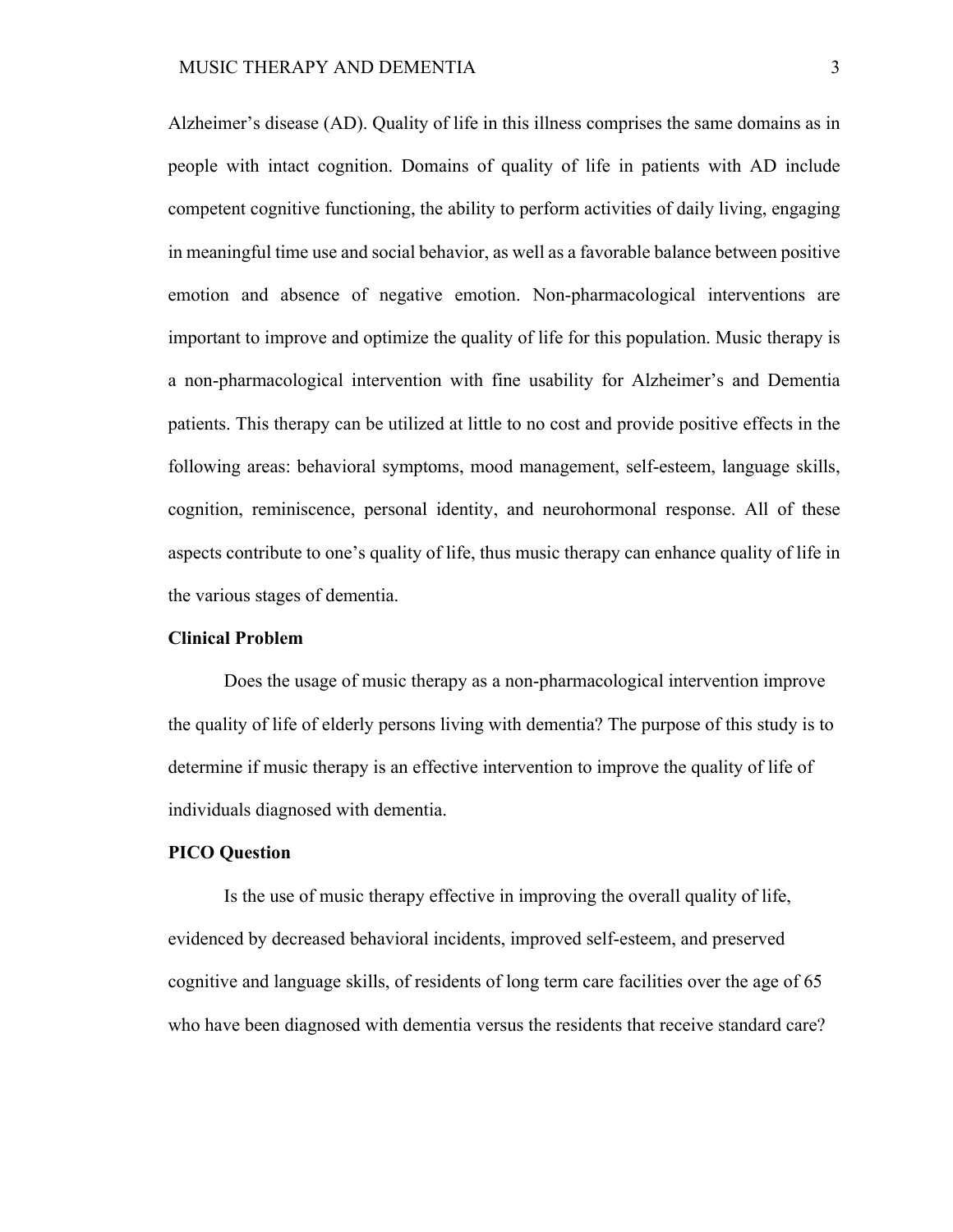# **Search Terms**

Databases used for this literature review were EBSCO, NCBI, SAGE Journals, and PubMed. Search terms used were as follows: music therapy, Alzheimer's and Dementia care, quality of life, dementia and agitation, dementia and music, dementia quality of life, non-pharmacological interventions. Database research completed on March 3, 2018.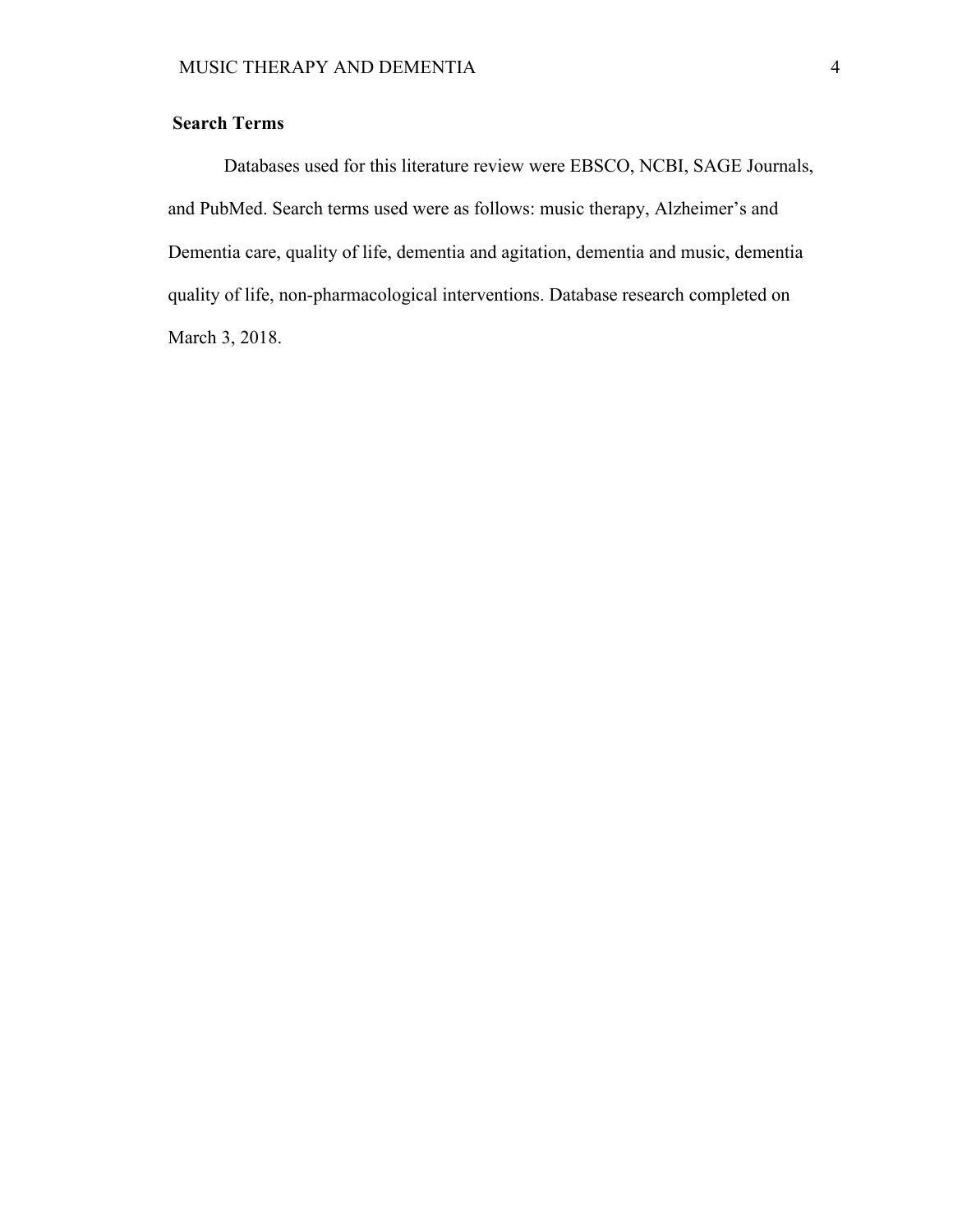### **Chapter II: Review of Literature**

Quality of Life is defined by the World Health Organization website (2018) as "a state of complete physical, mental, and social well-being not merely the absence of disease" (para. 1). This is often considered a standard of an individual's well-being and fulfillment in life, and is rather subjective. Because there is no cure for dementia and Alzheimer's disease, it is essential that quality of life be maximized throughout the course of the illness. Many individuals with Alzheimer's are placed in a long-term facility for their last years; this life change and the progressive nature of dementia can greatly affect quality of life. Individuals may experience feelings of loneliness, depression, anxiety, loss of control, and loss of self. Several research and case studies have shown that music therapy is beneficial in improving the quality of life for those with dementia in long-term care. Music therapy is also beneficial for the non-residential individual living with dementia. This individual is also affected by the changes and losses this illness brings, even though they may still reside in their home. Dementia is not an illness that can be ignored, it is a reality that individuals and caregivers must learn how to live with and adapt to. It can be difficult for the at home caregiver to watch the decline of their loved one. Music therapy provides opportunities for self-expression, self-awareness, social interaction, decreased agitation and anxiety, and improved language and word recall, enhanced reminiscence, and retained sense of identity. All of these areas contribute to overall quality of life; when these are enhanced, quality of life is improved. Music therapy is an important method for neuropsychological, social behavior, and cognitive goals in the field of dementia with low-cost. Because of the lack of side-effects and little cost, music therapy is a reliable non-pharmacological intervention that been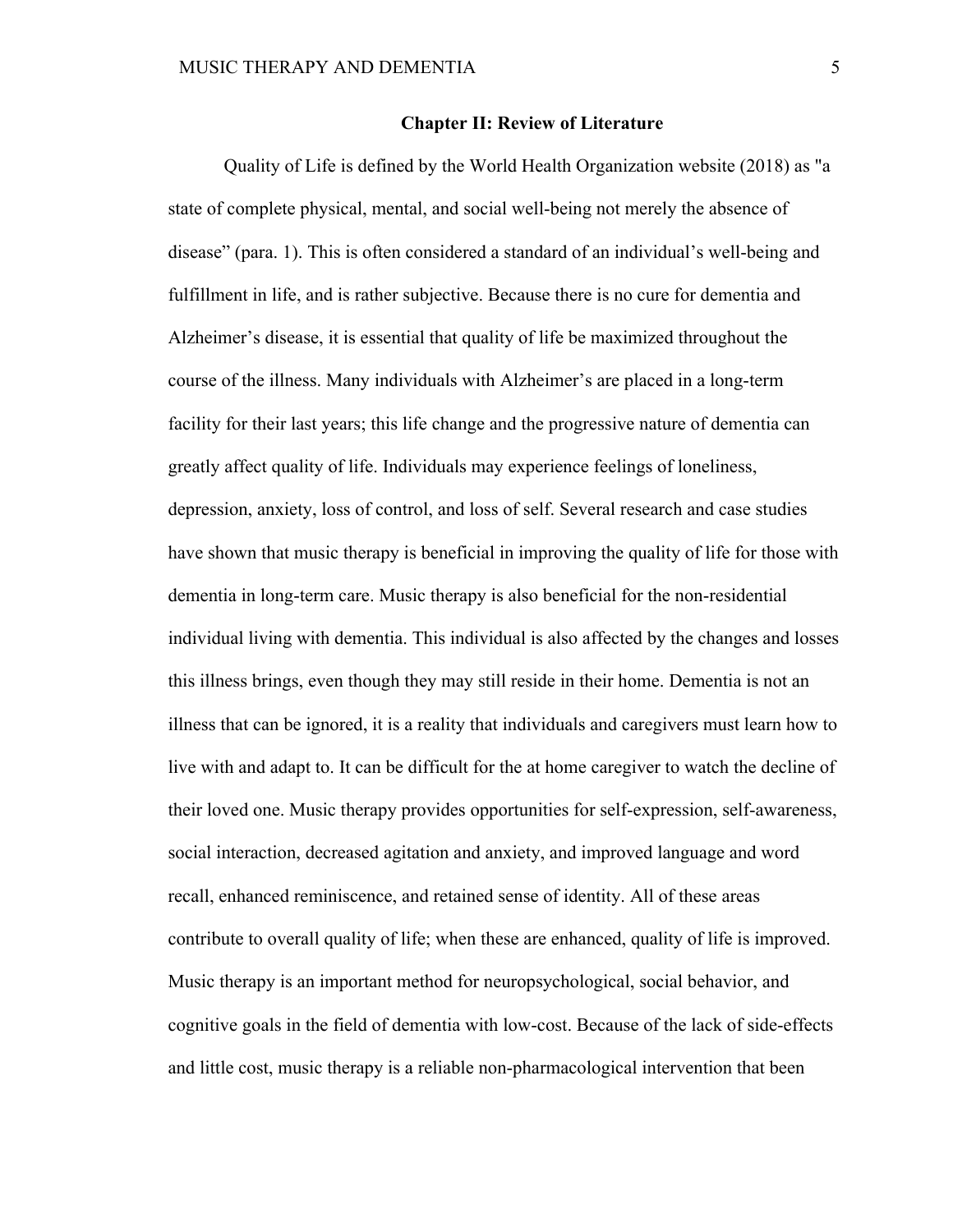growing in popularity as a means to alleviate common symptoms associated with dementia (Guetin, Portet, & Picot, 2013).

### **What is Music Therapy?**

The "fundamental basis for music therapy is the fact that all human being communicate musically" (Gold, 2013, p. 258). The American Music Therapy Association (2018) defines music therapy on their website as "the clinical and evidence-based use of music interventions to accomplish individualized goals within a therapeutic relationship by a credentialed professional who has completed an approved music therapy program" (para. 1). A music therapist must have at least a master's degree and be board certified. It is essential that they create and maintain a therapeutic relationship, understand how to set goals to be accomplished throughout therapy, and assess each client's needs.

Music therapists utilize both active and passive music therapy. Passive music therapy interventions involve the client listening to or meditating on music. Active music therapy interventions involve engaging the client in singing, playing an instrument, composing songs, or practicing improvisation. While many styles of music therapy have the potential to be useful and effective for an individual, music therapists tailor therapy to each individual's needs and typically utilize active interventions. In the long-term care setting, music therapists may offer both individual and group music therapy sessions. Both types have potential for positive outcomes (Pakash, n.d.). Music therapy contributes to the holistic model of person-centered care which focuses on care of the whole person rather than the disease.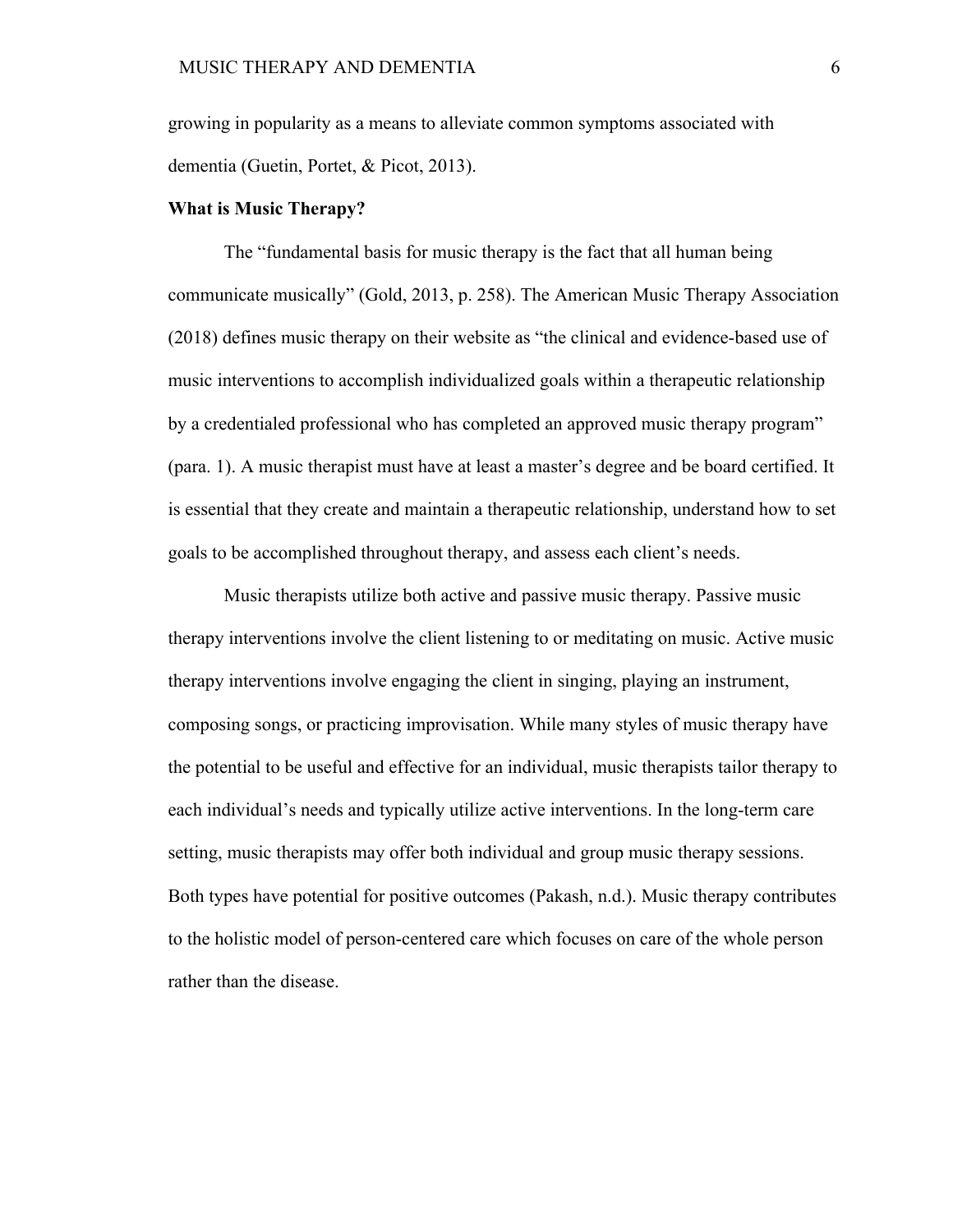# **Music and the Brain**

Because music contains many different elements, including rhythm and melody that the brain must process simultaneously, music "accesses different parts of the brain, particularly the right hemisphere, and the limbic system which deals with emotions and language as a function of the left hemisphere of the brain" (Wall & Duffy, 2010, p. 108). The combination of music and language in song results in increased neurological activation greater than language alone. Musical stimuli have been shown to activate specific pathways in several brain areas associated with emotional behaviors such as the hypothalamus and prefrontal cortex (Wall & Duffy, 2010). For people with dementia, music therapy "leads to feelings of positive self-esteem, increases feelings of competence and independence, and diminishes feelings of social isolation" (Ray & Mittelman, 2015, p. 689).

There is an inexpressible depth of music, as it involves the full brain and the body. Listening to music is "not just auditory and emotional, it is motoric as well" (Sacks, 2012, p. xi). When listening to music, the body reacts by moving to time at the same time as thought and emotions are evoked. The brain's auditory system also identifies musical patterns and elements such as: pitch, rhythm, melodic contour, tones, and harmonies. The brain simultaneously processes these separate elements and strings them together to form a perception of music. The auditory and nervous systems are "exquisitely tuned for music" (Sacks, 2012, p. xi).

#### **Music Therapy and Symptoms of Agitation**

Individuals with dementia often experience poor quality of life due to behavioral and psychological symptoms: agitation, anxiety, depression, wandering, etc. (Sakamoto,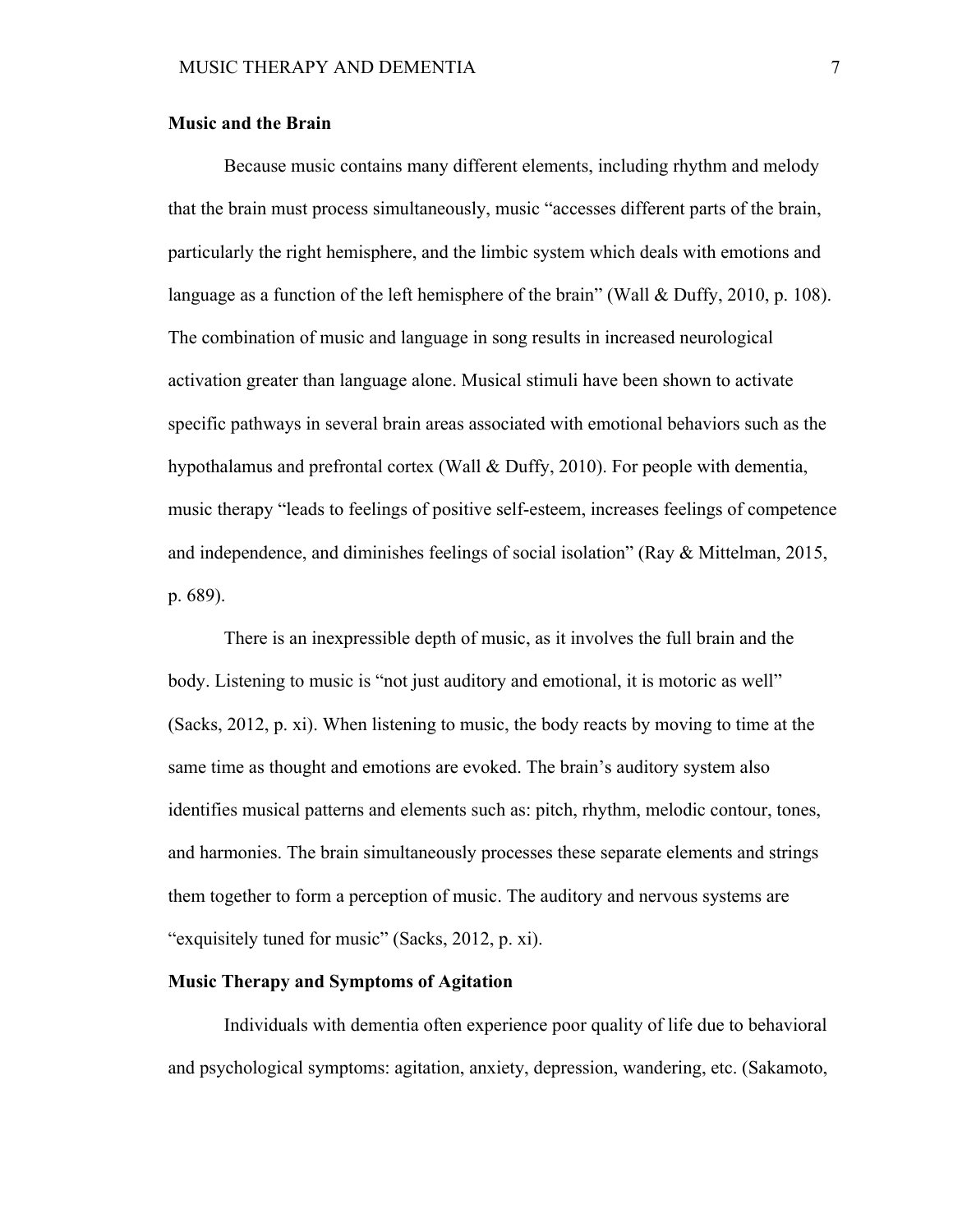Ando, & Tsutou, 2013). Of those with dementia living in long-term care facilities, 48-82 percent show symptoms of agitation (Ridder, Stige, Qvale Gold, 2013). In the late stages of dementia agitation is identified as the most significant symptom contributing to patient distress and caregiver strain. Alleviation of the agitation and behavioral disturbances can be essential in maximizing one's quality of life.

Behavioral symptoms are often managed by pharmacological agents. These pharmacological agents have high cost and undesired side effects attached. It should be noted that antipsychotics are prescribed twice as often to nursing home residents with dementia than to those without dementia (Ridder et. al, 2013). Although the benefits of some of these medications such as atypical antipsychotics (i.e. risperidone and olanzapine) are effective in treatment of neuropsychiatric symptoms, there is evidence which reports that these agents cause physical problems, such as cognitive impairment, extrapyramidal symptoms, constipation, urinary retention and an increase in falls (Cooke, Moyle, Shum, Harrison, & Murfield, 2010). High levels of agitation as well as psychotropic medication use are associated with low levels of quality of life (Ridder et. al, 2013). It is necessary for healthcare professionals to seek non-pharmacological methods of intervention.

Individual music therapy for nursing home residents with dementia has been shown to decrease agitation and aid in prevention of psychotropic medication use. Agitation disruptiveness decreased in the group receiving music therapy and actually increased in the control group receiving standard care (Ridder et al., 2013). Music therapy may provide a safe and active environment that meets the social and emotional needs expressed by people with dementia who demonstrate agitated behaviors (Ray  $\&$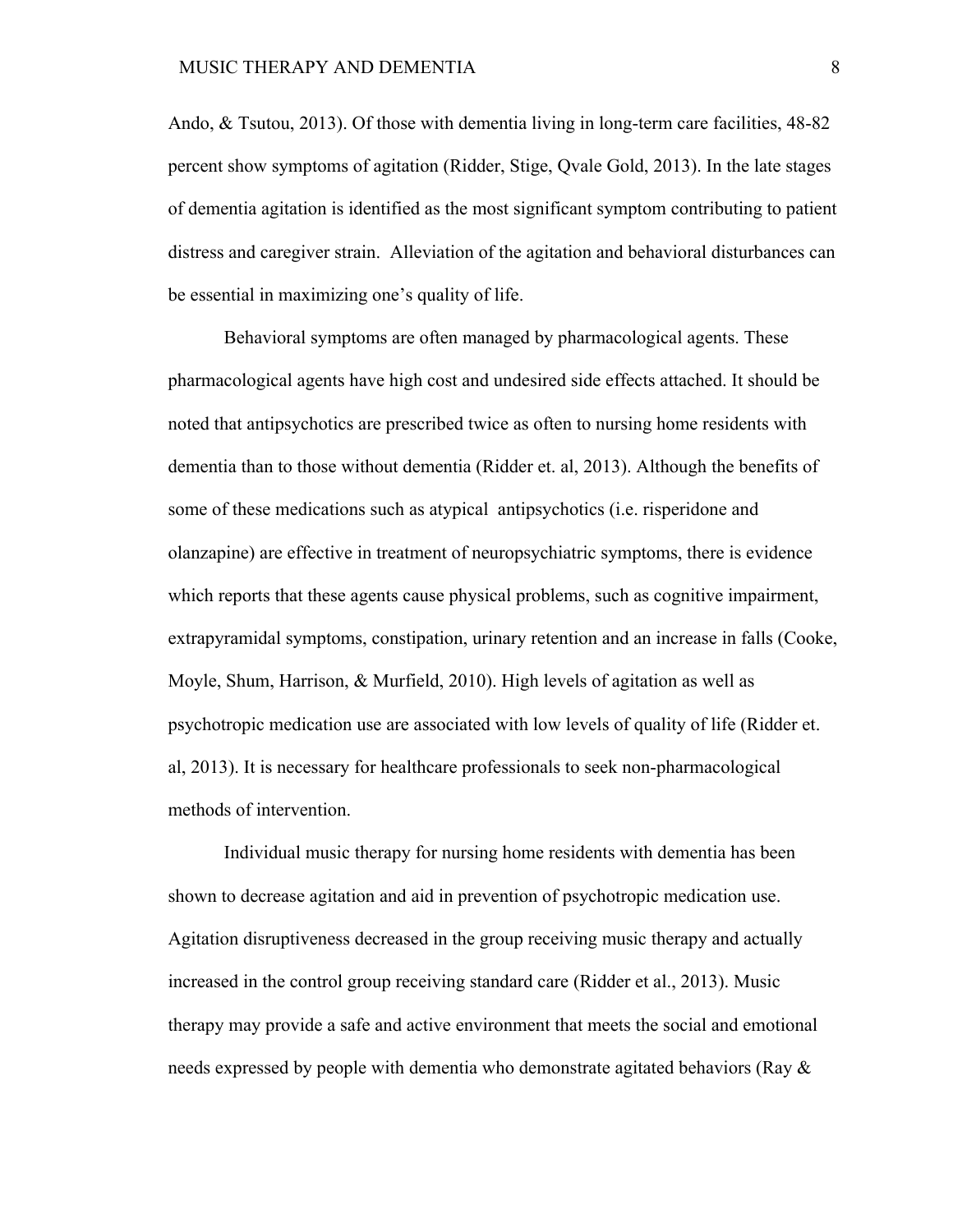Mittelman, 2015). The person-centered approach of care presents that agitation is closely related to needs. Agitation is not an aspect of a disease process, rather it is a human reaction to unmet psychosocial needs. Therefore, agitation may be an attempt to communicate needs for an individual who has impaired communication abilities (Ridder et. al, 2013). Rather than administering antipsychotics at the first sign of agitation, the individual's needs should be assessed and less restrictive measures should be implemented first.

Through a systemic literature review of thirteen studies, Wall & Duffy, 2010 found that the majority of these studies reported that music therapy influenced the behavior of older people with dementia in a positive way by reducing levels of agitation. Through both quantitative and mixed methods studies, several researchers observed a short-term reduction in agitation after the use of music therapy (Brotons & Koger, 2000; Ridder et al., 2013).

Ray and Mittelman (2015) followed the need-driven, dementia-compromised behavior model based on clinical observations that challenging behaviors expressed by persons with dementia are an expression of an unmet need. Their study provided personcentered music therapy interventions and tested the effects. Two weeks after musical intervention, they found that baseline agitation scores (59.11) decreased to 49.86, suggesting that the two-week intervention had immediate and lingering effects on agitation. This supports the findings of Sakamoto et al. (2013) that agitation and other neuropsychiatric symptoms significantly decreased for two weeks following cessation of music therapy. The Ridder et al. (2013) study showed that six weeks of music therapy reduced agitation disruptiveness and prevented medication increases in people with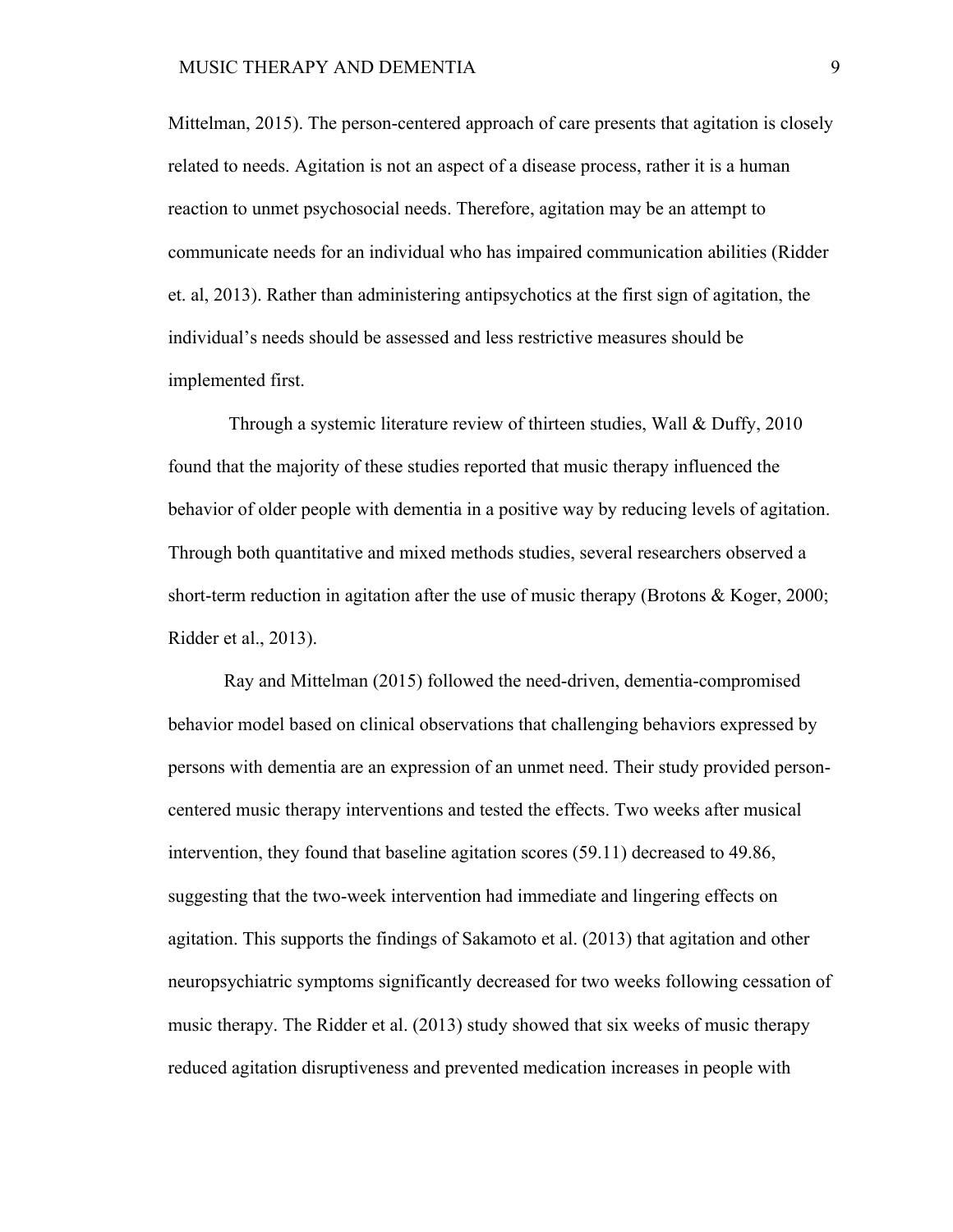dementia. Their analysis on agitation disruptiveness using the Cohen Mansfield Agitation Inventory, CMAI-di, showed an increase in agitation disruptiveness during standard care (3.26) and a decrease during music therapy (-3.51); this finding reached statistical significance ( $p = 0.027$ ). The analysis of quality of life (ADRQL) showed a decrease during standard care, but an increase during music therapy (Ridder et al., 2013). Several studies utilized scales such as the Dementia Quality of Life, Alzheimer's disease Related Quality of Life, and FACES scale to assess quality of life and emotional state (Cooke et al., 2010; Ridder et al., 2013; Sakamoto et al., 2013). The positive trends in several studies and literature reviews regarding the correlation between agitation frequency and quality of life call for further research with a larger sample. However, the literature provides evidence of the positive effects of music therapy on agitation and behavioral well-being, even if these effects are short term.

#### **Music Therapy and Depression**

In many long-term care settings, there is a lack of adequate activities for residents. It has been shown that symptoms of depression and anxiety can worsen when an individual with dementia goes for long periods of time without participation in meaningful activities (Sole, Meracdal-Brotons, Galati, & Castro, 2014). Meaningful interactions with others and within self are a human need. It is important for people with dementia to be provided with a creative outlet for expression, especially during times of distress, dysfunction, and changes in mood that often occurs due to the diagnosis and disease process. For individuals with dementia, music therapy leads to feelings of positive self-esteem, increased sense of competence and independence, and diminished feelings of social isolation (Ray & Mittelman, 2015). In several randomized controlled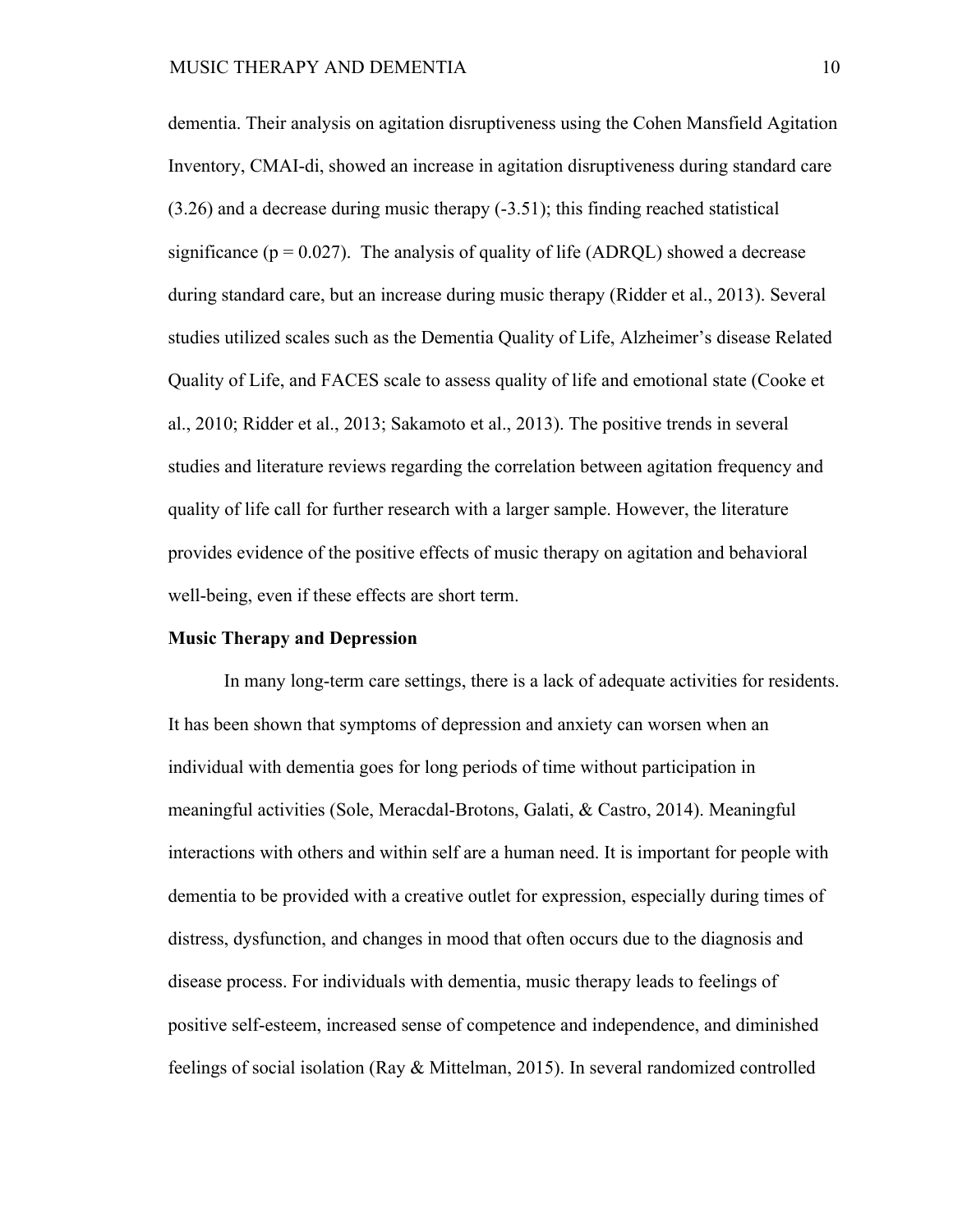trials, depression, assessed through the Geriatric Depression Scale, was significantly reduced in the group that received music therapy (Cooke et al., 2010; Guetin et al., Ray & Mittelman, 2015). Depression, anxiety, and social interaction are key elements that contribute to one's self-esteem and emotional wellbeing. These are large components of one's overall quality of life. The more time a person participates in activities involving opportunities for social interaction, the better their emotional well-being. Emotional wellbeing has a correlation with quality of life and studies have shown participation in musical activities contribute to a better quality of life (Sole et. al, 2014).

Through the use of the Dementia Quality of Life Questionnaire (DQOL) and the Geriatric Depression Scale (GDS), Cooke et al. (2010) found improvements in selfesteem and decreased feelings of depression over time in the group that received music therapy. Guetin et al. (2013) used the Hamilton Scale to evaluate anxiety and the GDS to determine depression following individual music therapy sessions at weeks 4, 8, 16, and 24 of their study. By the end of the 16 week intervention, anxiety scores for those in the music therapy group compared to the control group significantly changed ( $p < 0.001$ ). This change correlates to a 60% improvement in anxiety symptoms in the music therapy participants versus a 4.8% improvement in the control group. At the  $24<sup>th</sup>$  week, a follow up analysis showed persisting effects of music therapy on anxiety symptoms ( $p < 0.002$ ). The study results should be replicated, as this is one of the few studies which showed results actually lasting that long.

Chu, Yang, Lin, Ou, Lee, Obrien, & Chou conducted a study among 102 participants with dementia and living in a facility in Taiwan. The Chinese version of the Cornell Scale for Depression in Dementia (CSDD) was used to assess the effects of the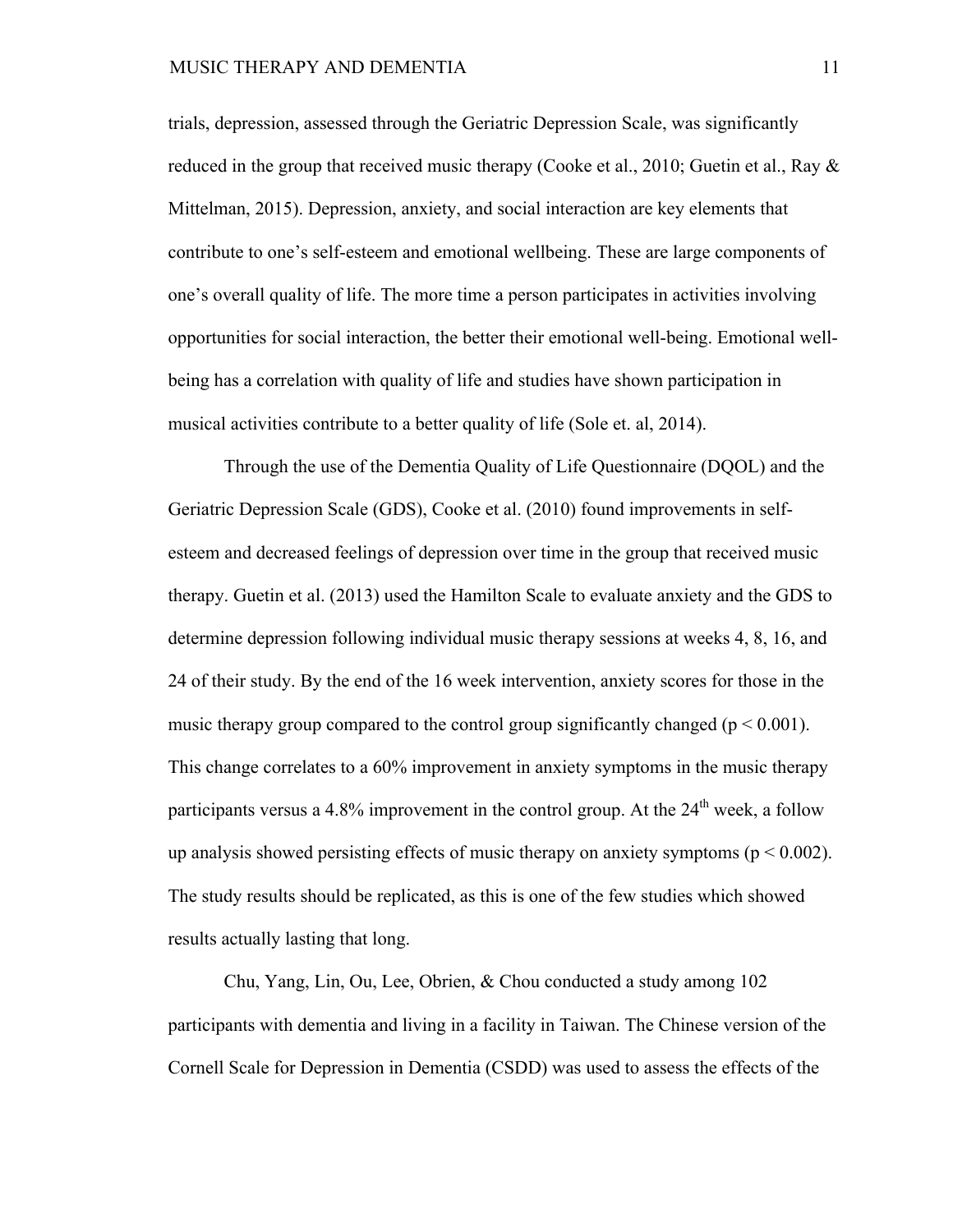music intervention on depression. This 19-item scale is specifically designed to measure depression in persons with dementia. The scale encompasses five dimensions: mood and related signs, behavior disturbance, cyclic function, ideational disturbance, and physical signs. Scores on the CSDD range from 0 to 38, with higher scores reflecting greater severity of depression. Fifty-two individuals were assigned to the music therapy group and fifty two acted as the control group, receiving standard care. The experimental group received group music therapy in thirty minute sessions twice a week for 6 weeks. The results of this study revealed that group music therapy has potential to decrease depression in institutionalized elderly persons with dementia. The mean CSDD scores for the experimental group trended downward throughout the course of music therapy from 17.39 at baseline to 11.47, 8.22, and 11.23 at Times 2, 3, and 4, respectively. Time three was the end of music therapy intervention and time four represented a follow up. The control group did not experience a decrease in mean CSDD scores. Their scores were 15.70, 14.66, 13.78, and 11.43, for the same time points, respectively. This study supports that music therapy can have a positive effect on depression for persons with dementia. For best effects, music therapy should be integrated in the activity programs to allow for consistency and improved mood management over time. (Chu et. al, 2013).

#### **Music Therapy: Social Success and Emotional Wellbeing**

According to a literature review conducted by Wall and Duffy (2010), research has identified a positive increase in participants' mood and socialization skills as a result of music therapy. Active music interventions may enhance life through bio-physiological responses. Music therapy for nursing home residents provides opportunities for selfdiscovery, awareness, increased self-esteem and pleasure. Because dementia can greatly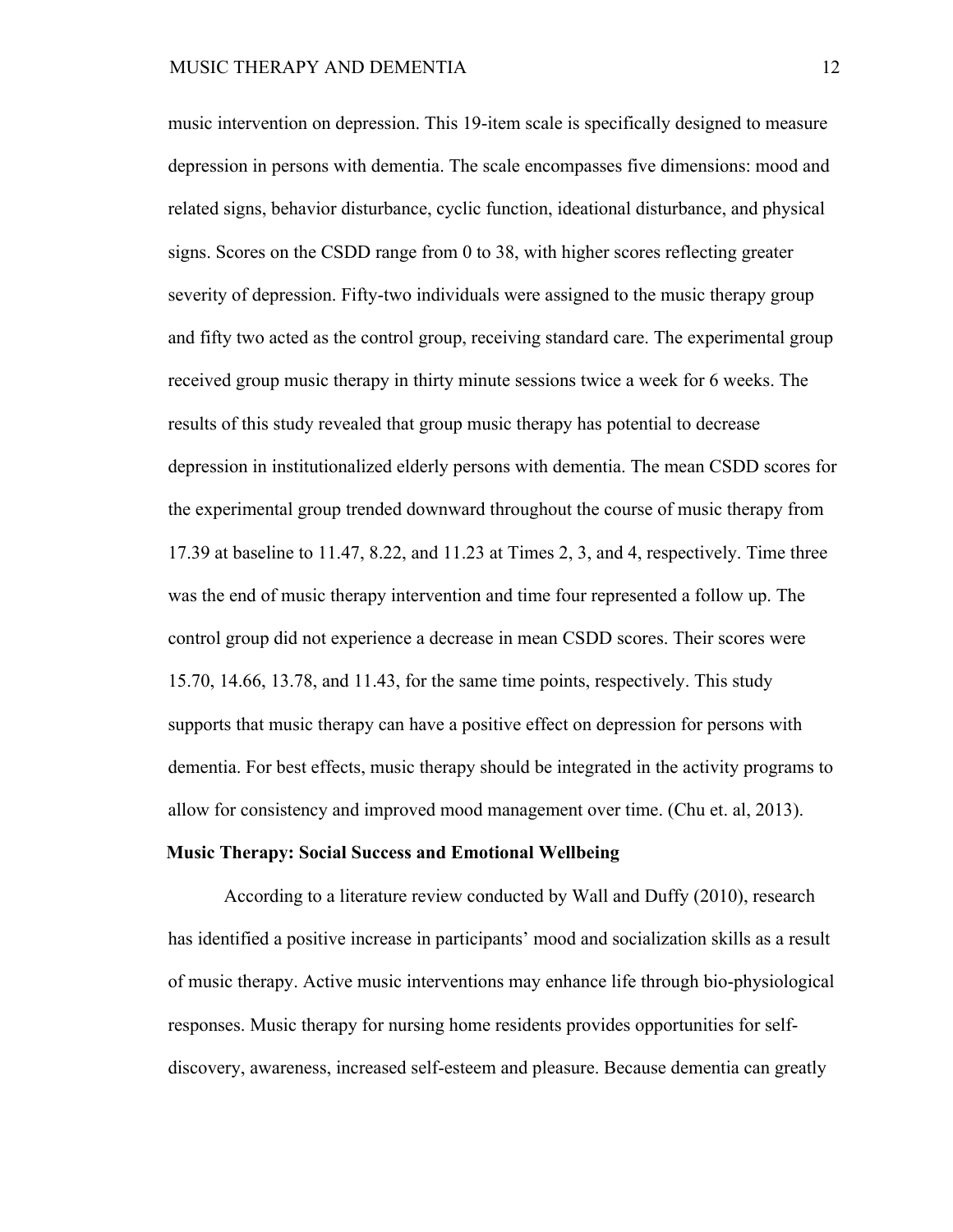impair the ability to express one's needs, it should be noted that music therapy may help in addressing and meeting one's needs. Musical success such as success in singing, playing an instrument, moving to music, or sharing memories related to music may help to meet an individual with dementia's unmet needs for self-expression, achievement, and meaning in life.

Wall & Duffy (2010) concluded that music therapy acted as a powerful stimulus which induced various positive effects on behavior, and improved the wellbeing of participants. Involvement in music-based programs for nursing home residents with dementia offers social opportunities that often are neglected. Engaging in various types of music activities such as movement, rhythm-based programs, and singing, done individually or in a group setting, may lead to lessening of anxious and depressive symptoms and improved sense of personal fulfillment. This kind of activity can be greatly beneficial to one's psychosocial health and wellbeing. Music therapy in the longterm care setting can create a space which offers rich interpersonal interaction which can meet the need for socialization and acceptance.

Music is one activity in which nursing home residents can experience social interaction (Ray & Mittelman, 2015). Meaningful social interactions are an important component of one's self-esteem. Without adequate opportunities for fulfilling social interaction, one can easily experience disturbances in mood and emotional wellbeing. Music employs parts of the brain which are responsible for both emotion and language function; this results in enhanced mood management and language function. When employed in a social setting, music therapy can help individuals engage in positive interactions and effectively express language and emotion. The FACES Scale assessment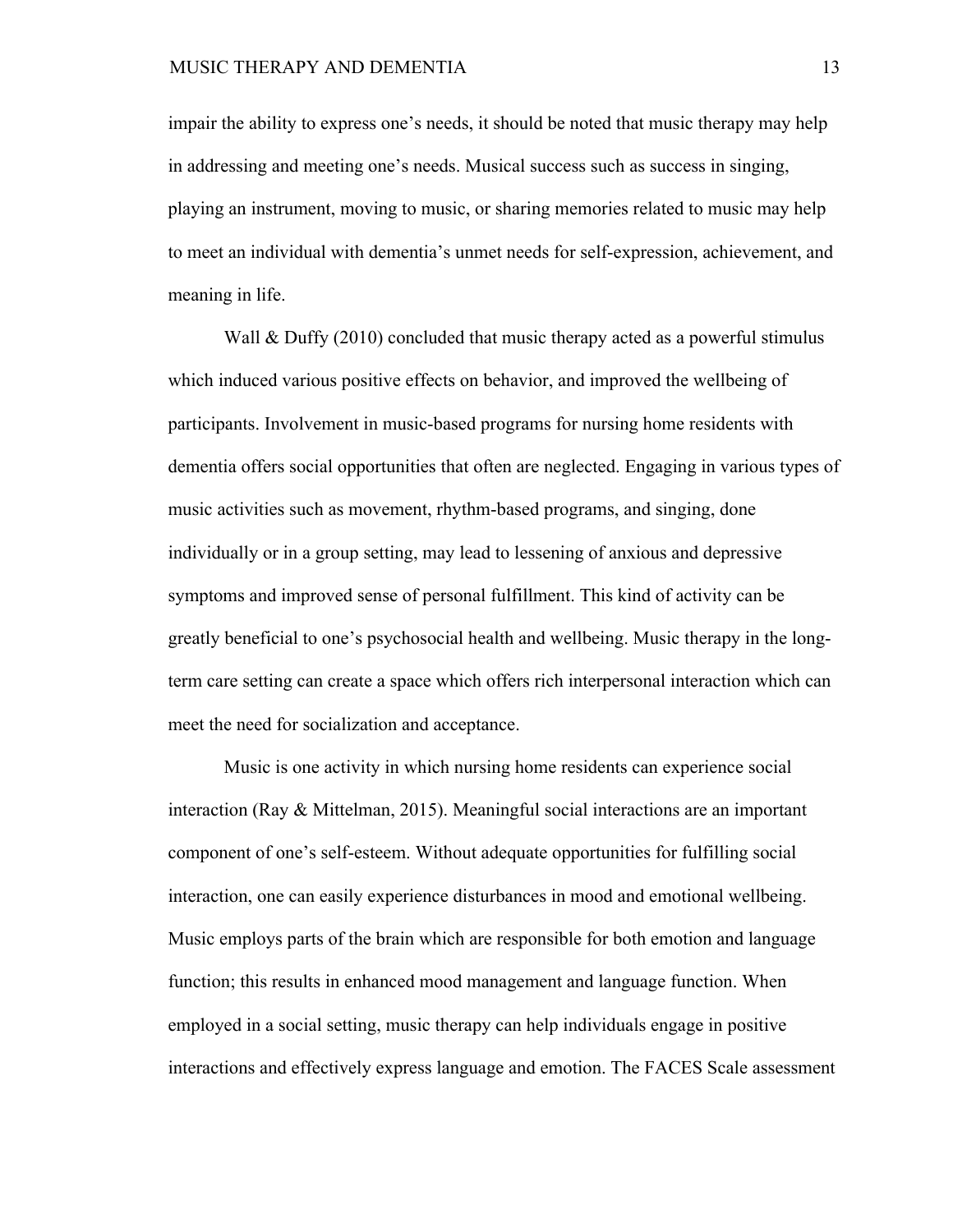revealed that music interventions elicited pleasant emotional states to a significant extent compared with the control group. Music therapy has potential effects to increase personal self-esteem and to improve dementia patients' interactions with others (Sakamoto et al., 2013; Cooke et. al, 2010). This can be empowering for the individual who has struggled to effectively communicate language and express emotions. As a human, those emotions are still inside, but their ability to express them has become impaired.

In a long-term care setting, when many residents begin to sing and enjoy the music together, there is an important sense of community and belonging. Patients who were once isolated by their disease, are able to, at least in this moment, recognize and bond with each other. They are able to share meaningful moments together, and recognize they are not alone. Such participation and interactions are essential to restoring self-esteem and improving overall quality of life (Sole et. al, 2014).

# **Music Therapy and Cognition**

A common measure of cognitive function is the Mini Mental State Examination (MMSE). The MMSE is a 30-point questionnaire that measures cognitive impairment examining functions including registration, attention and calculation, recall, language, ability to follow simple commands, and orientation. Cognitive ability was found to improve following music therapy interventions in several studies. In the Ridder et al. (2013) study, the group assigned to standard care showed a significantly lower mean score in cognitive functioning on the MMSE than the group that participated in music therapy. In another study on the temporal limits of cognitive change from music therapy, patient MMSE scores significantly improved by 2.00 points on the same day immediately following music therapy and by 3.69 points the day after therapy (Bruer, Spitznagel,  $\&$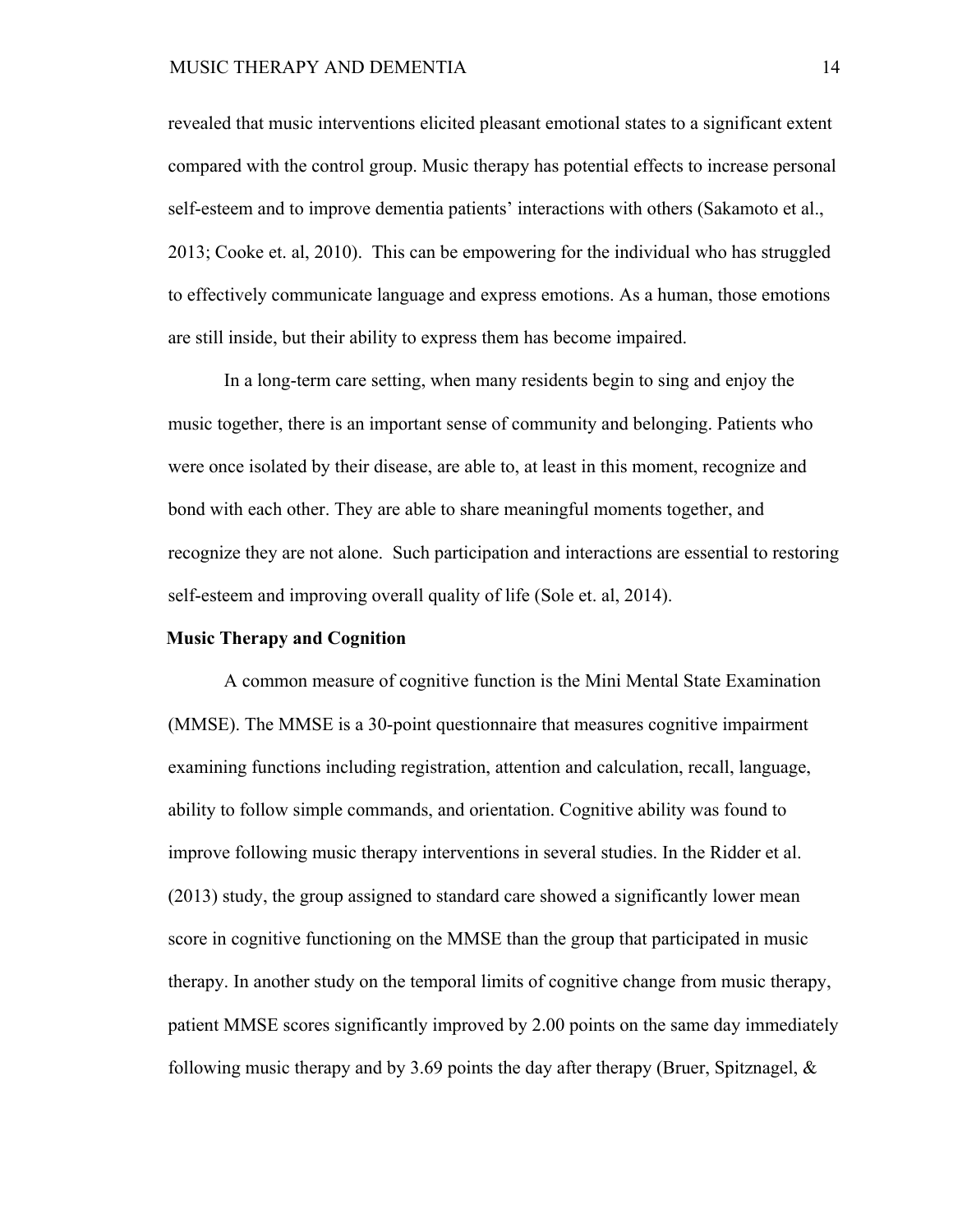Cloninger, 2007). These findings did not persist long term and indicate that the cognitive effects of music therapy may only be effective for a short period of time; however, enough research is available to support that music therapy maximizes cognitive function in dementia (Botons & Koger, 2000; Beard, 2011). Improved recall of verbal material and improved naming occurred following music therapy (Botons & Koger, 2000; Wall  $\&$ Duffy, 2010). Based on empirical relationships known to exist between cognition and music, improved cognition should be expected with the use of music therapy treatments for dementia (Bruer et al., 2007).

The Chu et. al (2013) study also examined the effects of music therapy on cognition and utilized the MMSE for assessment and data evaluation. Results analysis indicated that the mean MMSE scores of the experimental group were 1.44–2.69 points higher than the control group at Times 2, 3, and 4. These differences reached statistical significance (p  $\frac{1}{4}$  .026, p < .001, p  $\frac{1}{4}$  .044, respectively). This study also analyzed scores for the six major cognitive domains in the MMSE. The mean registration score of the experimental group was found to be 0.50 points higher than that of the control group at Time 2, a statistically significant difference ( $p \frac{1}{4}$  .006). Of the MMSE scores for the experimental group, the most improvement was found in the recall area scores.

The positive effects persisted throughout the course of music therapy and for one month after. The intervention also delayed the deterioration of cognitive functions, especially recall. It should be noted that "the nature of rhythm, the spatial relationships in notation, the temporal sequence of musical events, and the logic of musical form all may aid in reintegrating and organizing recall in elderly individuals with dementia" (Chu et. al, 2013, p. 216 ). Understanding that rhythm helps to drive and maintain temporal order,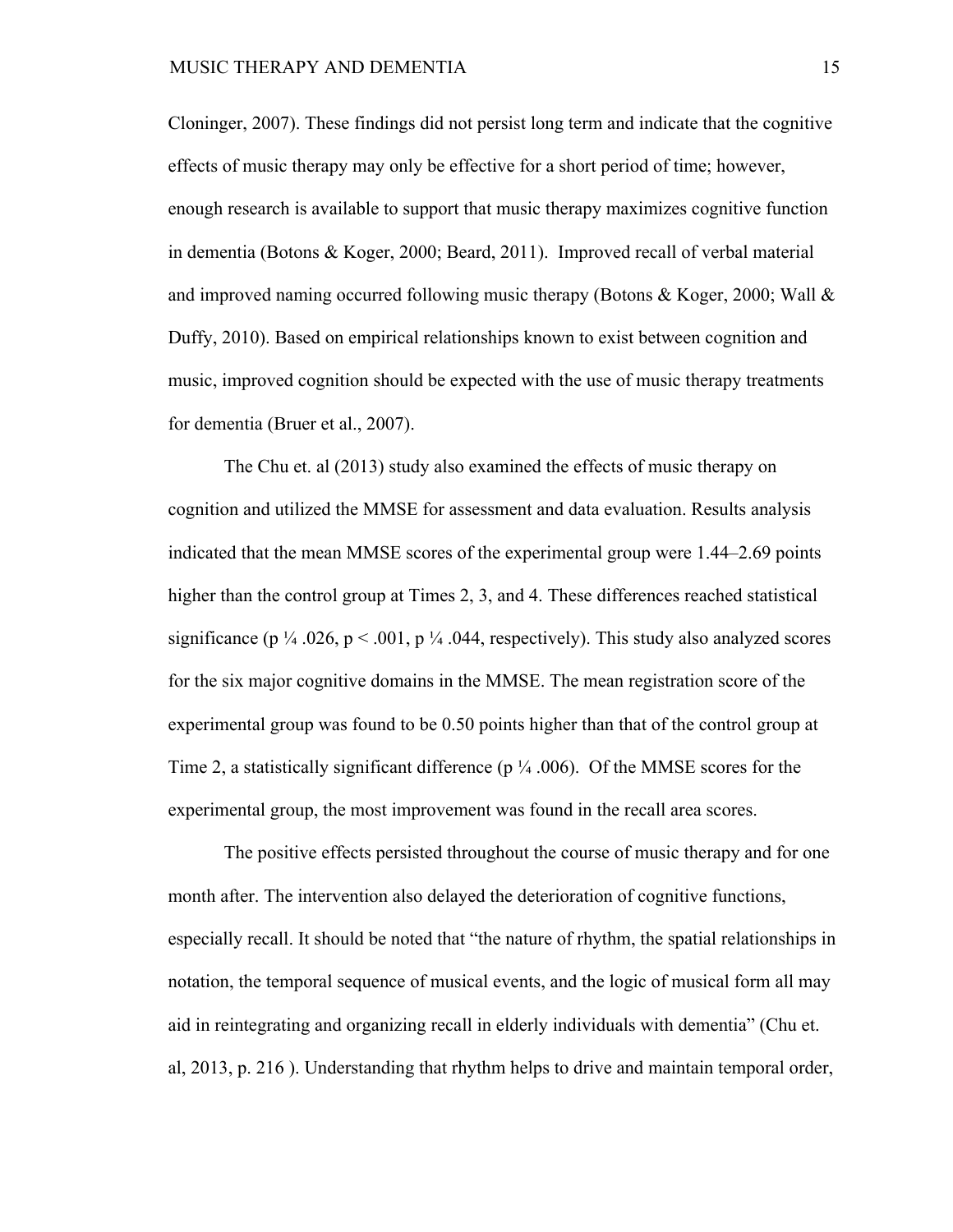the researchers intentionally designed the group music therapy sessions to stimulate the six cognitive functions (orientation to time, orientation to place, registration, short memory, attention and calculation, and language). This is important, as it may contribute to the cognitive success seen in this study. This intentional design, and the positive effects that resulted, may have implications for clinical use. Further research should be conducted concerning the effects of group music therapy for persons with dementia to examine the long-term effects.

#### **Music Therapy: Communication Skills and Language Function**

The therapeutic use of music offers a means of communicating with those with dementia; it is thought that as the person's ability to understand verbal language diminishes, the ability to process music is preserved by a part of the brain that is last to deteriorate during this illness (Cooke et al., 2010). There are neuronal pathways which connect language and music. It should be noted that although individuals with dementia have a diminished ability to understand verbal language, their receptive and expressive musical abilities remain intact (Wall & Duffy, 2010).

For individuals experiencing aphasia and language disturbances as a result of Alzheimer's and dementia, the inability to verbally communicate can be unbearably frustrating and isolating. Individuals experiencing this are often neglected and treated differently because they cannot speak. However, music therapy and the power of song can give a new voice to these individuals. It is interesting to note that individuals with dementia who exhibit language difficulties, both productive and comprehensive in nature, are able to clearly articulate and recall words when singing a song. The ability to sing words coherently can be a great reassurance and a point of restored self-esteem. A sense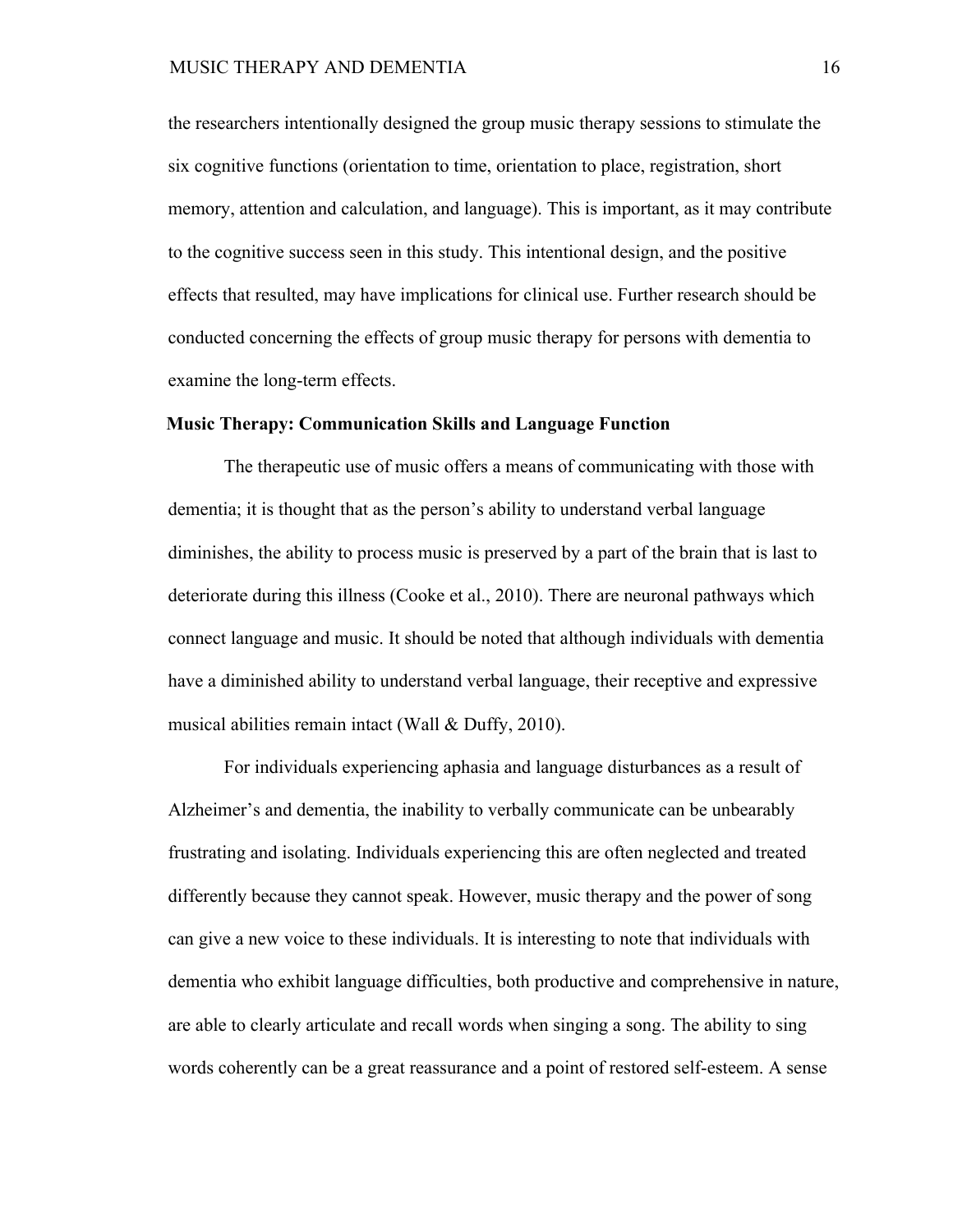of control and self-worth can be found when the individual, and their caregivers, realize that language capacity is not lost. The words are "still in them somewhere, though it may take music to bring them out" (Sacks, 2012, p. 216). It is remarkable to witness individuals with language disturbances sing song lyrics smoothly and coherently without any delay or issue in speech production.

There are differences in the process of speech and song production in the brain (Sacks, 2012). Music activates both hemispheres of the brain and recruits speech and language centers. It is thought that musical ability may be functionally and anatomically dissociable from language. In the Brotons and Koger (2000) study, music therapy sessions were structured to provoke discussion, verbal function, and memory recall in an effort to determine the effects music therapy has on language ability. Songs focused on a specific topic one week and then members of the group reminisced and conversed based on what memories of the topic the song stimulated. For example, the session themed around *flowers* included the songs: Yellow Rose of Texas, My Wild Irish Rose, When You Were a Tulip, and Daisy Bell. Results from 20 participants revealed that music therapy significantly improved performance on both speech content and fluency dimensions of the spontaneous speech subscale of the Western Aphasia Battery ( $p = .01$ ) Whether music effects short-term memory recall or language function, the results revealed "perceptibly positive effects on speech" (Brotons & Koger, 2000, p. 191 ). More research should be conducted in the area of music therapy's effects on language functioning in persons affected by dementia. However, therapeutic implications, including enhanced communication between patients and their caregivers, friends and family members, are profound and improve quality of life for the individual with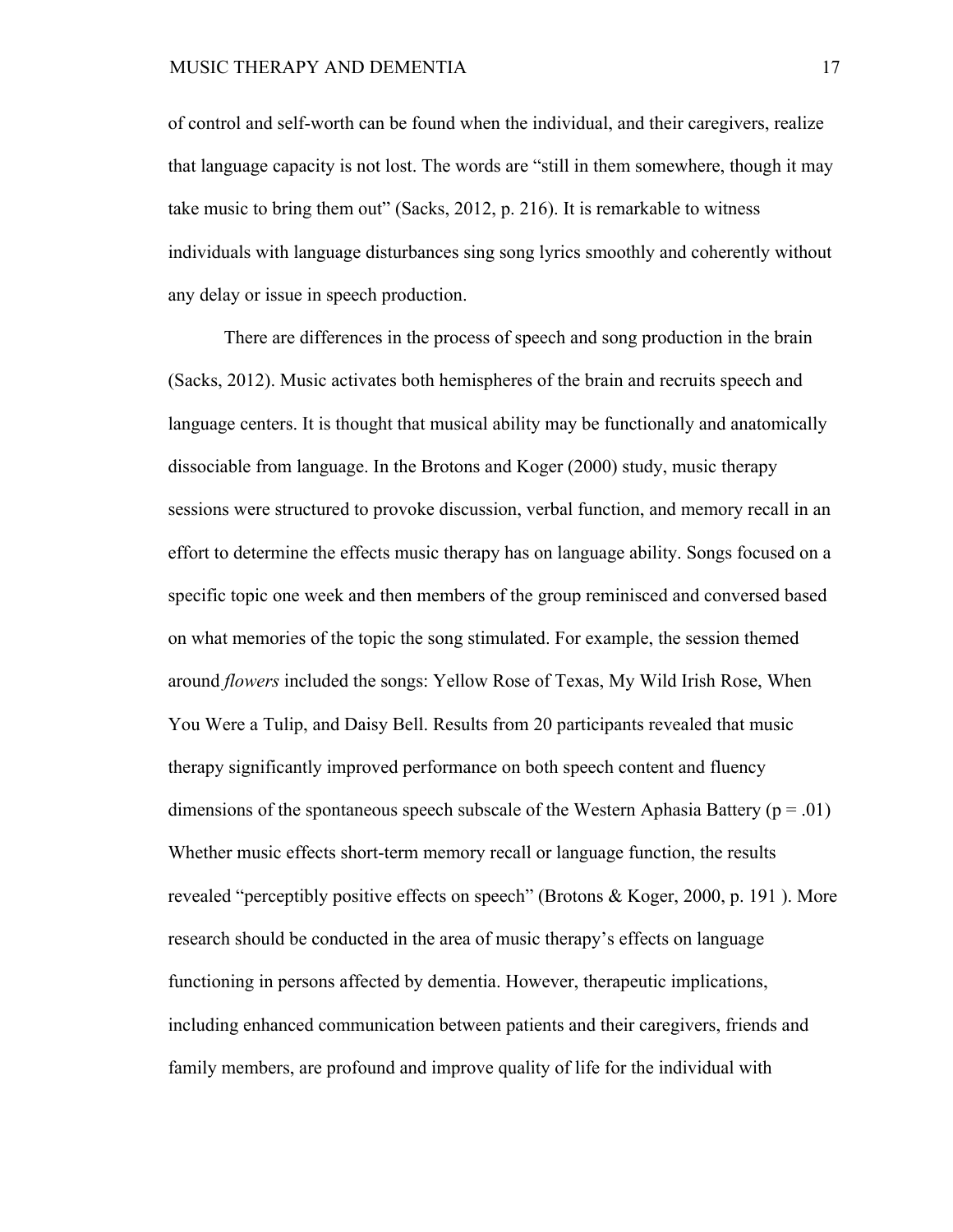dementia. For a caregiver to realize their loved one still has language and communicative abilities, can be greatly therapeutic. Music therapy holds potential for success in language function as "language embedded in music" (Sacks, 2012, p. 217).

# **Music Therapy and Reminiscence**

Whether communal or individualized, it is remarkable to see the effect music therapy can have on reminiscence. Music therapy provides an accessible method for individuals with dementia to access memories from the past that may not difficult to communicate via traditional verbal method (Botons & Koger, 2000). To watch several confused and isolated individuals respond to familiar music is astonishing. When the brain recognizes familiar musical patterns and songs, it is as if the person inside is reawakened. "Familiar music acts as a Proustian mnemonic, eliciting emotions and associations that had long been forgotten" (Sacks, 1990, p. 334). This gives the individual access to a piece of their past and always for recall of memories that may have been seemingly lost. Autobiographical memory is integral to self-concept and identity (Irish et.al, 2006)

In a study conducted by Takahashi and Matsushita (2006), those in the music therapy group met together once a week to follow the active reminiscence music therapy method where participants would discuss memories evoked by songs they sang. Researchers and facility workers saw success in the reminiscence activity and content. They believed this contributed to the individual's emotional stability and helped facilitate social interactions with others. It is believed that the success in reminiscence which followed these music therapy sessions led to maintenance of cognitive function.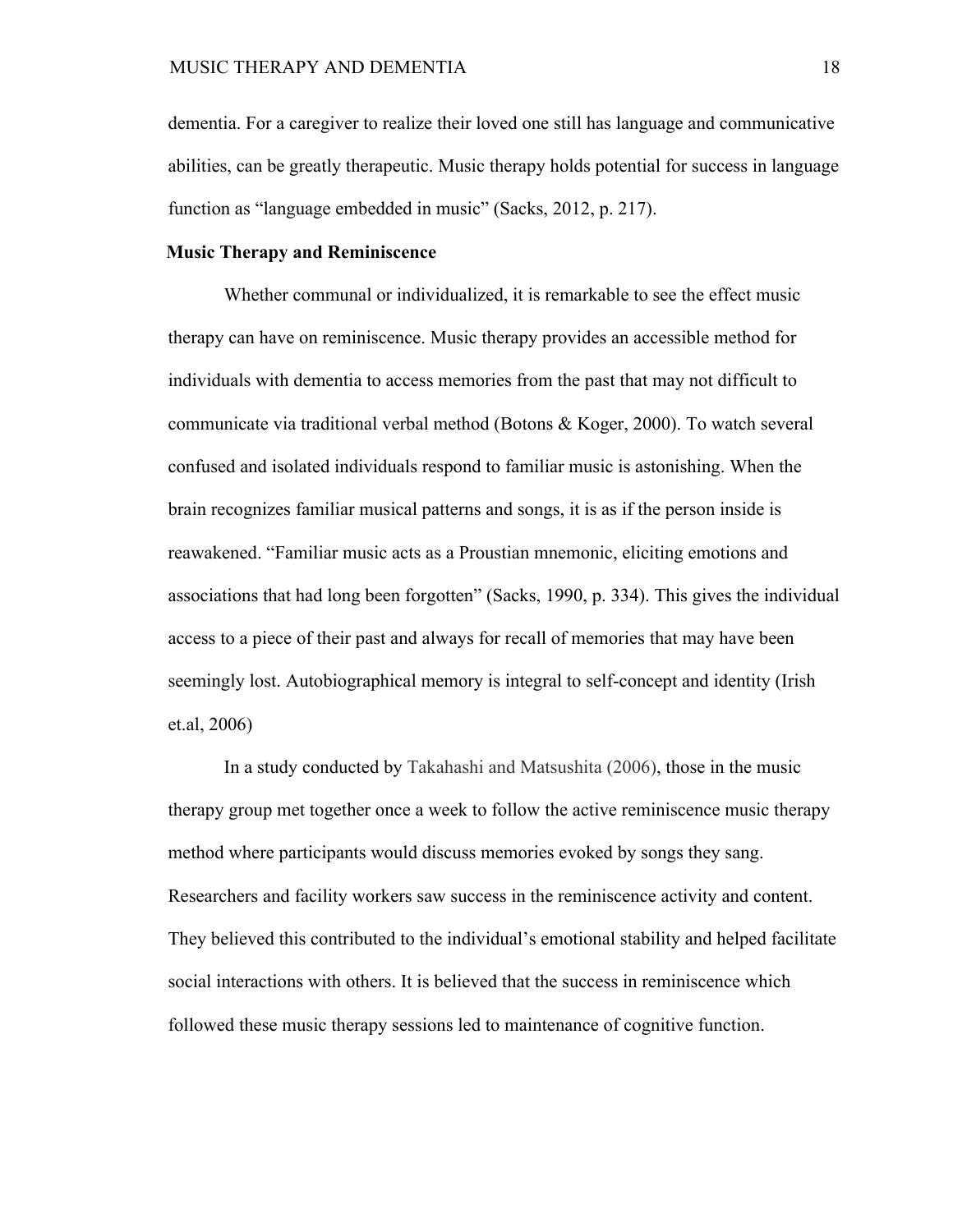An individual's perception comprises a particular pattern of neuronal firing. This is stimulant specific. Memory becomes a process of recruiting the same group of neurons used during perception. The more a specific memory is accessed, the more active the recollection circuits become. Memories can be a trigger for a whole range of associations. Music therapy may stimulate memories and the neuronal circuits involved in the formation of those memories. Music therapy create opportunities for effective reminiscence therapy (Levitin, 2006).

#### **Music Therapy: Identity and Dementia**

Someone with Alzheimer's may experience severe regression in function and capabilities; however, elements of the person's essential being still remain within. Personality and individuality survive even in the most advanced Alzheimer's. Likewise, the response to music is preserved throughout the course of dementia. For individuals with dementia, the goals of music therapy are not strictly focused on achieving curative outcomes, rather they "seek to address the emotions, cognitive powers, thoughts, memories and the surviving self of the patient" (Sacks, 2012, p.336). Music therapy stimulates each of these areas restoring the individual's identity. Music therapy can be powerful in restoring freedom, stability, control, and communication to the individual with dementia, overall improving their quality of life.

Involvement in activities including music therapy "fosters feelings of accomplishment" (Sole et.al, 2014, p. 105). When individuals with dementia, both mild and severe, engage in meaningful music therapy experiences, this may lead to a better sense of self and emotional well-being. As the individual interacts with the music therapist, and other members in a group music therapy setting, there is sense of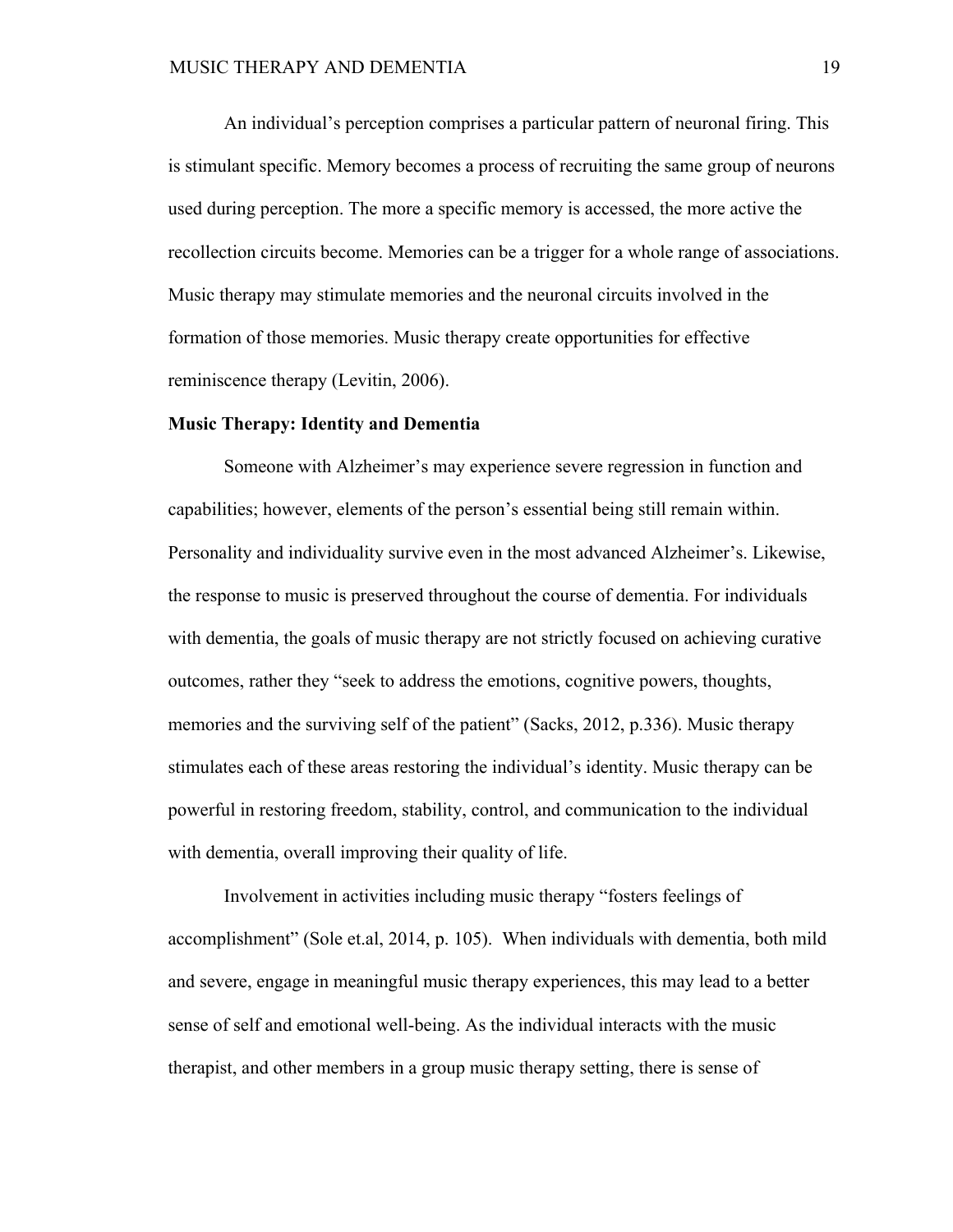### MUSIC THERAPY AND DEMENTIA 20

community. Most music therapists utilize songs with which the elderly are familiar. The recognition of this music and meaningful interactions within the musical intervention may help the individual to realize that they are remembering something or possibly learning new things. This addresses the concept of personal development, which is a component of quality of life and self-actualization (Sole et. al, 2014).

Self-actualization is a human need placed at the top of Maslow's hierarchy of needs. This pyramid represents the way the human self prioritizes needs. This prioritization can be done consciously or subconsciously. Maslow's hierarchy of needs is an important principle when dealing with someone with dementia because the patients themselves are often unsure of which needs have been met. This can lead to anxiety, agitation, paranoia, and fear. It is essential to ensure that the patient feels that their needs have been met. (Maslow's Hierarchy of Needs, n.d.). Only when the lower level needs are met, can one move on to achieving higher needs. Self-actualization can be achieved when basic physiological needs, safety needs, relational needs of love and belonging, and selfesteem are met. Music therapy assists in meeting the need for acceptance and belonging and can help an individual maintain self-esteem. This can lead to the process of self- actualization and can help the individual find meaning and value in themselves and their musical success.

#### **Music Therapy: Neurohormonal Effects**

It is widely known that music therapy has soothing and relaxing effects. The specific neurohormonal responses and systems have not yet been thoroughly investigated through research. The role of neuroendocrine function is important when working with an individual with Alzheimer's. Individuals with Alzheimer's often experience symptoms of agitation and behavioral disruption. Neuroendrocrines and hormones in the brain that are altered in response to stressful stimuli those related to the hypothalamic-pituitary-adrenal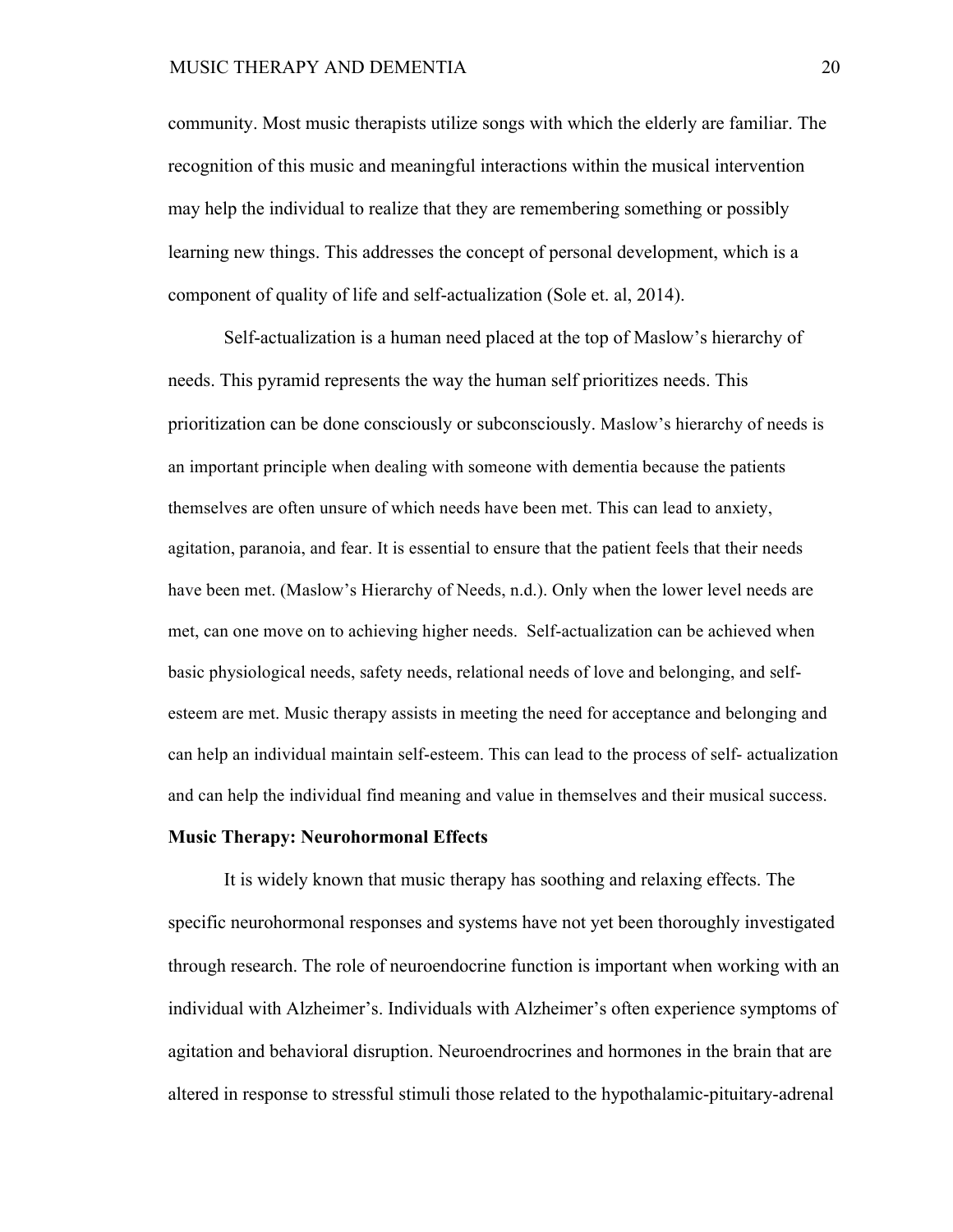axis, melatonin, prolactin, serotonin, and catecholamines. These same hormones and neurotransmitters are active in regulating behavioral responses to stimuli, aggressive behaviors, and depression. Melatonin is also known to be involved in the regulation of physiological functions such as: circadian rhythm, sleep, mood, and sexual behavior. It is known that these neurotransmitters experience marked changes during the normal aging process and exaggerated changes in the person with dementia. Interactions between these neurotransmitters and hormones suggest that methods of relaxation including music therapy may create simultaneous changes in the levels of neuronal factors. Measurement of these neuronal factors may help outline the underlying mechanisms and may provide biological markers of behavioral changes produced as a result of music therapy (Kumar et. al, 1999).

In 1999, Kumar et. al, a group of ten professors at the University of Miami, created a study to assess the effects of music therapy on blood concentration levels of melatonin, norepinephrine, epinephrine, serotonin, and prolactin in patients with Alzheimer's disease. Blood levels were taken before the initial therapy session, immediately at the end of four weeks of therapy sessions, and a six weeks follow up period after the cessation of therapy sessions. The patients involved in this study received thirty to forty minute music therapy sessions five times a week for four consecutive weeks. It was found that serum melatonin levels increased significantly as a result of the music therapy sessions and continued to increase at the six week follow up period. Similarly, norepinephrine and epinephrine levels increased significantly after the four week therapy, however, these levels fell back to their baseline values at the six week follow up (Kumar et. al, 1999).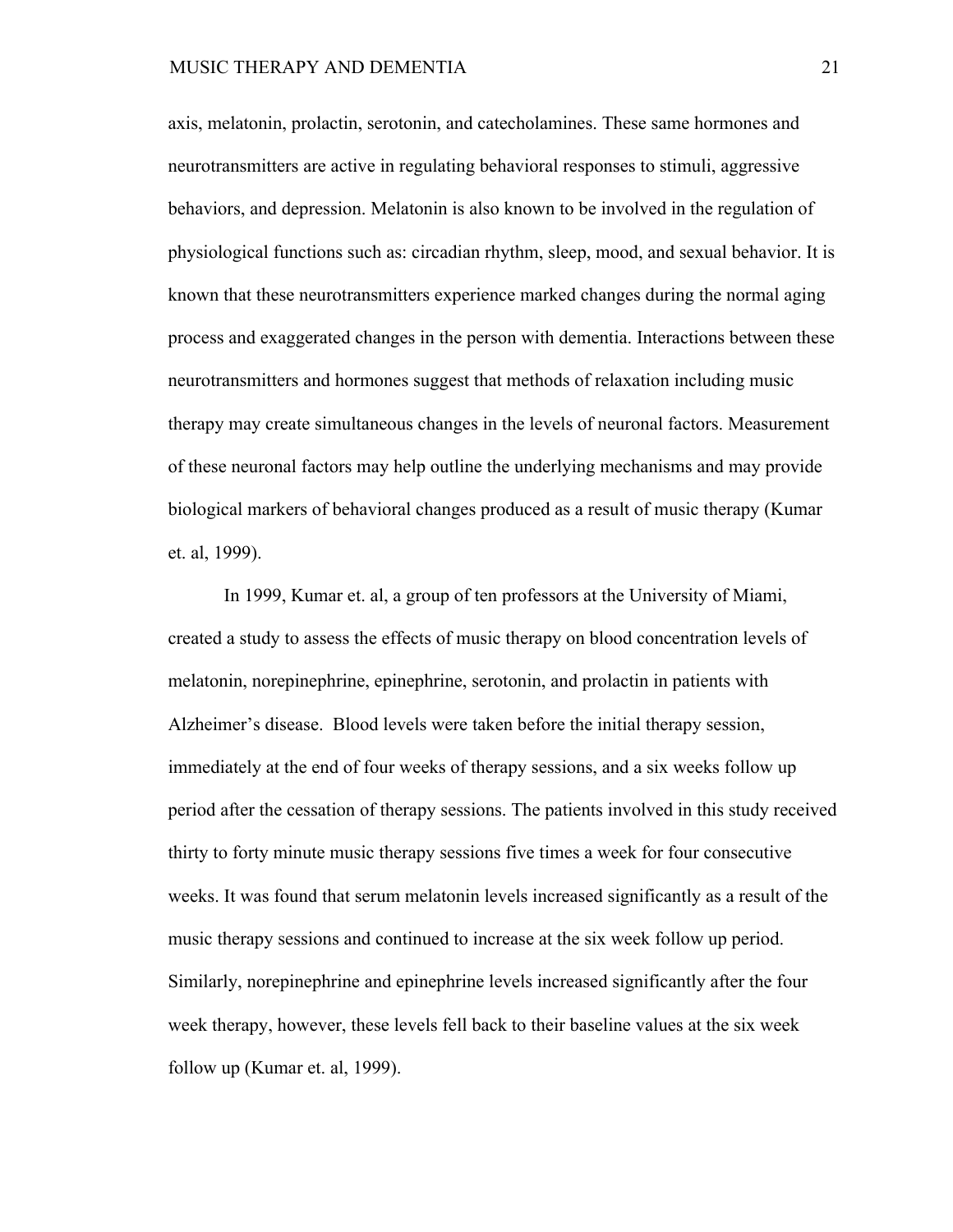Plasma levels of norepinephrine and epinephrine showed a significant increase and correlation following the time between baseline measurements and the music therapy interventions ( $r= 0.73$ ,  $n=13$ ,  $P<0.004$ ). While this finding is significant, levels of both neurotransmitters returned to baseline values at the six week follow up period. The results of this study reveal a significant improvement in serum melatonin levels over time. At the six week follow up period, serum concentration of melatonin was significantly higher than at baseline or following the intervention period. A paired t test and further analysis confirmed this significance. There was an increase in melatonin levels from baseline to the period after music therapy  $(t(12)=2.44, p<0.03)$ , from baseline measurements to the six week follow up (t(12)= 3.28, p< .0001) and from the cessation of intervention to the six week follow up time  $(t(12) = 3.28, p < .007)$  (Kumar et. al, 1999).

The positive effects music therapy had on melatonin in this particular study have important implications for the population with Alzheimer's dementia. Secretion of melatonin typically follows the circadian rhythm; this results in low serum levels in the daytime and higher levels at night. Age related change in these levels including disturbance in peak time become more severe with individuals with Alzheimer's. Music therapy appears to stimulate melatonin levels for the individual with dementia, which can be influential in regulating circadian rhythm and sleep patterns.

In the normal aging process there is a decrease in sex hormone levels for both males and females. This reduction has been correlated with symptoms such as impaired cognitive function, memory disturbance, and mood changes. These sex hormones are lower in Alzheimer's disease patients than in the healthy elderly adult. Hormone therapy replacements are sometimes administered to mitigate these symptoms.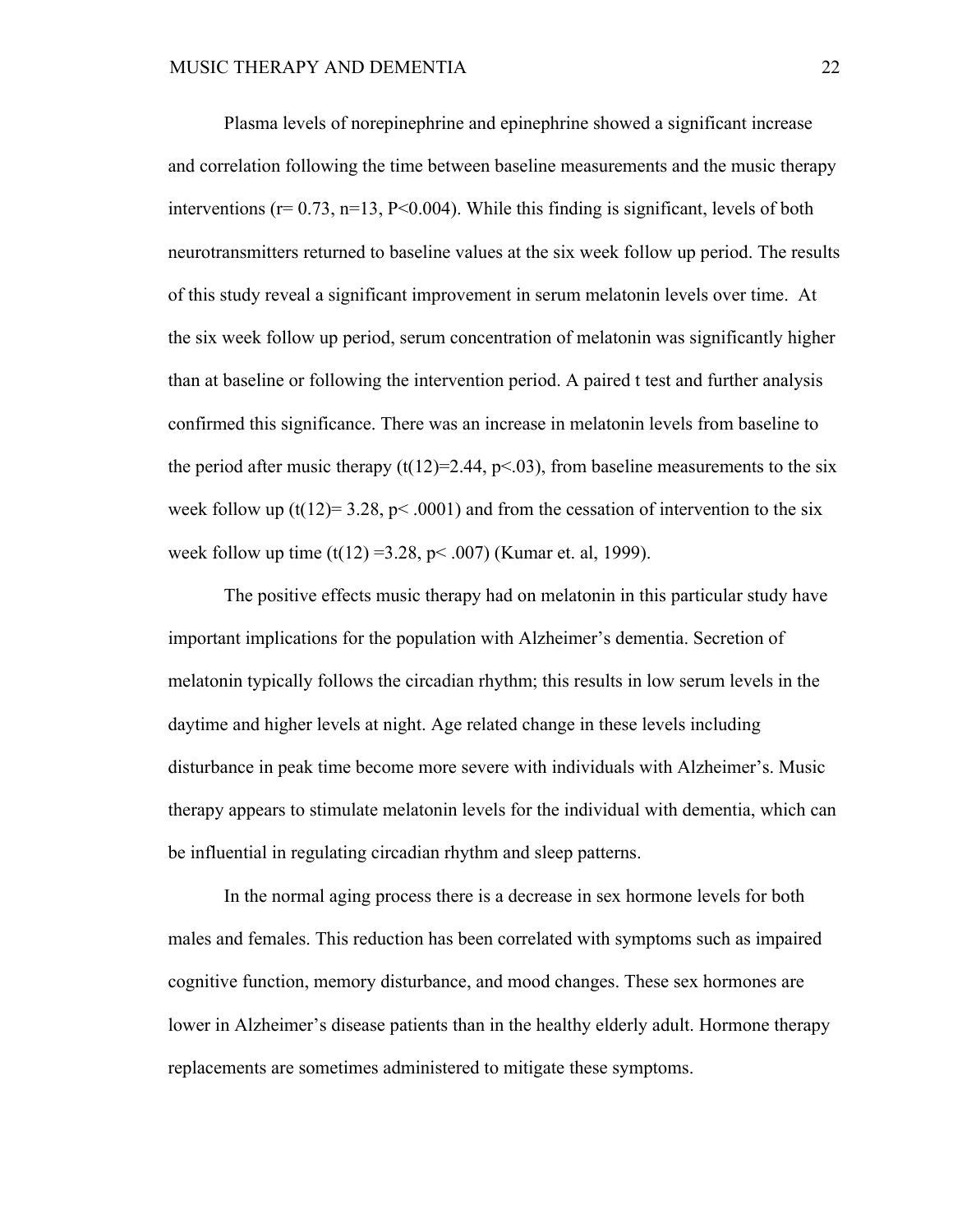The age-related reduction in sex hormones along with the Alzheimer's disease process present a *critical risk factor* (Fukai, Arai, and Toyoshima, 2012). As Alzheimer's is a neurodegenerative disease of the brain, estrogen levels are important for their role in protecting the nerves and controlling cell proliferation. A hallmark finding of Alzheimer's disease is the Beta-amyloid plaques in the brain tissue. Estrogen has been shown to decrease Beta-amyloid peptide content and deposition in the neurons. This protects the brain and the body against the neurotoxicity of Beta-amyloid. Estrogen is also noted for its ability to improve cognitive function by increasing the cholinergic activity in the brain, stimulating dendrite formation, and delaying cerebral arteriosclerosis. Estrogen replacement therapy has potential for Alzheimer's prophylaxis.

In the clinical setting, estrogen has been used for post-menopausal women with Alzheimer's and improvements in verbal memory and attention were noted. The incidence of Alzheimer's has been significantly lower in patients receiving estrogen than controls and females not receiving estrogen treatment. Testosterone, a nerve protecting androgen, has also been noticed for its potential in Alzheimer's prophylaxis. Since the action of testosterone is distinct in the portion of the brain responsible for cognition and memory.

Music is closely associated with the hormones that govern emotions including sex hormones. In the Fukai et. al (2012) study, testosterone and Beta-estradiol levels were assessed over time for residential participants with Alzheimer's. One group talked to the therapist only; there was no music intervention involved. The second group engaged in music listening only. The third group received music therapy and music listening. Music therapy was given weekly for one month. None of the participants were receiving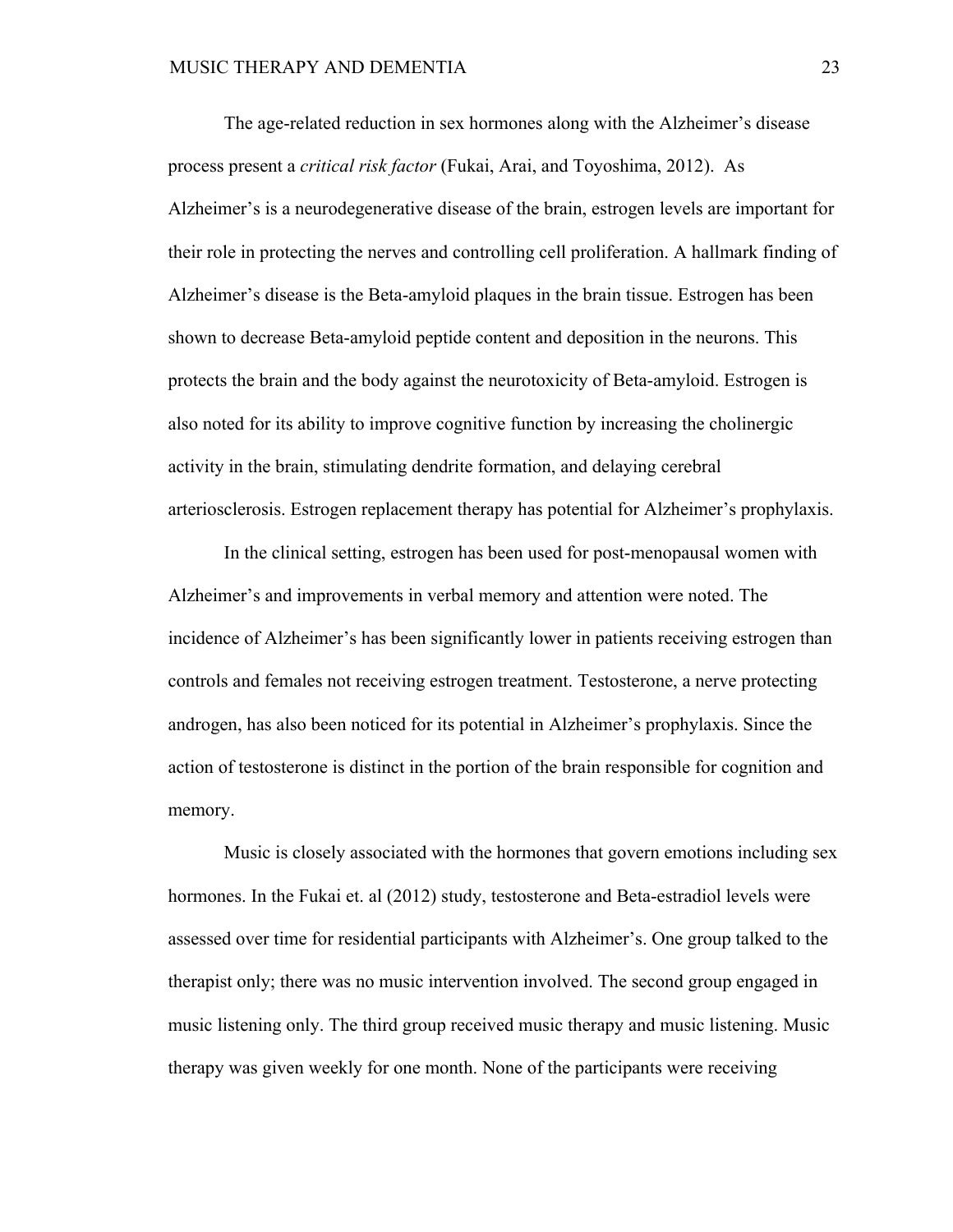hormone replacement therapy, and there was no known drug usage. While both of the music groups showed improvement in estrogen levels, the greatest increase was in the music therapy group. A post hoc test revealed a significant increase in 17 Beta-estradiol levels for the music therapy groups versus the non-music group (P=0.0130) (Fukai et. al, 2012). Testosterone levels also showed an increase from music therapy intervention. A post hoc test showed a significant increase in testosterone levels for the music therapy group versus the music listening group (P=0.0213). (Fukai et. al, 2012).

The results of this study indicate that music therapy elicits positive neurohormonal responses. Hormone replacement therapy is expected to be effective in the prevention and treatment of Alzheimer's. However, hormone replacement therapy is not widely used for the population with Alzheimer's due to the risk of adverse reactions. Therefore, appropriate treatments and interventions which do not cause severe adverse reactions are needed. Music therapy can be an alternative to this. The risks and adverse reactions associated with hormone replacement therapy are not seen with music therapy. Music therapy can stimulate the production of sex hormones which have protective neurological effects.

#### **Long Term Effects of Music Therapy for Dementia**

While much of the research in circulation focuses on the immediate and shortterm effects of music therapy, there have been a few studies designed specifically to examine long-term effects. Takahashi and Matsushita (2006) conducted a study on fortythree facility residents with dementia. The aim of this study was to use salivary cortisol levels and blood pressures as objective measures of the long-term effects of music therapy. Twenty-four subjects received weekly music therapy interventions, while the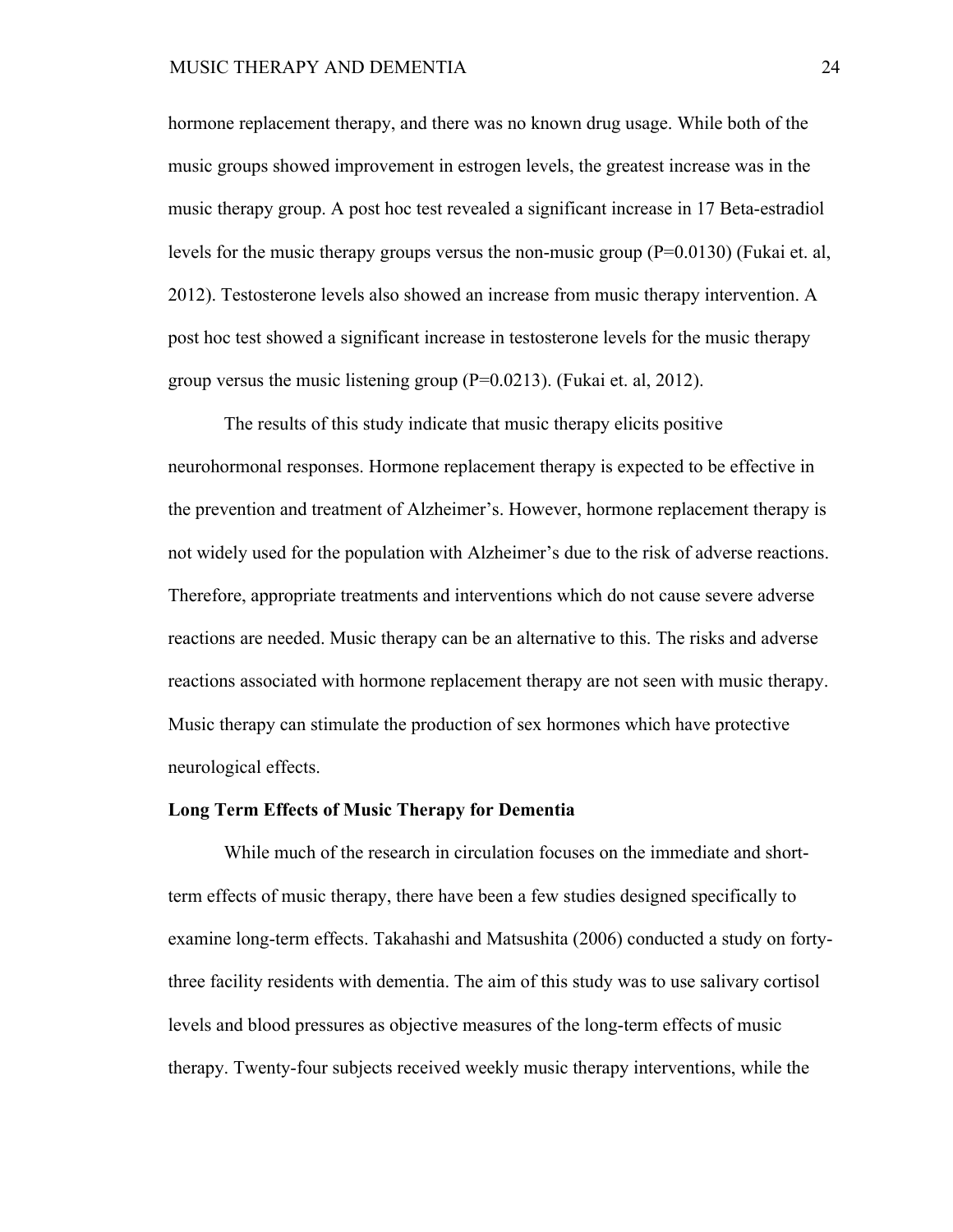control group of nineteen received standard care. For both groups, saliva samples were collected before the start of therapy sessions, six months after, and at one and two years after the first music therapy session. Saliva samples were taken at the same time of day for all patients in both groups between 13:30 and 15:30 and were analyzed by enzymelinked immunosorbent assay. The subjects' blood pressures were also measured at these same time intervals. Before the start of the therapy sessions, both groups were given the same intelligence test (HDS-R) to obtain their baseline. A psychiatric counselor conducted this test again at six months, one year, and two years after the first music therapy session (Takahashi & Matstushita, 2006).

Music therapy sessions were led by a board certified music therapist and followed an active reminiscence music therapy model. Throughout the course of this study, music therapy sessions included group song singing and memory reminiscence, activities in which subjects were able to perform while sitting down, seasonal and familiar songs, and playing in a concert. It was reported that after singing songs familiar to the elderly, the subjects showed greater reminiscence and showed greater improvements in activity levels.

Between the baseline salivary cortisol levels, blood pressures, and HDS-R scores, there was found to be no statistical difference. In examining the long-term changes in salivary cortisol levels, it was shown that cortisol levels increased in the non-music therapy group, but decreased in the music therapy group. This finding did not reach statistical significance, however. After two years, the mean systolic blood pressure of the subjects in the non-music therapy group increased significantly as compared to the group that received music therapy. Among the non-music therapy group there was also found to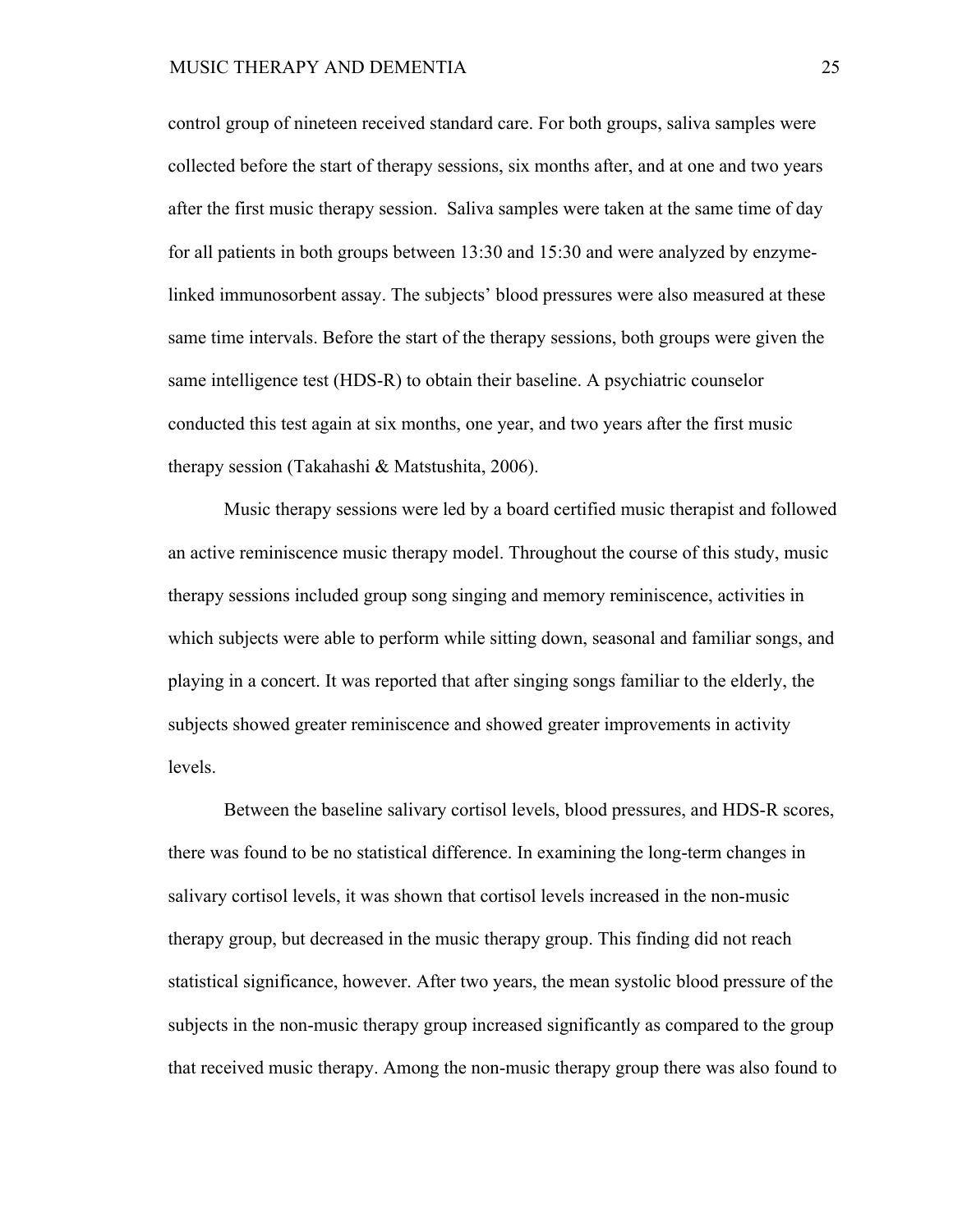be an increase in systolic blood pressure at the one-year time after baseline values were assessed.

For the purpose of further analyzing music therapy's effects on systolic blood pressure, the participants were categorized into a high-blood pressure group (more than 160mmHg) and a low blood pressure group (less than 100mmHg). It is interesting to note that immediately after music therapy intervention systolic blood pressure decreased in those in the high blood-pressure group and increased in those in the low blood pressure group. This finding suggests that music therapy has a "homeostatic effect of bringing systolic blood pressure closer to the normal value" (Takahashi & Matsushita, 2006, p. 330).

HDS-R scores remained constant in the music therapy group two years after the therapy, however these scores declined in the group that received standard care only. This finding did not reach a point of statistical significance. Overall, the results of this study reveal that music therapy can be beneficial to the health, well-being, and quality of life for individuals in all stages of dementia. Music therapy sessions led to maintenance of physiologic and cognitive functions. (Takahashi and Matsushita, 2006).

Much of the existing literature and research studies report only short-term findings and outcomes of music therapy. There is additional research needed to address the potential for long-term effects and the long term effects. Research should include larger sample sizes.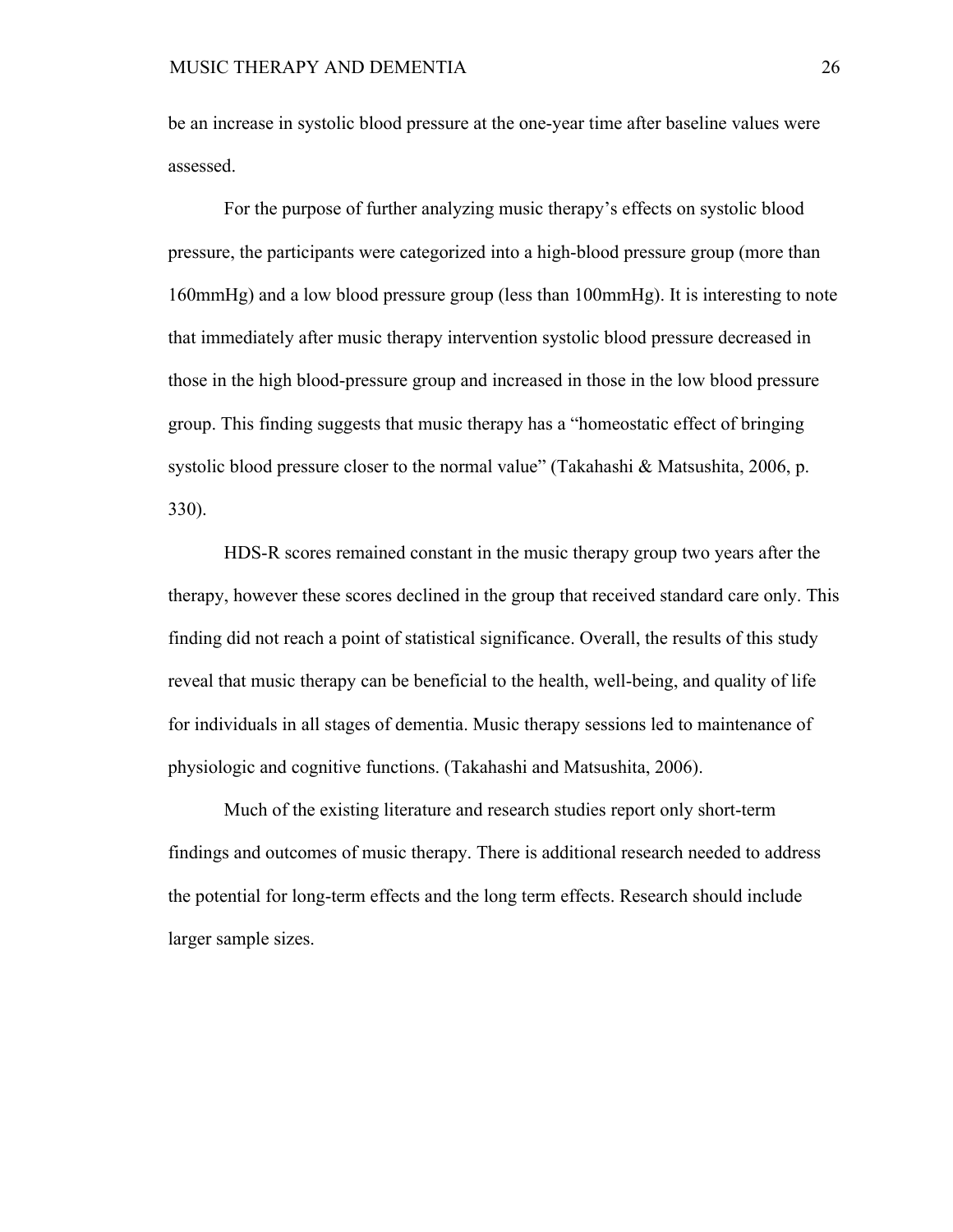# **Art Therapy for Dementia Patients**

Another non-pharmacological intervention that is growing in clinical use is art therapy. The American Art Therapy Association (2017) defines art therapy as "an integrative mental health and human services profession that enriches the lives of individuals, families, and communities through active art-making, creative process, applied psychological theory, and human experiences within a psychotherapeutic relationship" (para. 3). Clinical art therapy is provided by a trained, licensed professional. However, art activities can be employed as a therapeutic activity in any setting. Much like music therapy, the process of creating art requires complex cognitive, emotional, and sensorimotor processes. Art production simultaneously recruits activity from several brain regions. Different parts of the nervous system play a role in the creative process, including the motor system, the somatosensory pathway, the visual pathway, the affective processing system, and the cognitive symbolic system. Researchers have suggested that creative processes enhance synaptic connections, and in turn alter neuronal structure and function. This can make the art therapies beneficial to the population of those with dementia. Such therapy programs may be "crucial to improving quality of life" while maintaining mental function (Ehresman, 2014, p. 43). While providing rich brain stimulation and function, art therapy can enrich the lives of individuals by allowing a safe expression of self and providing a means of communication (Safar & Press, 2011; Ehresman, 2014; Kahn-Denis, (1997).

Both hemispheres of the brain process visuospatial information and are involved in making art. In the frontal lobe, the prefrontal cortex helps plan and organize the artistic expression. Regions of the brain such as the motor, premotor frontal region, basal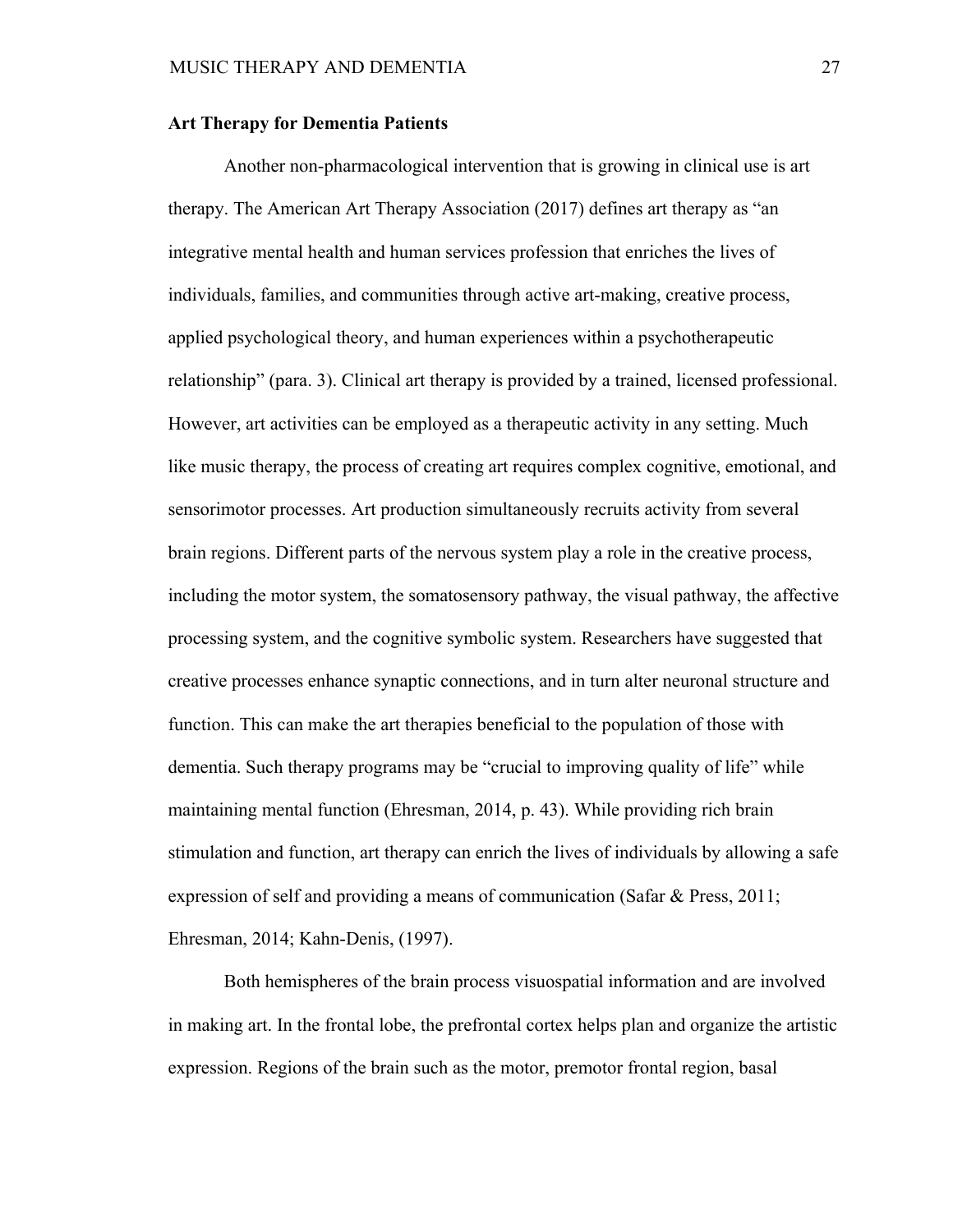#### MUSIC THERAPY AND DEMENTIA 28

ganglia, and cerebellum, are responsible for carrying out the precise movements associated with art production. The somatosensory pathway is employed to manipulate the art tools used in the process. Responsible for emotional regulation, the limbic system participates in the emotional response evoked throughout the creative process and while looking at the finished product (Safar & Press, 2011). Because art production involves the simultaneous function of several brain regions, it is healthy for the brain experiencing deterioration from dementia and Alzheimer's disease.

The focus of art therapy and production for the individual with dementia is not on the aesthetic beauty and value, rather the importance of self-expression and communication through artistic means. Much like music therapy, visual art therapy has multiple areas it effects. The visual arts can be applied to promote non-verbal communication skills, enhance opportunities for reminiscence, provide sensory stimulation and enjoyment, to strengthen the individual's sense of self, and to provide a positive mechanism of coping (Ehresman, 2014; Khan-Denis, 1997).

When produced throughout the course of the disease, changes in an individual's artwork can be seen and often indicate which part of the brain is experiencing impairment. The art production as changes over time seem to mimic the progressive course of dementia. This creates a reflection of the cognitive experience for the individual with dementia. The can assist staff, family, and caregivers in evaluating the progression of the disease (Kahn-Denis, 1997).

Art therapy can provide the individual with dementia access to a means of communication and self-expression, even in the midst of deteriorating cognitive function. For those that experience aphasia and language impairments, art therapy can provide a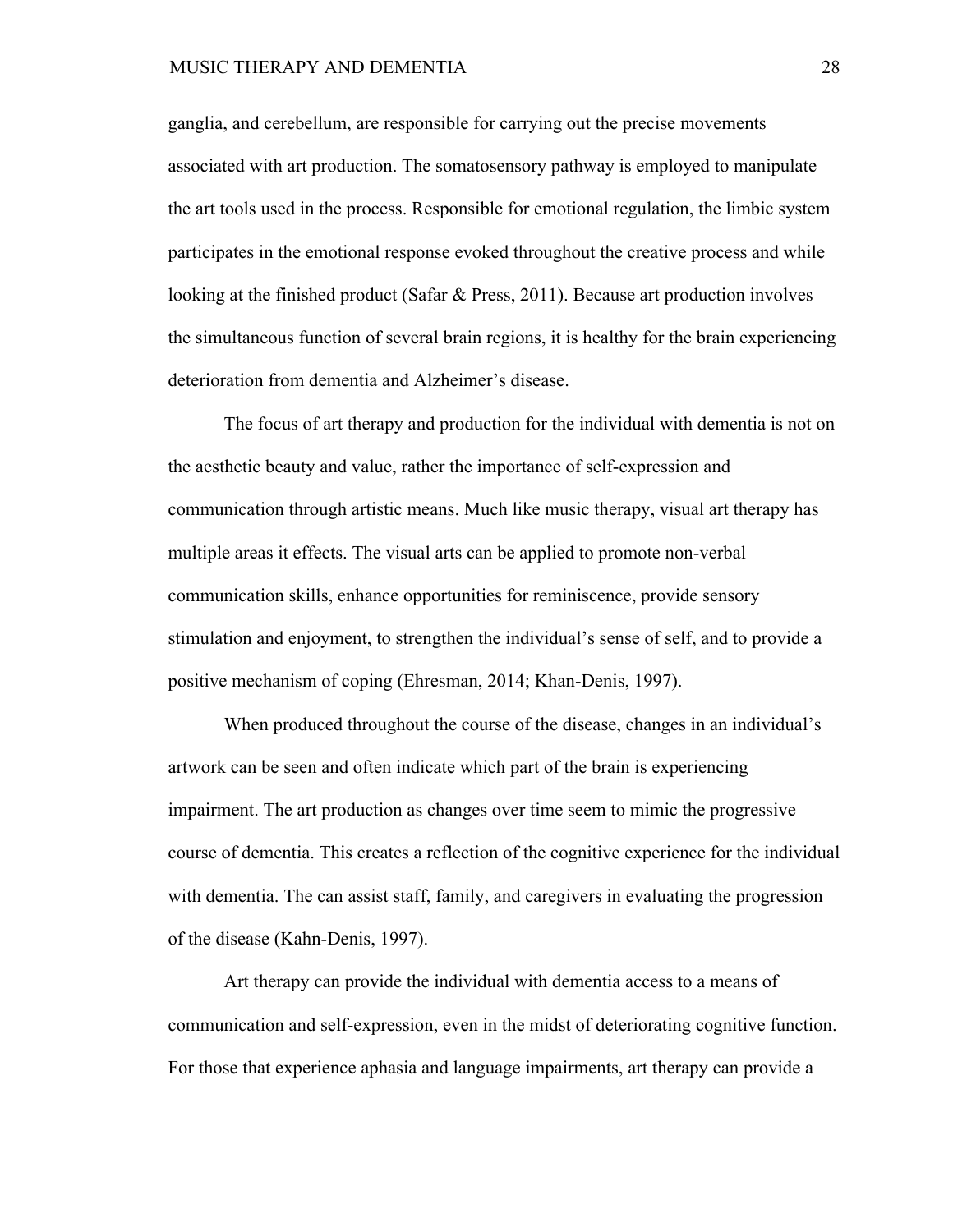way to express feelings. One art therapist shared her story of working with a woman with Alzheimer's disease and expressive aphasia. During one art therapy session, the therapist noticed the woman was increasingly restless and could not understand her unusual behavior. Upon seeing some painting and other art materials, this woman began to draw her representation of a sad face. The therapist asked, "Are you sad?" and the woman responded by painting her depiction of sadness. This interaction and the nature of the artwork produced allowed the therapist to assess how she truly was feeling. Through the non-verbal communication evoked in this art therapy session, the therapist shared the experience with the caregiver and staff. The client was taken to the doctor for a physical and it was found that she had an infection causing discomfort. This particular client was unable to verbally express her discomfort and her needs. Art therapy allowed a means of self-expression and communication (Kahn-Denis, 1997). Just as healthy individuals, persons with dementia experience a full spectrum of feelings and personal emotions, but often they lose the ability to adequately communicate their feelings to others. The arts can "give form to feelings, thoughts, and emotions of an individual at his or her own level of development" (Kahn-Denis, 1997, p. 196).

The process of art therapy and the work produced during can be a powerful tool for reminiscence. Through therapeutic technique, art can promote reminiscence, as an individual may rely on familiar scenes and experiences from the past while painting or creating artwork.

Although cognitive and intellectual abilities decline throughout the course of dementia, within the individual there still remains a desire to reconnect with the self. Art therapy can allow clients to "see their obscure abilities and to rekindle a sense of their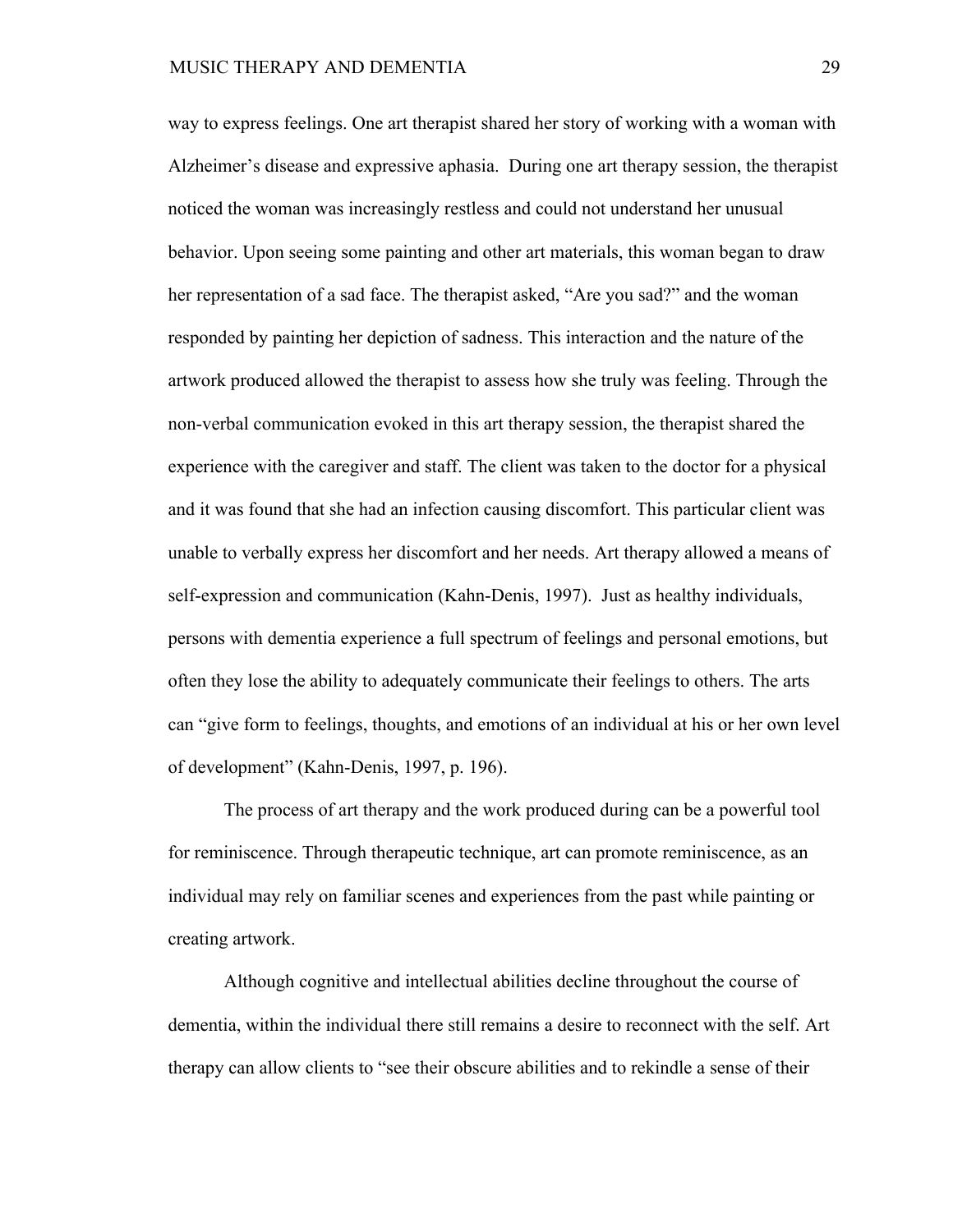own identity and self" (Kahn-Denis, 1997, p.198). Because art production offers the client choices and freedom in decision making, this can be an empowering experience in a time when other aspects are out of the client's control (Ehresman, 2014).. This can be especially important for the individual as the progressive nature of dementia causes the individual to lose control of many areas of their life. The individual living with dementia is often forced to relinquish activities such as: employment, management of personal finances, driving, hobbies, home ownership, and personal time expenditures, but can maintain control in the process of art production.

Regardless of the severity of illness, one's sense of personal identity remains within each individual. Different activities or experiences may be influential in fulfilling one's sense of identity. Art therapy provides a reflection of what dementia patients can still accomplish and who they still are inside. Author Oliver Sacks (1990) states, "From the outset a disease is never a mere loss or excess- that there is always a reaction, on the part of the individual, to compensate for and to preserve its identity, however strange the means may be"(p. 6). Art therapy can be the means by which an individual experiences success in self-expression and retained personal identity. An individual's paintings can depict a wide range of past life experiences and can represent the reality of present experience.

In the book, *Natural History of the Senses,* author Diane Ackerman (1991) states that "the senses don't just make sense of life in bold or subtle acts of clarity, but they tear reality apart into vibrant morsels and reassemble them into meaningful patterns" (p. xvii). This has important implications for the individual with progressive dementia. In the advanced stages, individuals are unable to regulate their responses to stimuli, both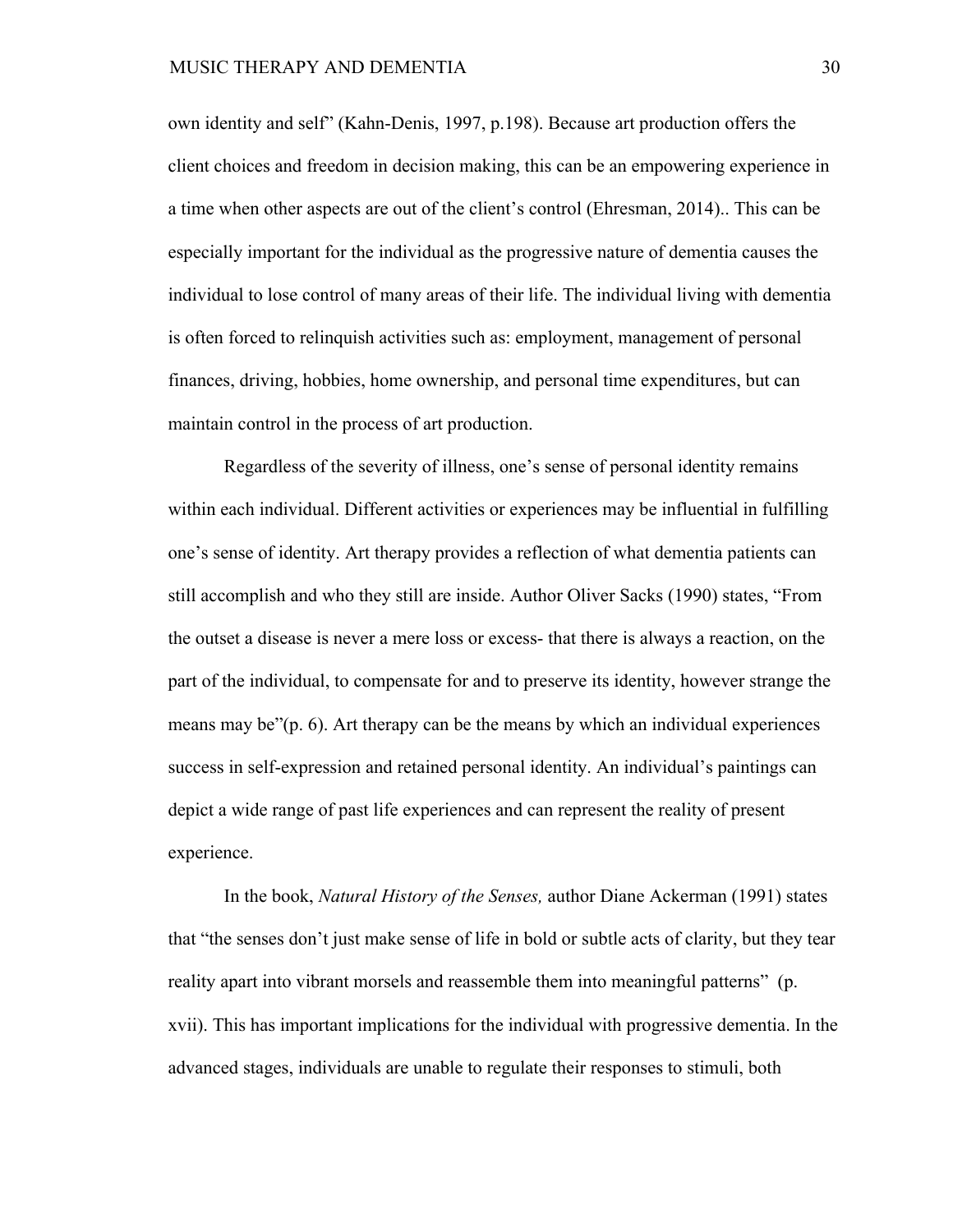internal and external in nature. The ability to effectively filter and make sense of environmental stimuli is lost. While individuals with dementia are not able to make sense of what is seen, heard, felt, or experienced, there is still pleasure that can be derived from sensation. Art therapy allows for safe, therapeutic sensory stimulation and expression (Kahn-Denis, 1997).

Art therapy and art production provides many opportunities for sensory stimulation. Though a largely visual process, it also involves the touching and manipulating of materials. This alone can be a pleasing experience for a person with severe dementia. The process of art production involves the individual to whatever extent is still possible. This allows the brain to connect and balance input from the sensory environment. Kahn-Denis (1997) states, "the sensory system provides a pathway to unique information and can, at times, bypass cognition" (p. 197).

Art therapy can also be beneficial in assisting the individual with dementia in positive coping mechanisms. Art production can be a soothing experience in itself, but the end product can be a powerful tool for self-reflection. Pieces of art created by the individual can be referred back to at a later time and can help the individual gain perspective. Depending on the stage of the dementia, the individual may not possess the cognitive ability to reflect on past art therapy sessions and creations, so it would be important to assess each individual's case. Art therapy can be a therapeutic technique that "promotes positive reminiscing and emotional states that can indirectly influence life outside of the therapy session" (Ehresman, 2014, p. 46).

Artwork serves as a visual reminder that individuals with dementia are still capable of accomplishing and learning new things, despite cognitive deterioration. This is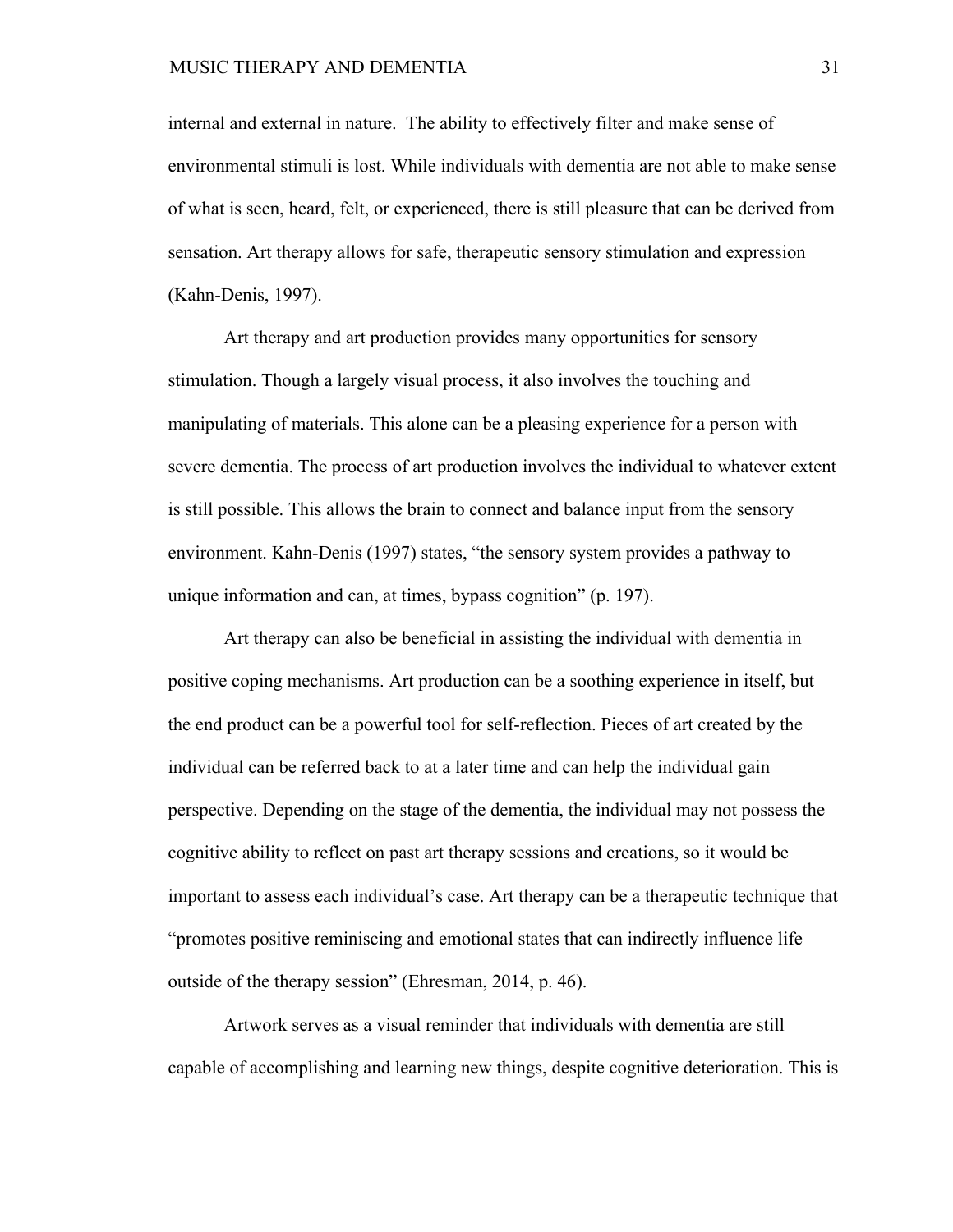powerful is helping the public see beyond and individual's limitations to see their strengths (Beard, 2011). Art therapy serves as a form of communication between the individual and others. Art can allow a person to rekindle their personal identity and to take pride in work produced. It should be noted that art may also make the individual experience negative emotions due to the recognition of one's decline in abilities. Negative emotions are an important part of the human experience, and should still be addressed. This can help the individual in discussing and validating their feelings and needs. Art therapy is an important and accessible method to identify and address the psychosocial and emotional needs of the person with dementia (Safar and Press, 2011).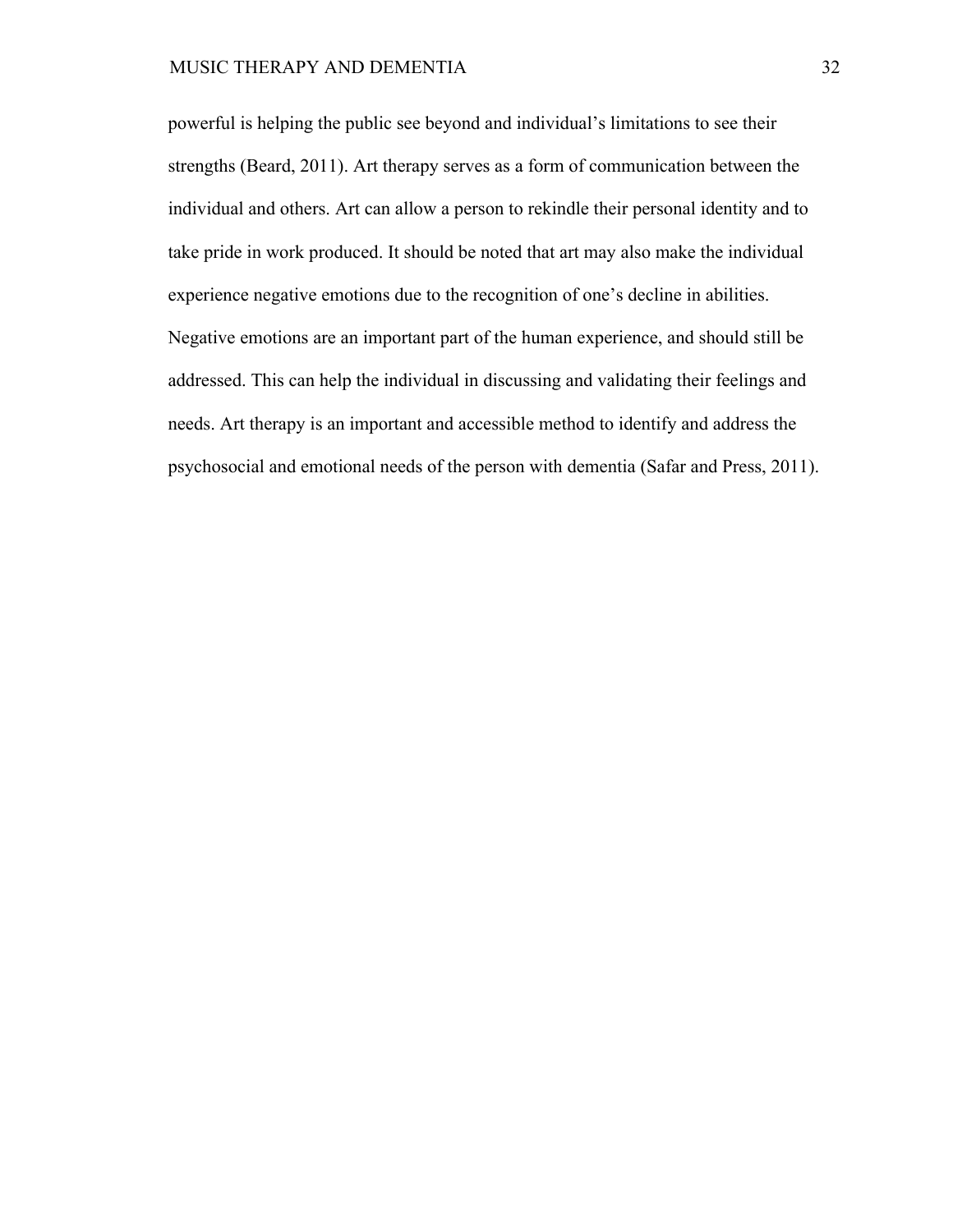#### **Chapter III: Practice Recommendations**

For the purpose of this particular paper, practice recommendations will only be made regarding the use of music therapy for individuals with dementia.

Residents in long-term care facilities that have been diagnosed with dementia should receive music therapy to decrease neuropsychiatric symptoms and the use of pharmacologic interventions. This intervention is non-restrictive and yet effective. Several studies revealed that as a result of music therapy, "agitation disruptiveness decreased," and concluded that music therapy should be further implemented and researched as a "valid treatment of agitation and as a possibility to reduce psychotropic medication" (Ridder et al., 2013, p. 676). In the Ray & Mittelman (2015) study, "multivariate analyses confirmed a relationship between music therapy and change in neuropsychiatric symptoms associated with dementia" (p. 689).

A repeated measures analysis of variance (ANOVA) in this study determined that after two weeks of music therapy, symptoms of depression and agitation significantly reduced. The individual with dementia experiences impaired self-expression and language abilities. This may cause them to exhibit neuropsychiatric symptoms in an attempt to express a need, whether it be physical, emotional, or environmental. Rather than using antipsychotics and psychotropic medications as a first line treatment to control neuropsychiatric symptoms, music therapy can be an effective intervention; music taps into areas of the brain that regulate emotion and remain untouched by dementia, making it an effective mood management and de-escalation tool. The Ray & Mittelman (2015) study concluded that music therapy interventions effected symptoms of depression and agitation "over and above any medication effects" (p. 702).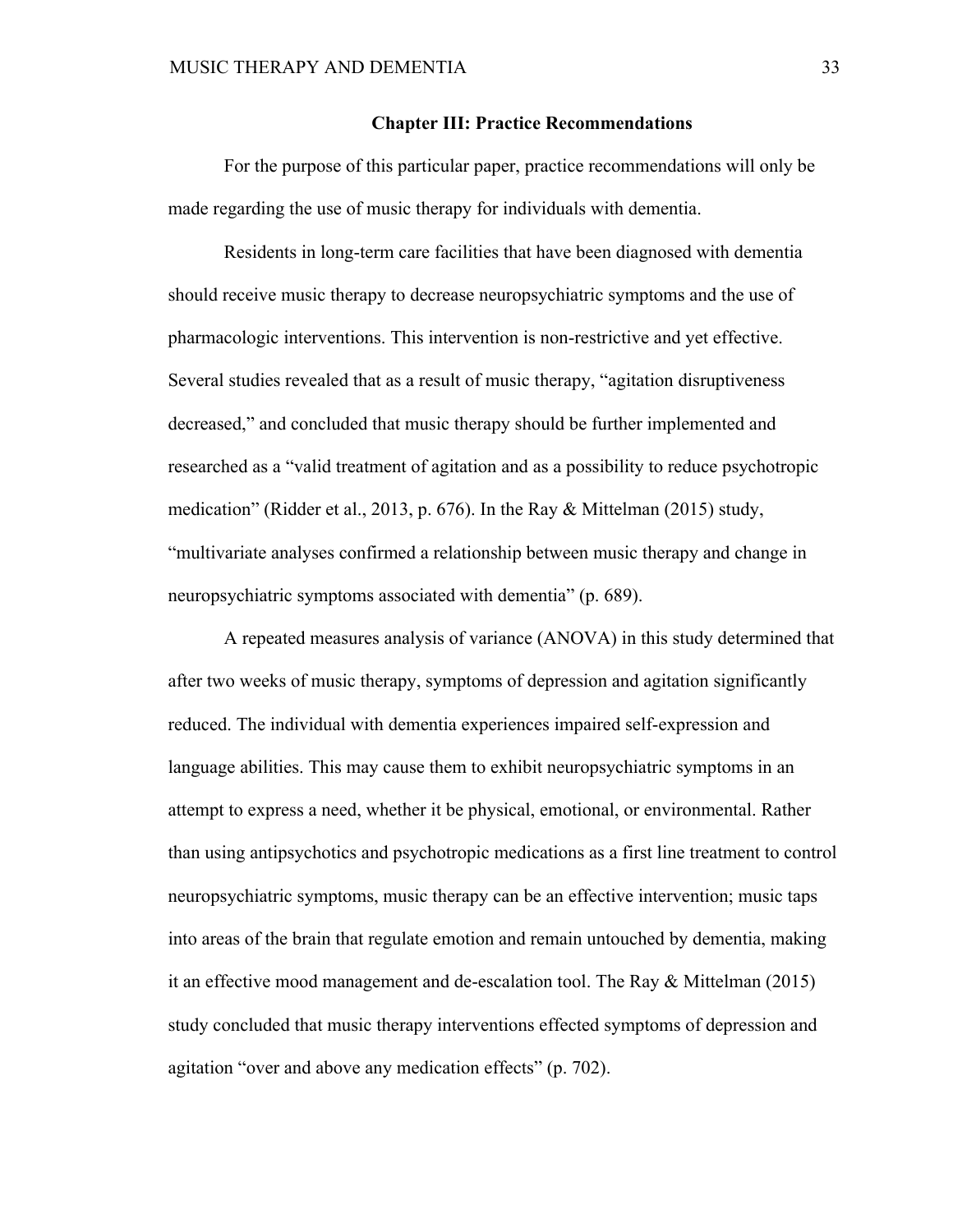In the long-term care setting, music therapy should be utilized to improve selfesteem and emotional well-being for the individual with dementia. Throughout the course of the disease, individuals slowly lose pieces of themselves, as their ability to perform tasks fades. This can have a detrimental effect on the individual's self-esteem, and many persons with dementia experience depression. In the Cooke et al. (2010) study, quality of life and self-esteem scores significantly increased over time for the individuals who attended  $\geq$  50 per cent of music therapy sessions. Likewise, results of the Guetin et al. (2009) study correlated to a 47 percent improvement in depressive symptoms for the participants who received music therapy versus a 1.7 percent improvement for the control group participants.

Further studies with larger sample sizes are necessary to continue to determine the effects of music therapy related to depressive symptoms. Music therapy creates a social environment in which self-expression and meaningful relationships are encouraged; the result of this interaction enhances self-esteem for the individual with dementia. Active music interventions may enhance quality of life through biophysiological responses, selfdiscovery, awareness, increased self-esteem and pleasure (Wall & Duffy, 2010). Music therapy provides an environment for success in musical and motor skills and is a powerful tool to elicit the sharing of memories related to music. These activities, done individually or when shared amongst a group of residents, hold the potential to enhance social interaction, creating a meaningful atmosphere for self-expression, socialization, and shared experiences. All of these domains contribute to and enhance the overall wellbeing and quality of life of individuals with dementia in a long- term care setting. Even in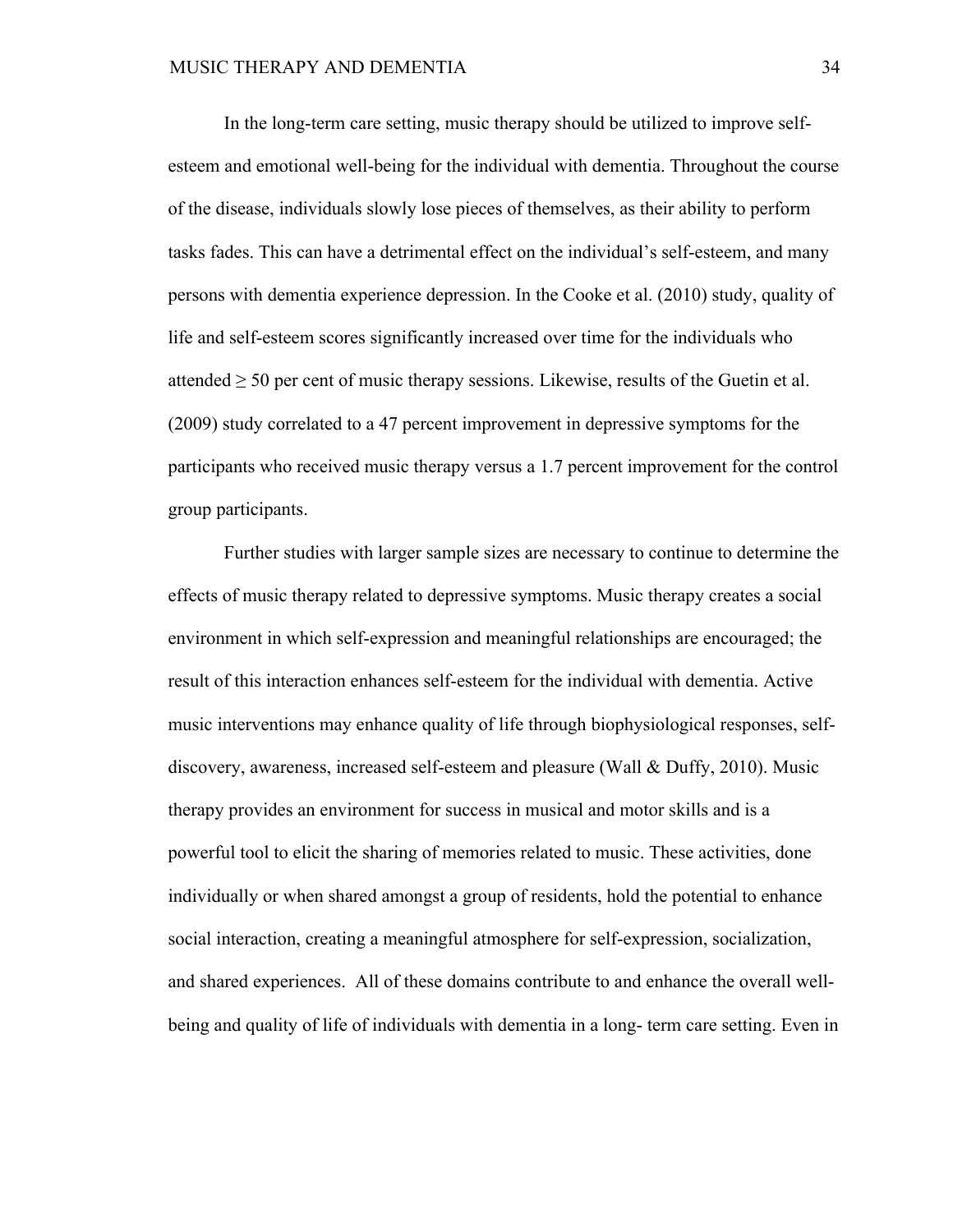advanced stages of dementia, music therapy has to potential to foster active participation which promotes emotional well-being (Sole et. al, 2014).

With individuals living with dementia in long term care facilities music therapy should be utilized to maintain current cognitive function and enhance language skills of those with dementia. There is no cure for this disease, but because music intervention has many beneficial effects on cognitive and language functioning, this may aid in the management of dementia (Sakamoto et al., 2013). Speech content and fluency, as assessed by the Western Aphasia Battery speech subscale, were better following music therapy sessions than conversational sessions with a therapist (Brotons & Koger, 2000). Involvement in music can assist the individual in stimulating and organizing higher mental functions, even though these processes have experienced damage (Brotons  $\&$ Koger, 2000).

It is important that language skills be maximized as this is a critical portion of self-esteem, self-expression, and essential communication. Cognitive improvements were found immediately following music therapy sessions (Bruer et al., 2007; Cooke et al. 2010). Although studies did not reveal significant cognitive improvements over a long period time, enough evidence suggests music therapy to be beneficial for up to eight weeks after intervention. For maximum benefit, music therapy should be continued regularly to stimulate cognitive functioning and language skills, and the long-term results should be researched over time.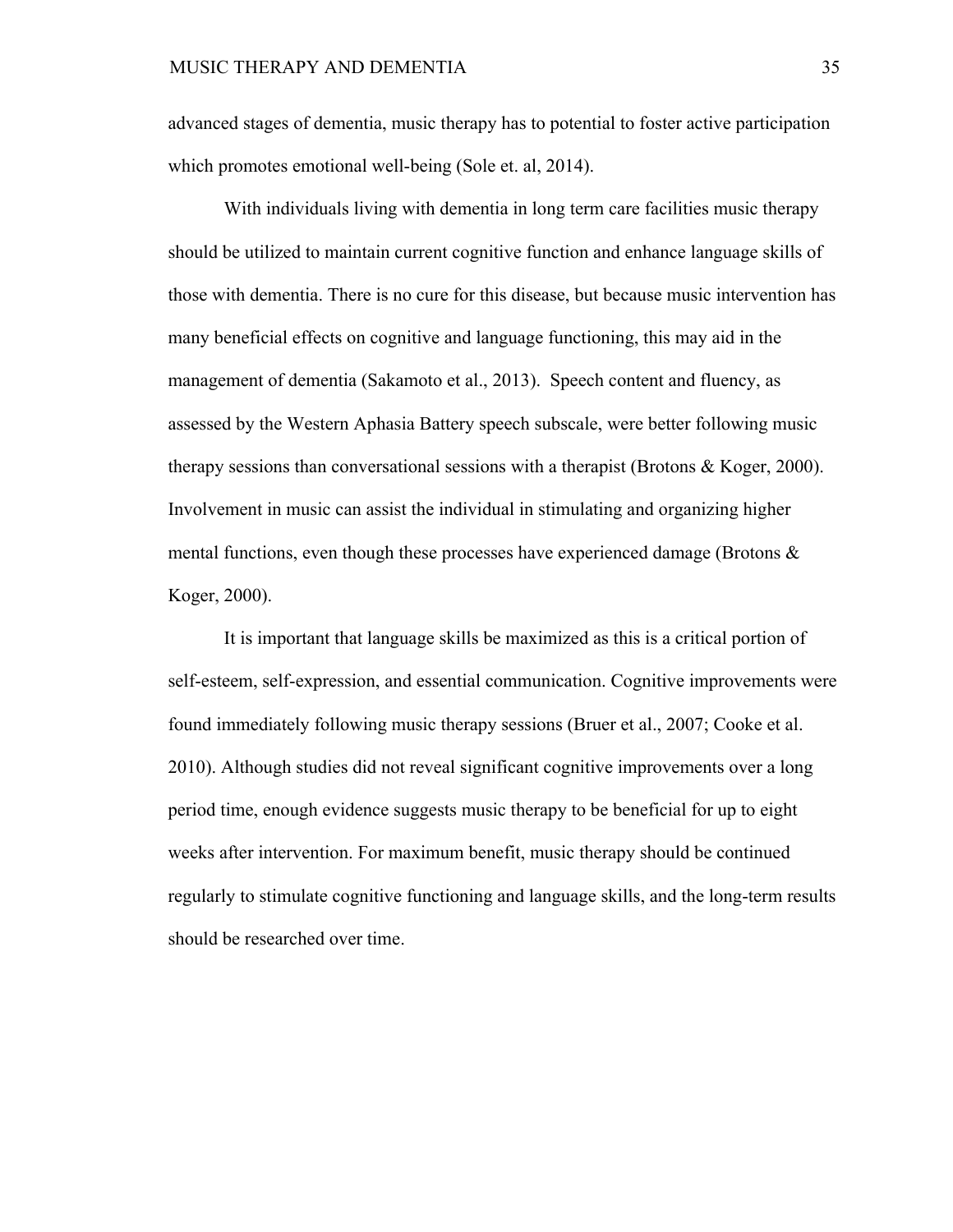#### **Chapter IV: Conclusion**

Music therapy should be considered and employed as a nonpharmacological intervention for the management of dementia and optimization of quality of life. This intervention, with its low cost and lack of side effects, can easily be implemented in the long-term care setting as well as for non-residential persons with dementia. The results of this literature review and research show that music therapy appears overall to be an effective intervention for managing a variety of dementia symptoms including behavioral problems, decreased social/emotional skills, diminished cognitive ability, and diminished language function. Much of the research revealed short-term improvement symptoms, but suggested there is potential for long term positive effects.

Music therapy is not a curative measure for dementia but has been shown to decrease symptoms. Multiple meta-analyses and randomized control trials have determined that music therapy is a safe, humane intervention, with effects on measures of behavior that are similar to those of regularly prescribed psychiatric interventions. When structured effectively, music therapy can enhance participation, social and emotional skills, decrease behavioral problems, and act as a stimulus for recall and language skills for people with dementia (Wall & Duffy, 2010). The emotions and personal responses elicited as a result of music therapy validate one's personal identity even through the deterioration of this illness. With its multiple benefits concerning behavioral, emotional, cognitive, and communication domains, music therapy should be employed in the longterm care setting to promote highest attainable quality of life for residents with dementia. Individuals with dementia who are still in residential living at home can also benefit from music therapy.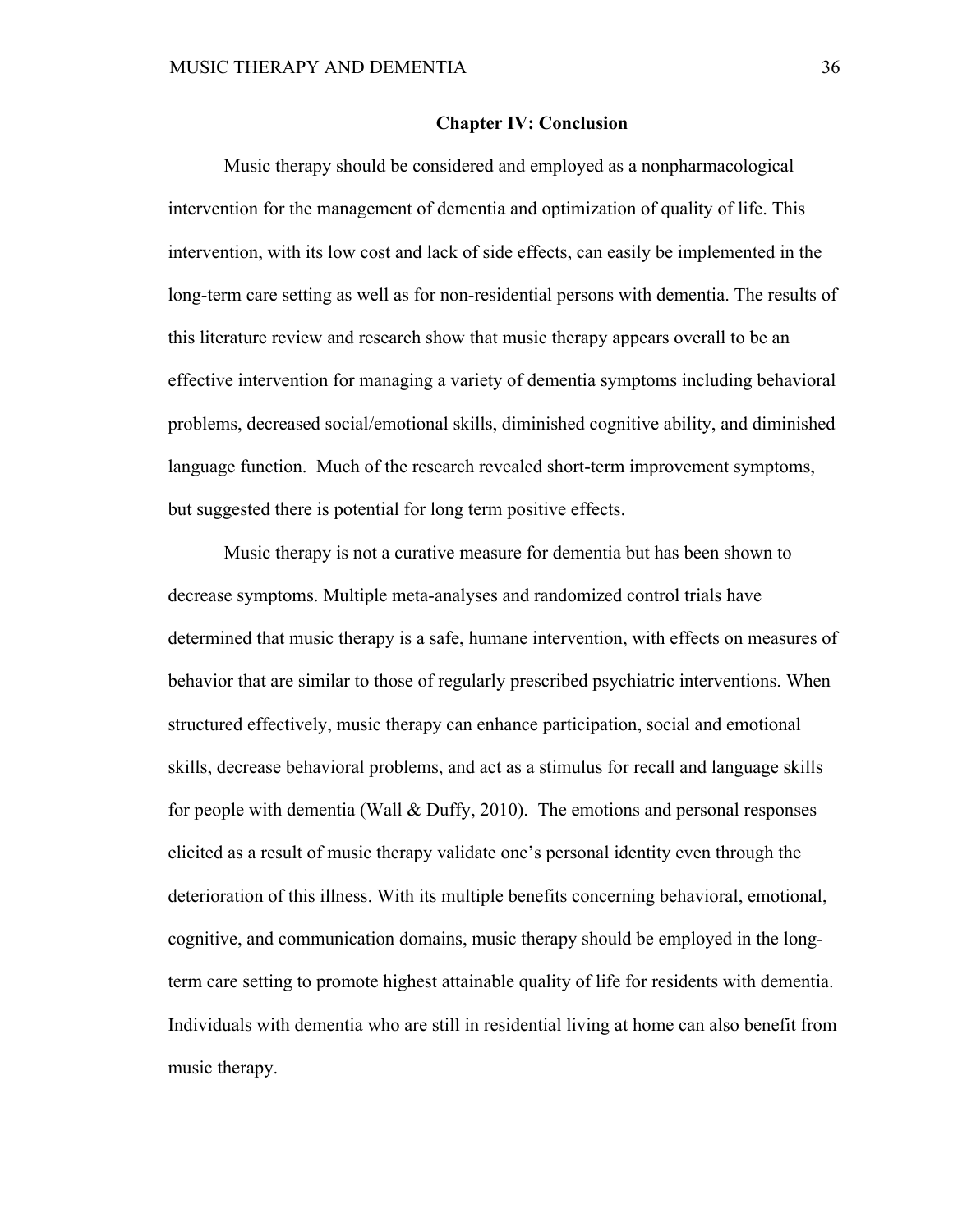Although much research and literature proposes the use of music and art therapies for the purpose of outcome-based reasons, it is important to utilize these therapies for personal enrichment of the participants' lives and quality of life. While it is necessary to assess outcomes and gather data in order to evaluate and validate research, the subjective realities of the individuals with dementia must be acknowledged. There is subjective meaning and value that art therapies can add to a person's life and these feelings should be validated. This is especially important in the context of Alzheimer's and dementia, where there is no cure and the focus becomes maintenance and optimization of quality of life. For individuals in long term care settings meaningful activities and interactions can be severely lacking, leading to feelings of isolation, loneliness, and boredom.

The art therapies bring together individuals into a safe environment where they can express themselves and enjoy meaningful experiences. The art therapies provide a means for treatment of the whole person rather than the illness and assists the individual in rediscovering obscured abilities and self-worth. Therapeutic models should support the goal of enrichment and optimization of quality of life, rather than focusing on a mere biomedical approach to management of symptoms or behaviors that enforces solely outcome-based interventions. This approach allows an individual to live with dignity and self-esteem.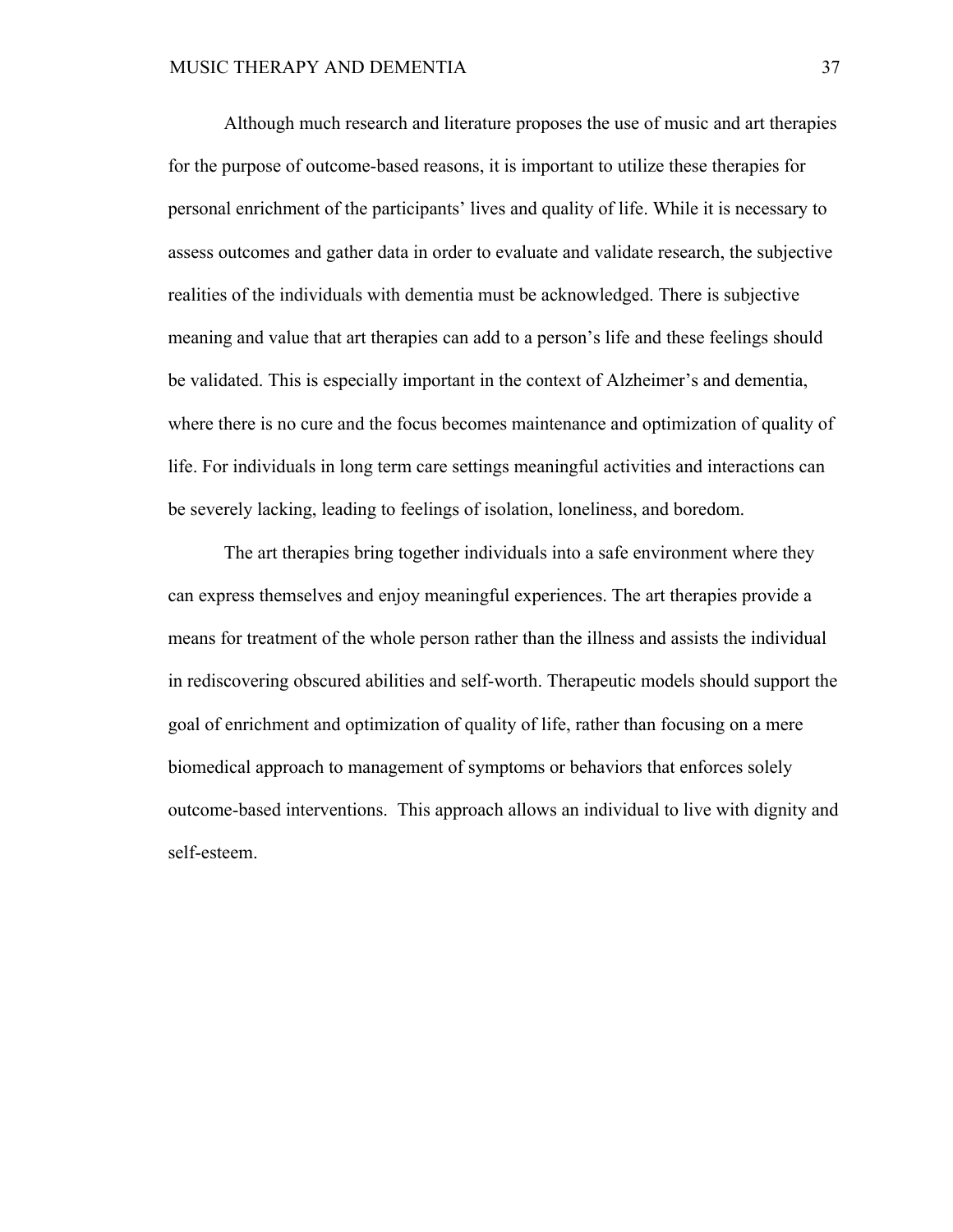# References

Ackerman, D. (2000). *Natural history of the senses*. London: Phoenix.

Alzheimer's Disease Overview. (n.d.). Retrieved July 20, 2017, from

http://www.alz.org/alzheimers\_disease\_1973.asp

- American Music Therapy Association. (n.d.). Retrieved August 23, 2017, from https://www.musictherapy.org/about/musictherapy/
- Beard, R. L. (2011). Art therapies and dementia care: A systematic review. *Dementia, 11*(5), 633-656. doi:10.1177/1471301211421090
- Brotons, M., & Koger, S. M. (2000). The Impact of Music Therapy on Language Functioning in Dementia. *Journal of Music Therapy, 37*(3), 183-195. doi:10.1093/jmt/37.3.183
- Bruer, R. A., ARCT, MPE, MTA, Spitnagel, E., PhD, & Cloninger, C. R., MD. (2007). The Temporal Limits of Cognitive Change from Music Therapy in Elderly Persons with Dementia or Dementia-Like Cognitive Impairment: A Randomized Controlled Trial. *Journal of Music Therapy, 44*(4), 306-328. Retrieved July 1, 2107.
- Chu, H., Yang, C., Lin, Y., Ou, K., Lee, T., Obrien, A. P., & Chou, K. (2013). The Impact of Group Music Therapy on Depression and Cognition in Elderly Persons With Dementia: A Randomized Controlled Study. *Biological Research For Nursing, 16*(2), 209-217. doi:10.1177/1099800413485410
- Cooke, M., Moyle, W., Shum, D., Harrison, S., & Murfield, J. (2010). A Randomized Controlled Trial Exploring the Effect of Music on Quality of Life and Depression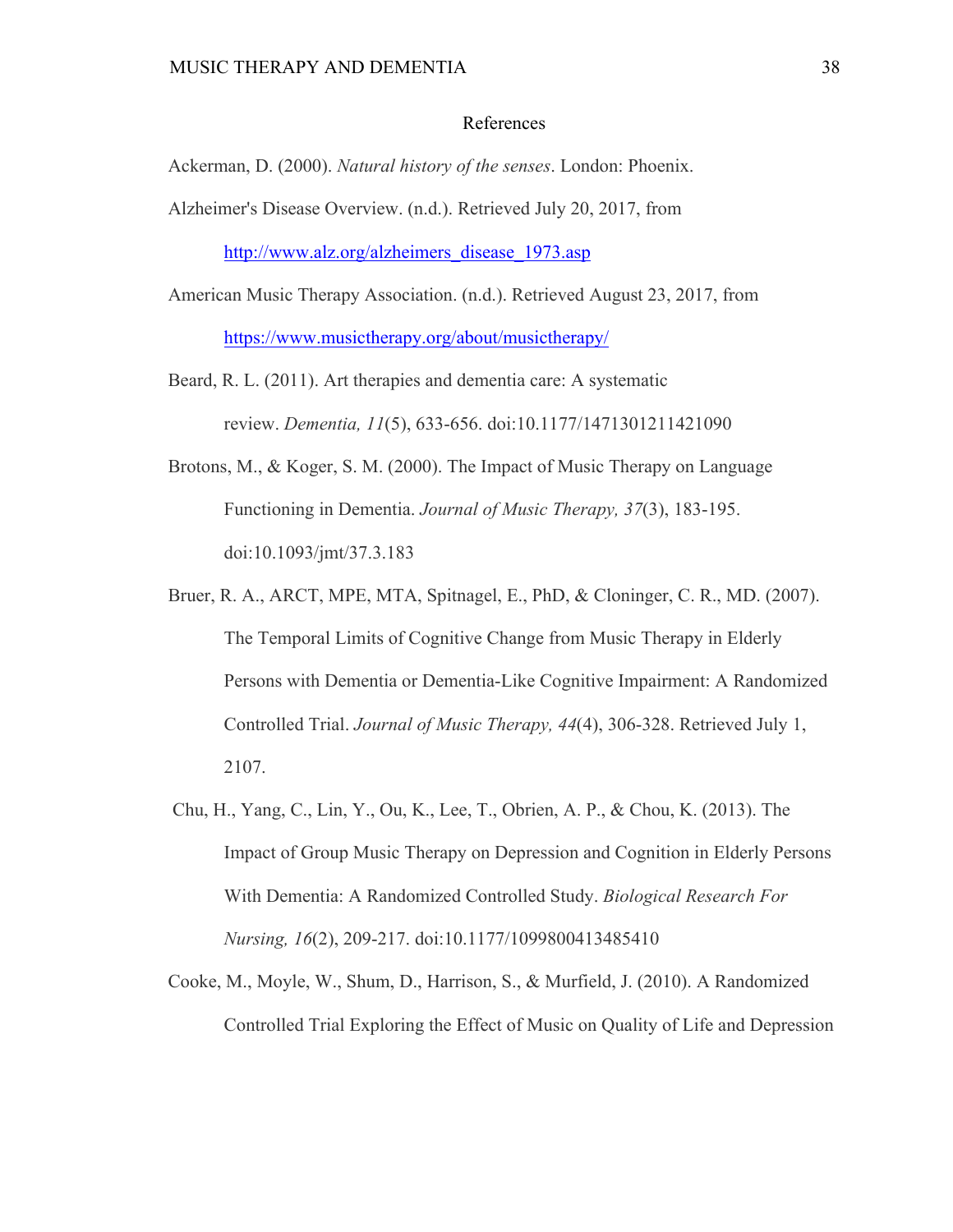in Older People with Dementia. *Journal of Health Psychology, 15*(5), 765-776. doi:10.1177/1359105310368188

- Gold, K. (2013). But does it do any good? Measuring the impact of music therapy on people with advanced dementia: (Innovative practice). *Dementia, 13*(2), 258-264. doi:10.1177/1471301213494512
- Guétin S., Portet F., Picot, M.C., (2009). Effect of music therapy on anxiety and depression in patients with Alzheimer's type dementia: randomised, controlled study. *Dementia and Geriatric Cognitive. Disorders*, *28*(1):36-46.
- Irish, M., Cunningham, C. J., Walsh, J. B., Coakley, D., Lawlor, B. A., Robertson, I. H., & Coen, R. F. (2006). Investigating the Enhancing Effect of Music on Autobiographical Memory in Mild Alzheimer's Disease. *Dementia and Geriatric Cognitive Disorders, 22*(1), 108-120. doi:10.1159/000093487
- Kumar, A.M., Tims, ., Cruess, D.G., Mintzer, M.J., Ironson, G., Lowenstein, D., ... Kumar, M. (1999). Music therapy increases serum melatonin levels in patients with alzheimer's disease. *Alternative Therapies in Health and Medicine, 5*(6), 49- 57.
- Levitin, Daniel J. (2006). *This Is Your Brain On Music*. 1st ed. Print**.**

Maslow's Hierarchy of needs. (n.d.). Retrieved March 1, 2018, from

https://caringfordementia.weebly.com/maslowrsquos-hierarchy-of-needs.html

Pakash, R. (n.d.). Passive and Active Music Therapy. Retrieved March 3, 2018, from https://sites.duke.edu/voicestogether/series-the-potential-power-of-music-therapywithin-the-autism-community/passive-and-active-music-therapy/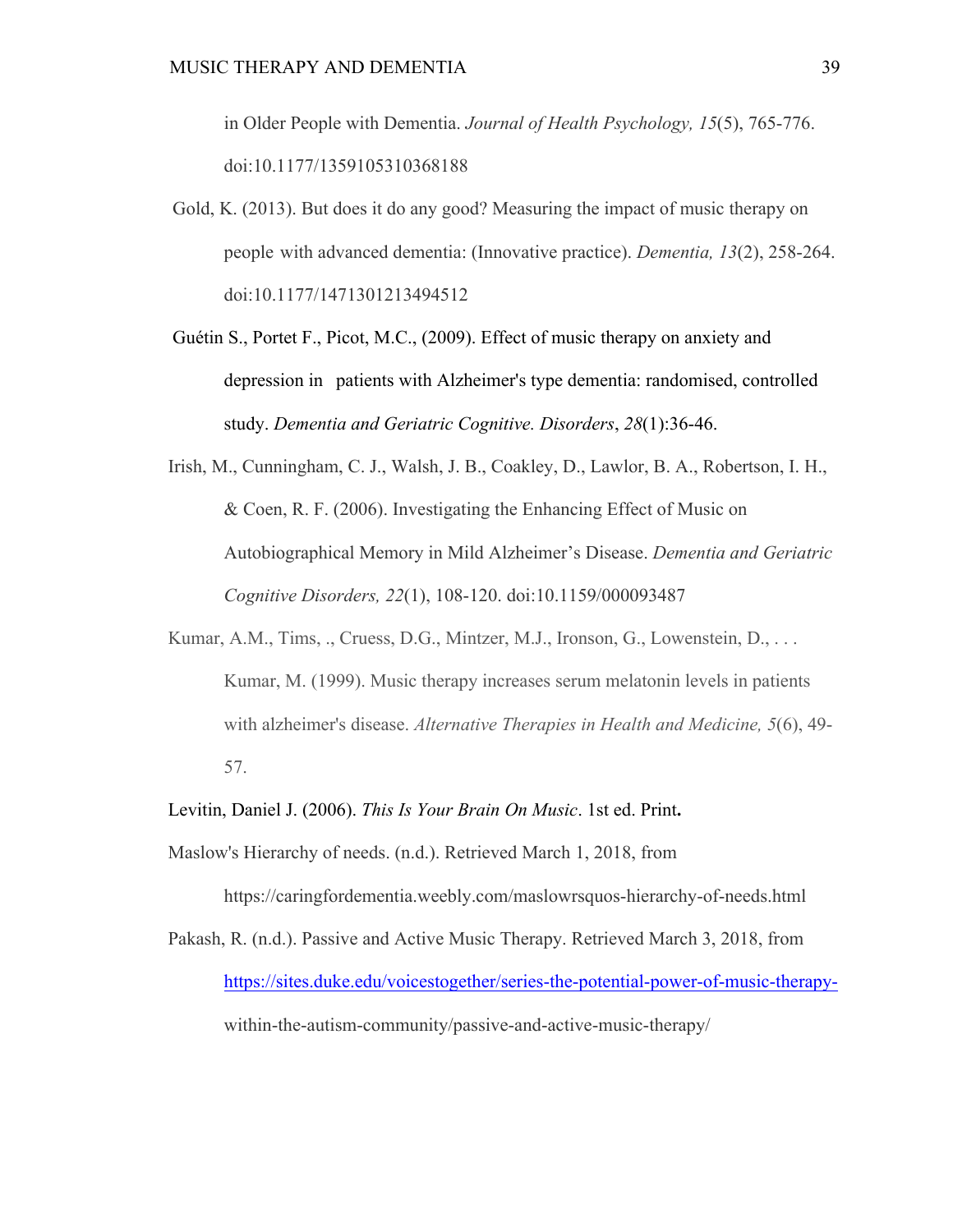- Ray, K. D., & Mittelman, M. S. (2015). Music therapy: A nonpharmacological approach to the care of agitation and depressive symptoms for nursing home residents with dementia. *Dementia*. doi: 10.1177/1471301215613779
- Ridder, H. O., Stige, B., Qvale, L., & Gold, C. (2013). Individual music therapy for agitation in dementia: an exploratory randomized controlled trial. *Aging and Mental Health, 17*(6),

667-678. doi:10.1080/13607863.2013.790926

- Sacks, O. (1990). *The Man who mistook his wife for a hat and other clinical tales: Oliver Sacks*. New York, NY: Harper Perennial.
- Sacks, O. (2012). *Musicophilia: tales of music and the brain*. London: Picador.
- Safar, L. T., & Press, D. Z. (2011). Art and the Brain: Effects of Dementia on Art Production in Art Therapy. *Art Therapy, 28*(3), 96-103. doi:10.1080/07421656.2011.599734

Sakamoto, M., Ando, H., & Tsutou, A. (2013). Comparing the effects of different individualized music interventions for elderly individuals with severe dementia. *International Psychogeriatrics, 25*(05), 775-784. doi:10.1017/s1041610212002256

 Sole, C., Mercadal-Brotons, M., Galati, A., & Castro, M. D. (2014). Effects of Group Music Therapy on Quality of Life, Affect, and Participation in People with Varying Levels of Dementia. *Journal of Music Therapy, 51*(1), 103-125. doi:10.1093/jmt/thu003